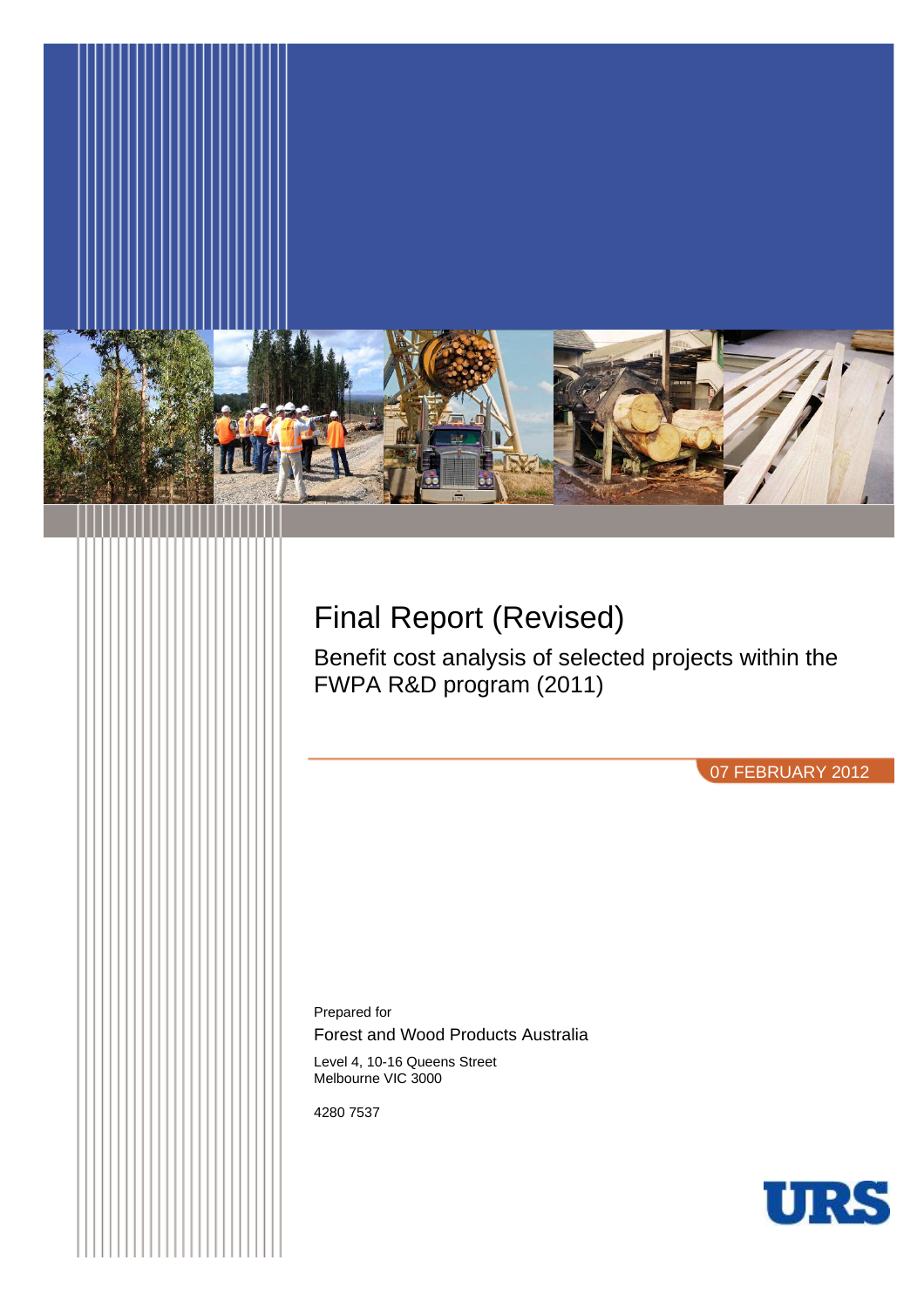Project Manager:

<u>If</u> Serbey.

…………………………… Lili Pechey Senior Economist

**URS Australia Pty Ltd** 

**Level 6, 1 Southbank Boulevard Southbank VIC 3006 Australia T: 61 3 8699 7500 F: 61 3 8699 7550** 

Principal-In-Charge:

…………………………… Blair Freeman Principal Consultant

Author:

LkDerbey.

…………………………… Lili Pechey Senior Economist

Reviewer:

Date: Reference: Status:

**07 February 2012** 4280 7537/01/1 Final

…………………………… Ray Jeffery Principal Economist

## **Document copyright of URS Australia Pty Limited.**

This report is submitted on the basis that it remains commercial-in-confidence. The contents of this report are and remain the intellectual property of URS and are not to be provided or disclosed to third parties without the prior written consent of URS. No use of the contents, concepts, designs, drawings, specifications, plans etc. included in this report is permitted unless and until they are the subject of a written contract between URS Australia and the addressee of this report. URS Australia accepts no liability of any kind for any unauthorised use of the contents of this report and URS reserves the right to seek compensation for any such unauthorised use.

#### **Document delivery**

**URS Australia** provides this document in either printed format, electronic format or both. URS considers the printed version to be binding. The electronic format is provided for the client's convenience and URS requests that the client ensures the integrity of this electronic information is maintained. Storage of this electronic information should at a minimum comply with the requirements of the Commonwealth Electronic Transactions Act (ETA) 2000.

Where an electronic only version is provided to the client, a signed hard copy of this document is held on file by URS and a copy will be provided if requested.

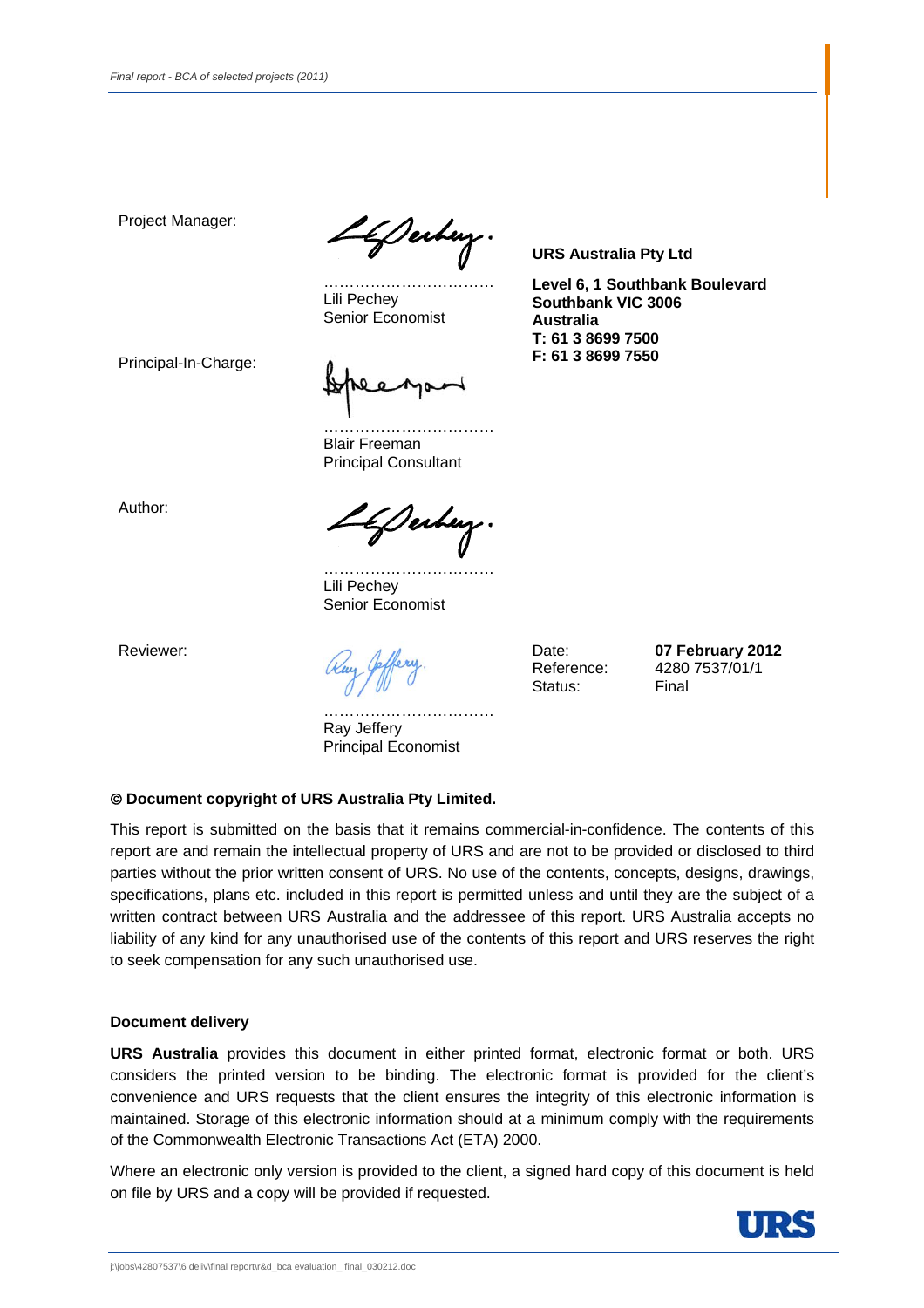# **Table of Contents**

| 1                |       |  |
|------------------|-------|--|
| $\overline{2}$   |       |  |
|                  | 2.1   |  |
|                  | 2.2   |  |
| 3                |       |  |
|                  | 3.1   |  |
|                  | 3.1.1 |  |
|                  | 3.2   |  |
| $\blacktriangle$ |       |  |
|                  | 4.1.1 |  |
|                  | 4.1.2 |  |
|                  | 4.1.3 |  |
|                  | 4.2   |  |
|                  | 4.3   |  |
| 5                |       |  |
| 6                |       |  |

# **Tables**

| Table 3-3 Cumulative growing, processing and marketing categories aggregation  10 |  |
|-----------------------------------------------------------------------------------|--|

# **Figures**

| Figure 2-1 |  |  |  |  |
|------------|--|--|--|--|
|------------|--|--|--|--|

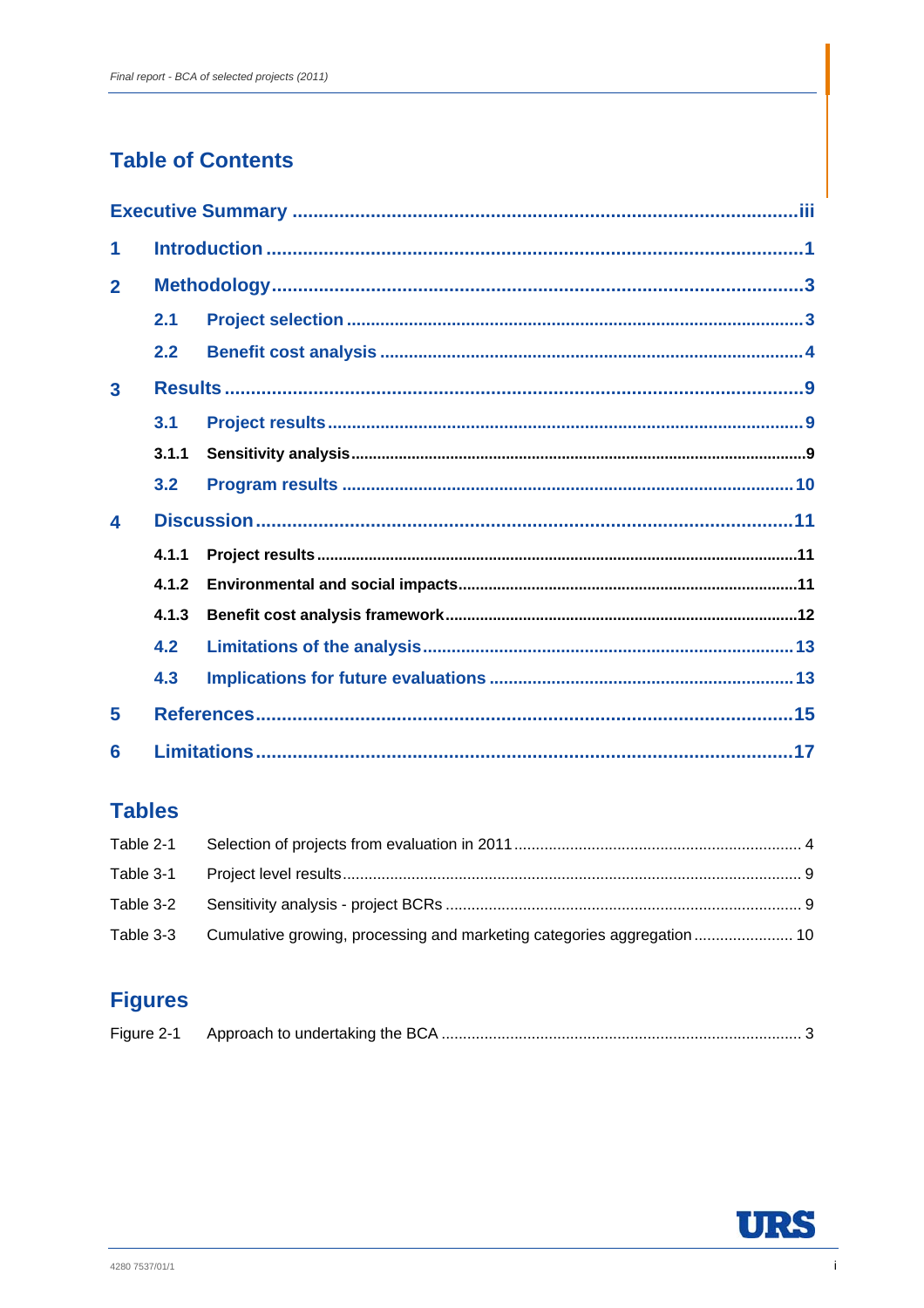# **Appendices**

| Appendix A | Managing sub-tropical exotic pine plantations for improved wood production (PNC057-<br>0809)                    |
|------------|-----------------------------------------------------------------------------------------------------------------|
| Appendix B | Screening of commercial forestry species for myrtle rust (PRC179-0910)                                          |
| Appendix C | MOE and MOR assessment technologies for improving graded recovery of exotic pines<br>in Australia (PNB040-0708) |
| Appendix D | Comparison of face bond quality tests for structural glulam (PN06.2029)                                         |
|            | Appendix E Pine timber roof environments in WA and its susceptibility to EHB (PNA023-0809)                      |

Appendix F Maximising impact sound resistance of timber framed floor/ceiling systems (PN04.2005)

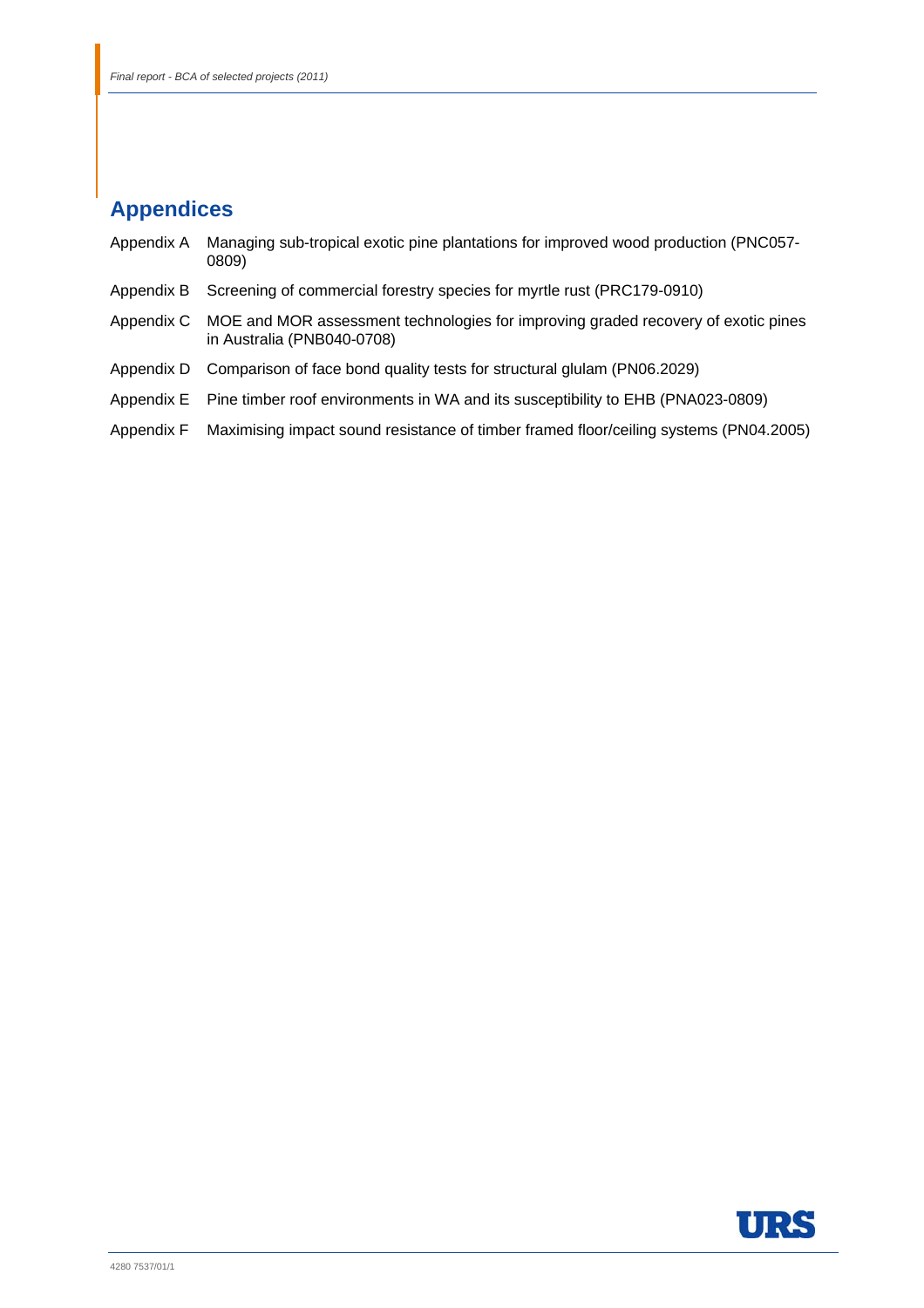# **Introduction**

Forest and Wood Products Australia (FWPA) directs investment into research and development (R&D) projects that aims to increase the competitiveness and profitability of the forest and wood productbased industries. Since January 1996, FWPA has invested in over 400 projects within 14 investment priority areas.

FWPA has committed to regularly undertaking an evaluation of its investment program by selecting a representative sample of projects and evaluating these, in accordance with the protocol developed by the Council of Rural Research and Development Corporations Chairs (CRRDCC).

This report contains the results from the evaluation of a further six of FWPA's research projects. This evaluation has been undertaken during September – October 2011.

# **Methodology**

FWPA provided URS with the six projects that it had selected for review. The projects were randomly selected from within each of FWPA's broad research themes, namely growing, processing and market-facing research (Table 1).

| Theme         | Project number | <b>Project title</b>                                                                                                                                        |
|---------------|----------------|-------------------------------------------------------------------------------------------------------------------------------------------------------------|
| Growing       | PNC057-0809    | Managing subtropical pines for improved wood production<br>based on a better understanding of genetics, silviculture,<br>environment and their interactions |
|               | PRC179-0910    | Rapid screening of commercial forestry species to Uredo<br>rangelii (myrtle rust) and distinguishing U. rangelii from<br>Puccinia psidii (guava rust)       |
| Processing    | PNB040-0708    | MOE and MOR assessment technologies for improving graded<br>recovery of exotic and radiata pines in Australia                                               |
|               | PN06.2029      | Comparison of face bond quality tests for structural glulam                                                                                                 |
| Market-facing | PNA023-0809    | Pine timber roof environments in Western Australia and<br>susceptibility to European House Borer                                                            |
|               | PN04.2005      | Maximising impact sound resistance of timber framed<br>floor/ceiling systems                                                                                |

## **Table 1 Selection of projects from evaluation in 2011**

The evaluation of each project has been undertaken using a benefit cost analysis (BCA) framework. This framework involves defining a base case (or counterfactual) against which the project impacts can be assessed in terms of the project's Net Present Value (NPV), Benefit Cost Ratio (BCR) and the Internal Rate of Return (IRR).

Each BCA consider the total funds invested in a given project relative to the total benefits that the projects have conferred to Australian society, rather than just those costs (and benefits) incurred by FWPA. In addition to FWPA's funding, most of the projects have also obtained additional funding through either in-kind contributions or third-party investment. Environmental and social outcomes from the projects have been identified and described qualitatively.

Industry representatives were consulted to inform the evaluation, with supporting information and data obtained through desktop research.

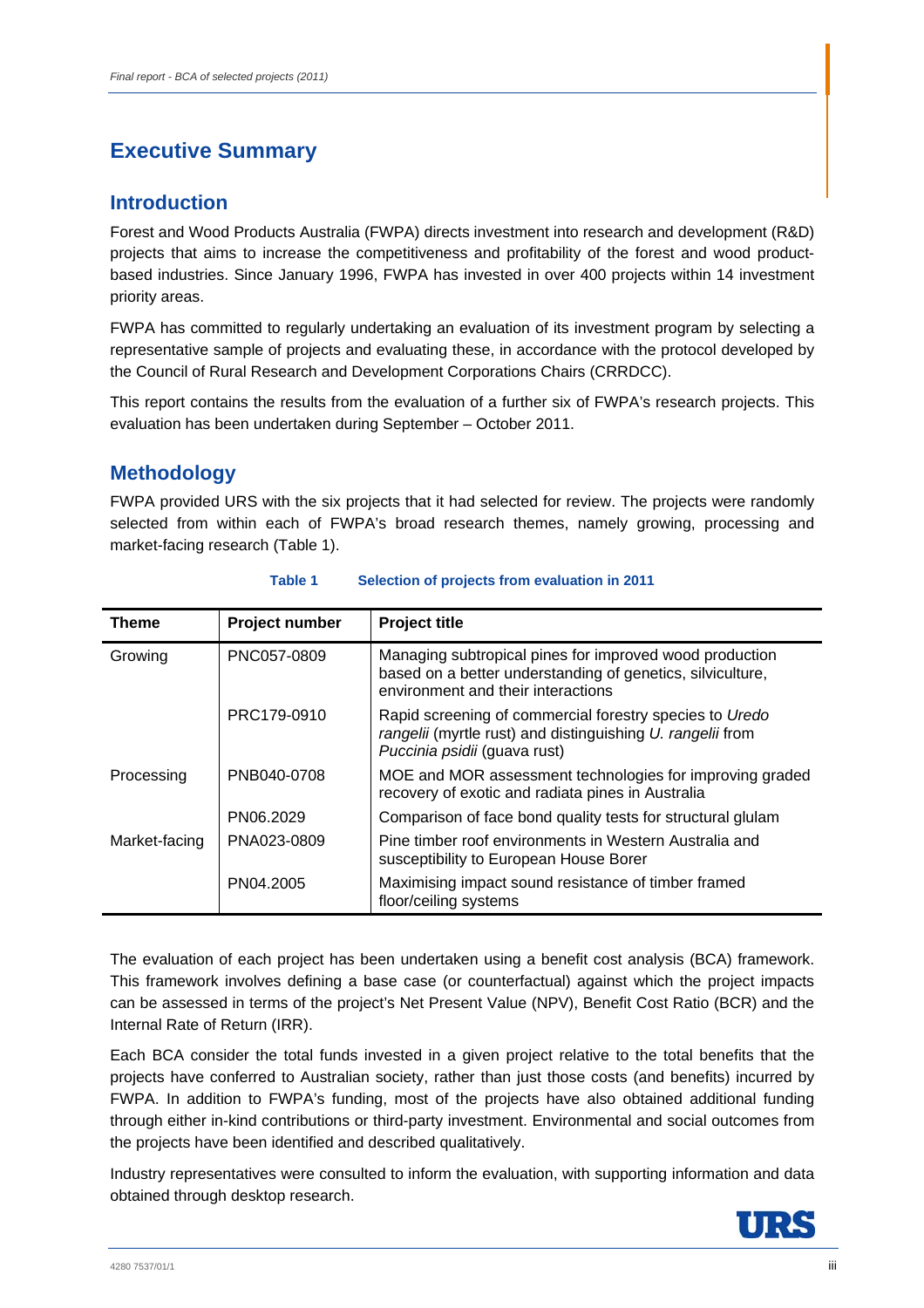The project level evaluations have been 'scaled up' using the estimated benefit cost ratios to determine the program level benefits.

# **Results**

**Project level results** 

Table 2 contains the summary of results for the projects. For each project, impacts are evaluated through to 20 years after the project was completed, using a five percent real discount rate. Monetary values are reported in 2010 dollars. Further details about the assessment of these projects are contained in Appendices A - F.

|  | <b>Project level results</b> | Table 2 |
|--|------------------------------|---------|
|--|------------------------------|---------|

| Project number | <b>NPV (\$'000)</b> | <b>BCR</b>    | <b>IRR</b>    |
|----------------|---------------------|---------------|---------------|
| PNC057-0809    | \$3,345             | 3.7           | 74%           |
| PRC179-0910    | \$187               | 6.3           | 326%          |
| PNB040-0708    | \$236               | 1.5           | 15%           |
| PN06.2029      | \$63                | 2.1           | 36%           |
| PNA023-0809    | \$6,692             | 5.1           | 70%           |
| PN04.2005      | Not estimated       | Not estimated | Not estimated |

Note that all BCRs are evaluated over 20 years, using a 5% real discount rate. Values are reported in 2010 dollars. Source: URS estimates.

All of the projects for which the benefits were quantified provided positive NPVs, ranging from \$63,000 to \$6,692,000. There BCR's also exhibit significant variation, ranging from ranging from 1.5 to 6.3.

It was not possible to estimate the quantitative benefits of one of the projects (*Maximising impact sound resistance of timber framed floor/ceiling systems*, PN04.2005); however, its impacts are described qualitatively.

## **Sensitivity analysis**

Table 3 presents the results from the sensitivity analysis, reflecting, for example, increased value of benefits ('high' estimates) or a reduction in the area over which the benefits accrue ('low' estimate)

| Table 3 | <b>Sensitivity analysis - BCR</b> |
|---------|-----------------------------------|
|         |                                   |

| Project number | Low           | <b>Base</b>   | High          |
|----------------|---------------|---------------|---------------|
| PNC057-0809    | 2.0           | 3.7           | 3.9           |
| PRC179-0910    | 4.8           | 6.3           | 11.3          |
| PNB040-0708    | 1.2           | 1.5           | 1.9           |
| PN06.2029      | 1.0           | 2.1           | 3.1           |
| PNA023-0809    | 2.5           | 5.1           | 7.6           |
| PN04.2005      | Not estimated | Not estimated | Not estimated |

Note that all BCRs are evaluated over 50 years, using a 5% discount rate. Values are reported in 2010 dollars. Source: URS estimates.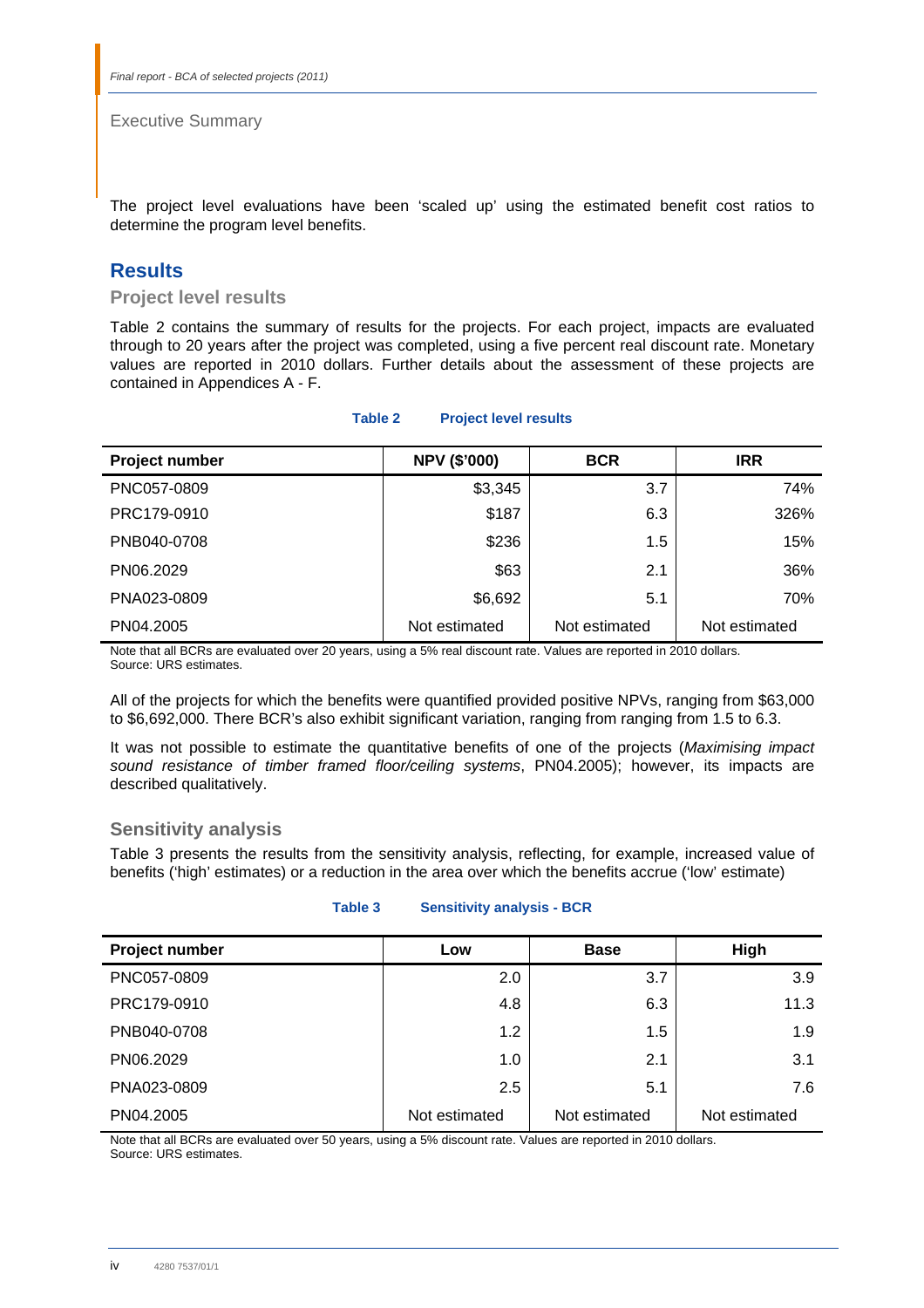## **Program level results**

Weighted average BCR were calculated for each of the categories (i.e. growing, marketing and processing), based on the projects that were reviewed during the 2010 and 2011 evaluations. The resulting BCRs were then applied to total funds invested in each of the categories to provide an indication of the benefits that may be expected from investment. The estimates derived from this process should be considered indicative because it is unlikely that every project within these categories could achieve the calculated average BCR.

Table 4 contains the estimated benefit and weighted average BCR, aggregated for each investment category and reflects the cumulative results for the 2010 and 2011 BCA evaluations.

|                        | Number of<br>projects | <b>Total value</b><br>invested<br>(\$000) | Value of<br>sample<br>projects<br>(\$'000) | <b>Sample</b><br>projects as<br>a % of total<br>investment | Weighted<br>average<br><b>BCR</b> | <b>Estimated</b><br>benefits<br>from total<br>investment<br>(\$'000) |
|------------------------|-----------------------|-------------------------------------------|--------------------------------------------|------------------------------------------------------------|-----------------------------------|----------------------------------------------------------------------|
| Growing<br>category    | 35                    | \$17,596                                  | \$3,394                                    | 19%                                                        | 13.3                              | \$234,833                                                            |
| Processing<br>category | 60                    | \$35,636                                  | \$3,490                                    | 10%                                                        | 5.0                               | \$177,791                                                            |
| Marketing<br>category  | 49                    | \$21,188                                  | \$2,857                                    | 13%                                                        | 3.2                               | \$68,021                                                             |

### **Table 4 Cumulative program level results**

Note that all BCRs are evaluated over 50 years, using a 5% discount rate. Values are reported in 2010 dollars. Source: URS estimates.

The BCRs across the categories are all positive, ranging from 3.2 to 13.3, with the growing category projects providing higher weighted average BCRs than processing or marketing projects. Applying these BCRs to the total value invested provides an indication of the benefits that may be expected from investment in each category.

# **Discussion**

Based on the relatively small sample of projects that were reviewed, there is not a clear trend that suggests one research theme (growing, processing or market facing) consistently yields better results than others.

The estimated IRR for the projects exhibits a very large range. These estimates should be viewed with caution because IRR results are highly sensitive to the profile of project cashflows and underlying assumptions. The IRR results are an artefact of the assumed profile of costs and benefits that, for many of the projects reviewed, occur over a relatively short period of time, mostly within five to ten years.

Although the project impacts from industry's perspective have been described qualitatively for all projects, it was considered that these did not differ substantively from society's perspective, and as a consequence, were not estimated quantitatively. For example, for the projects that were thought to

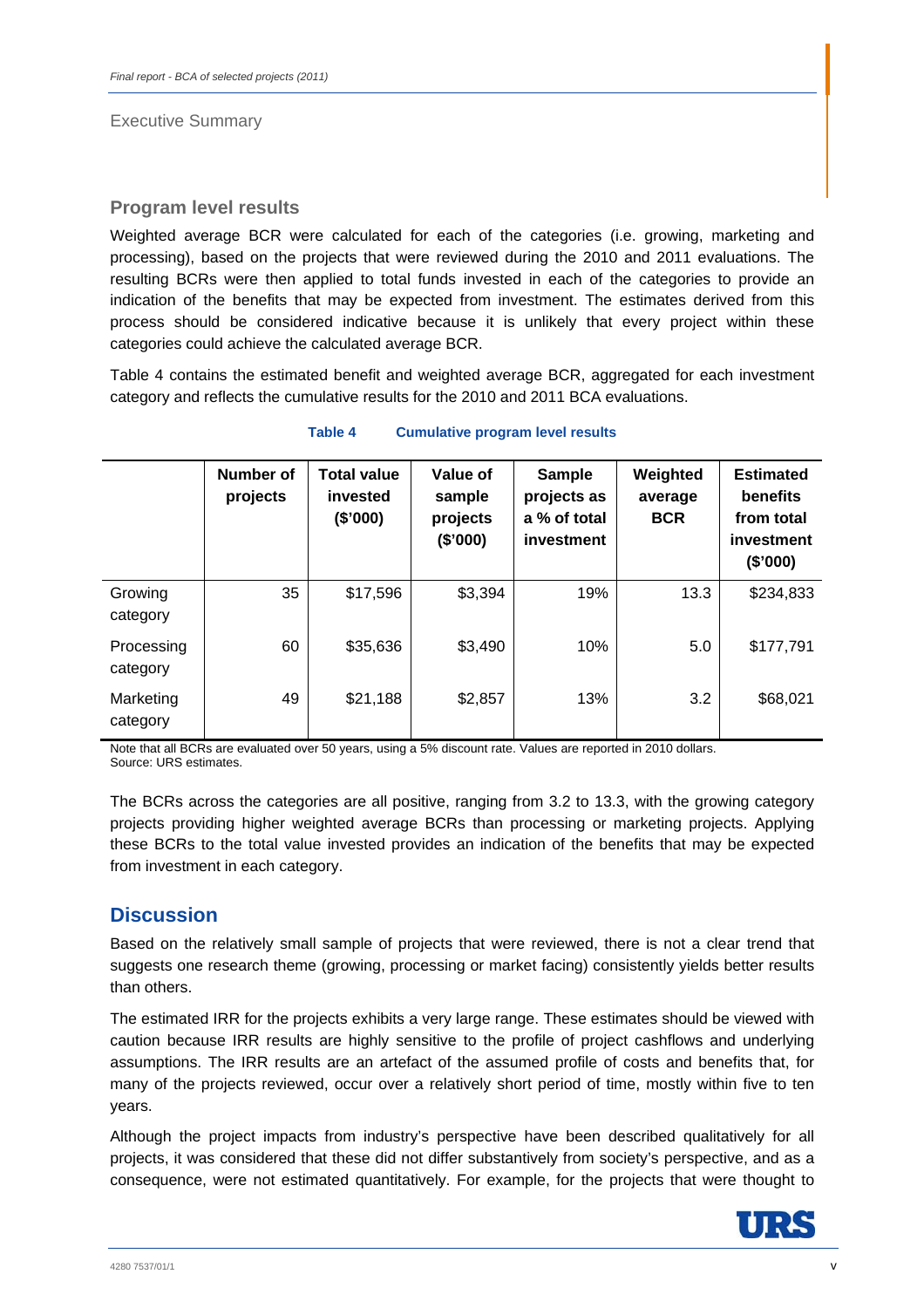result in benefits from improved efficiency/productivity, society benefits through reduced costs of production, hence potentially product prices, while industry benefits from potentially higher profits.

The environmental and social impacts of the research (relative to the base case) could not be accurately quantified for any of the projects reviewed. There are a number of reasons for this:

- of the projects selected for evaluation, many were considered to have no, or very limited, direct environmental or social impacts;
- for other projects, many of the environmental and social benefits were already captured in the benefits derived from improved efficiency. In these cases, inclusion of the environmental and social benefits would result in double-counting of the project benefits; and
- for some projects that could potentially have environmental or social impacts, quantifying the impacts within reasonable confidence intervals was not possible because of the lack of technical or market price information.

Although direct environmental and social impacts have not been identified or estimated for a number of the projects, it is important to recognise that there may be secondary environmental and social benefits associated with projects that result in productivity improvements. Through such improvement, fewer resources are required to produce the same volume of output, potentially resulting in a smaller ecological footprint and, hence, in environmental benefits. Society also benefits through the improved living standards that result from productivity improvements.

It is also important to recognise that there is a broader benefit to society from maintaining research capacity that is capable of tackling future research needs. Research capacity, particularly in terms of scientists, engineers and technicians, cannot be established quickly. Reduction in research capacity could mean that potential productivity improvements are forgone and that Australia becomes increasingly reliant on the international research effort. Both outcomes could reduce the competitiveness and performance of Australia's Forest and Wood Products sector.

# **Limitations**

There are a number of qualifications associated with the results:

- Estimates of costs and benefits are contingent on a range of assumptions. The assumptions underpinning our estimates are based on discussions with industry contacts and professional judgment; however they are nonetheless subjective and should be considered indicative of the order of magnitude rather than the precise values of the research.
- For many of the projects that were reviewed, identifying the counterfactual (or base case) was not always clear and it is possible that the project benefits will be either under- or over-estimated as a consequence.
- Even where the assumptions about the costs and benefits have been estimated with greater certainty, the extent to which the research results are adopted by industry will also have a significant bearing on the projects' overall impact. In the short term (e.g. in the five years after a project is completed), it is generally easier to consider the adoption rate, because market conditions are better understood. In the longer term, adoption is more difficult to assess as there are likely to be a number of unforeseen factors that may affect adoption.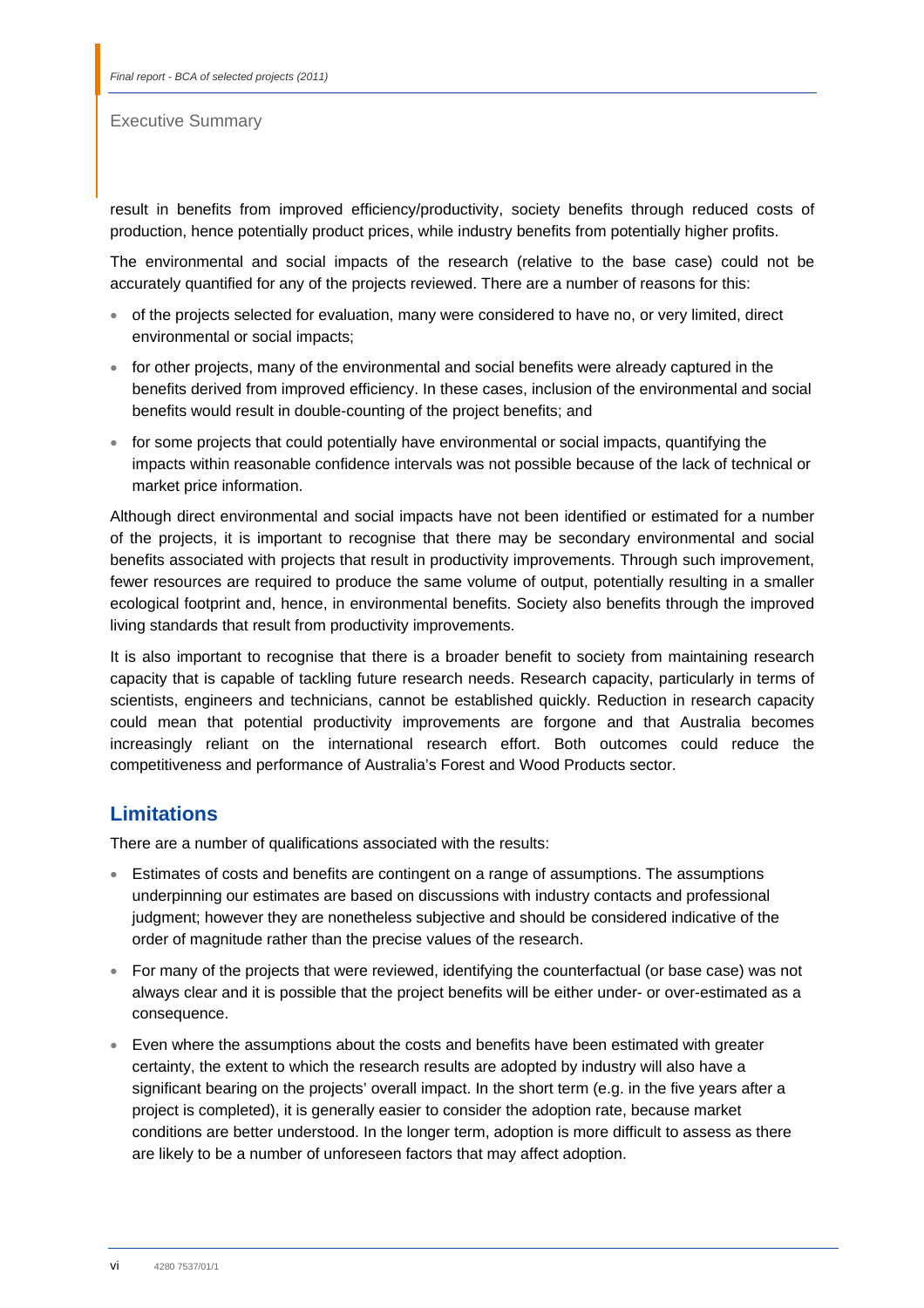- In broad terms, research results are but one factor influencing the market for timber products and the competitiveness and profitability of businesses operating in the forest and wood products industry. Movements in the exchange rate, the price of alternative products, and residential housing starts are all factors that have a significant influence on the timber products market. It is often difficult to distinguish the effects of research from these other influences.
- The estimated program benefits should not be considered reflective of the actual benefits associated with the total investment that has been made in each of these categories, because of the variability in BCRs that is evident at the project level. Rather, the results could best be considered as a tool for guiding the investment between and within the three broad categories

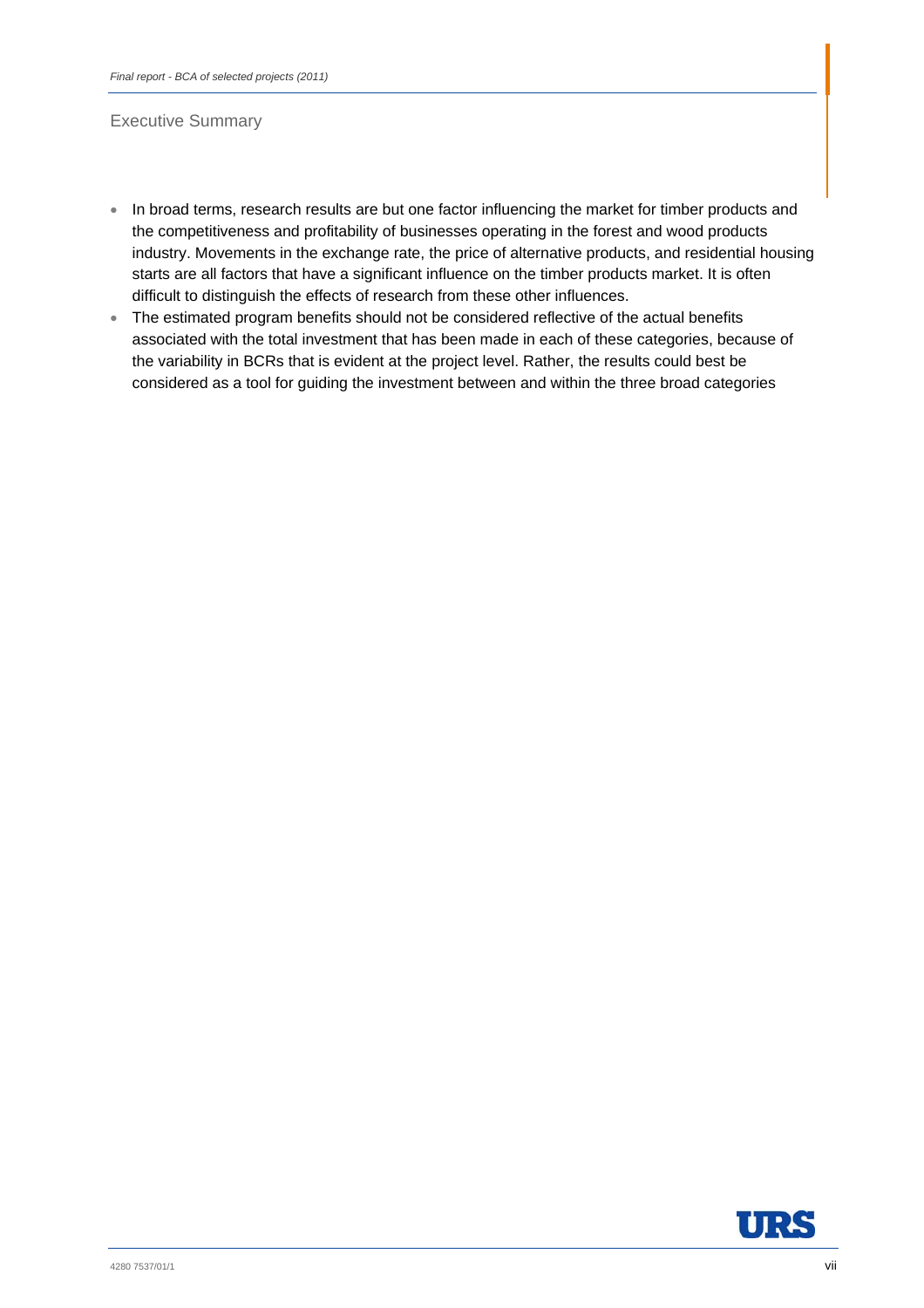# **1** Introduction **1 1** Introduction **1**

Forest and Wood Products Australia (FWPA) directs investment into research and development (R&D) projects that aims to increase the competitiveness and profitability of the forest and wood productbased industries. Since January 1996, FWPA has invested in over 400 projects within 14 investment priority areas.

FWPA has committed to regularly undertaking an evaluation of its investment program by selecting a representative sample of projects and evaluating these, in accordance with the protocol developed by the Council of Rural Research and Development Corporations Chairs (CRRDCC).

This report contains the results from the evaluation of a further six of FWPA's research projects. This evaluation has been undertaken during September – October 2011.

URS Australia Pty Ltd (URS) has been engaged to undertake this evaluation and this report outlines the process employed to undertake the work and the results of the analysis. Section 2 of the report outlines the evaluation methodology and Section 3 provides the program-level evaluation results. A discussion of the results is presented in Section 4. Appendices A to F contain a detailed description of the projects that were assessed to inform the program-level results.

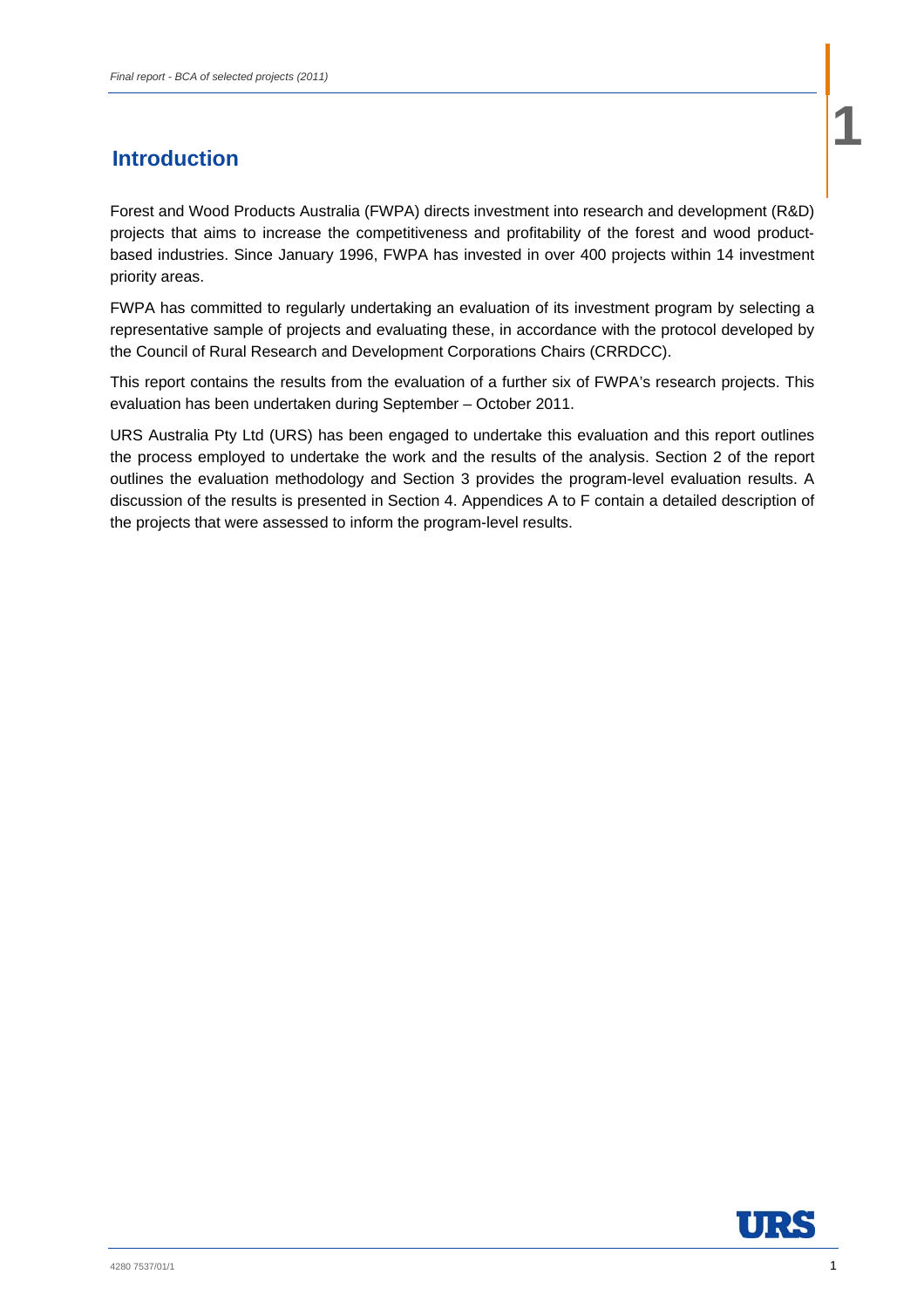The project approach was based on desktop research supplemented by interviews with informed industry contacts. FWPA provided URS with documentation for each of the projects. This included the original proposals and the final reports. Based on this information and information gathered from interviews with industry representatives, URS used a benefit cost analysis (BCA) framework to evaluate the projects. This framework involves defining a base case (or counterfactual) against which the project impacts can be assessed in terms of the project's Net Present Value (NPV), Benefit Cost Ratio (BCR) and the Internal Rate of Return (IRR).

The BCA has been undertaken from both society's perspective, and where relevant, from industry's perspective. A social BCA considers the total funds invested in a given project relative to the total benefits that the projects have conferred to Australian society. The approach undertaken in an industry BCA is to only include the costs and benefits that are relevant to the forest and wood products industry.

Figure 2-1 outlines the approach used to undertake the BCA, starting from the identification of the projects to be included in the evaluation. Further detail about the approach is provided in the following sections.



## **Figure 2-1 Approach to undertaking the BCA**

# **2.1 Project selection**

FWPA provided URS with six projects for review in this round of evaluations. The projects were randomly selected from within each of FWPA's broad research themes, namely growing, processing

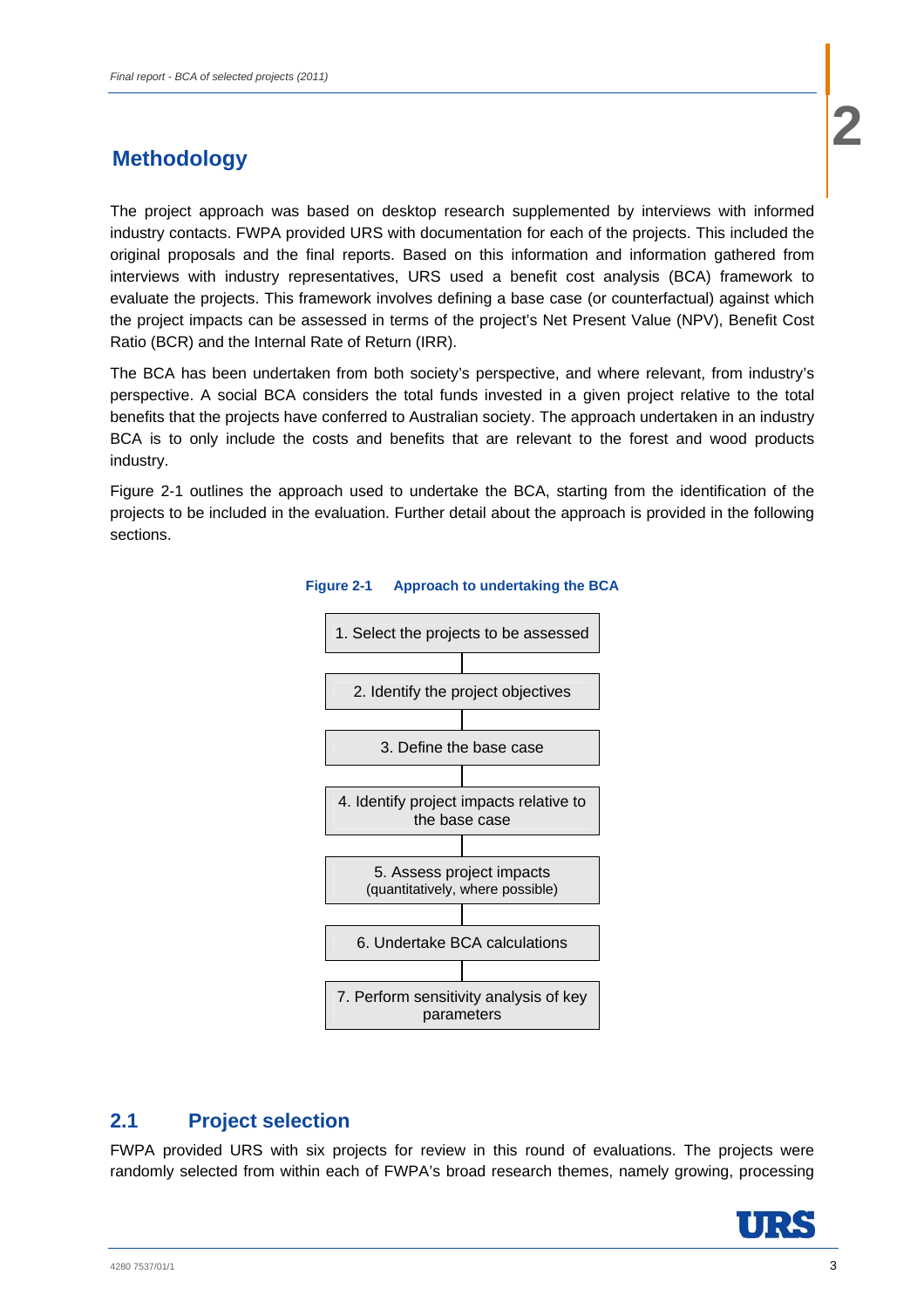and market-facing research. The project title and numbers for the selected projects are presented in Table 2-1.

| Theme         | Project<br>number | <b>Project title</b>                                                                                                                                        |
|---------------|-------------------|-------------------------------------------------------------------------------------------------------------------------------------------------------------|
| Growing       | PNC057-0809       | Managing subtropical pines for improved wood production based<br>on a better understanding of genetics, silviculture, environment<br>and their interactions |
|               | PRC179-0910       | Rapid screening of commercial forestry species to Uredo rangelii<br>(myrtle rust) and distinguishing U. rangelii from Puccinia psidii<br>(guava rust)       |
| Processing    | PNB040-0708       | MOE and MOR assessment technologies for improving graded<br>recovery of exotic and radiata pines in Australia                                               |
|               | PN06.2029         | Comparison of face bond quality tests for structural glulam                                                                                                 |
| Market-facing | PNA023-0809       | Pine timber roof environments in Western Australia and its<br>susceptibility to European House Borer                                                        |
|               | PN04.2005         | Maximising Impact Sound Resistance of Timber Framed<br><b>Floor/Ceiling Systems</b>                                                                         |

## **Table 2-1 Selection of projects from evaluation in 2011**

# **2.2 Benefit cost analysis**

Following the selection of the sample, the BCA was undertaken using the following key steps:

## *Specifying the objectives of the proposed projects to be evaluated*

The objectives of the projects were determined based on the detailed project proposals and final reports. Where necessary, clarification of the projects objectives was sought through industry interviews.

## *Defining the base case (or counterfactual)*

The base case is also known as the 'counterfactual' or 'business-as-usual' scenario and was defined using input from both project documentation and industry representatives. Industry representatives included:

- representatives from hardwood and softwood plantation companies;
- technical and business development managers from softwood processing companies;
- representatives from industry associations and

The base case provides the point of reference for the assessments, and each project was assessed relative to the base case over an appropriate time period. The CRRDCC Guidelines for Evaluations recommend, as a minimum, 5, 10 and 20 year assessment horizons and all projects were assessed over these horizons.

It is important to recognise that the base case is not the current situation, but rather the expected future in the absence of any change from continuation of the business-as-usual scenario. For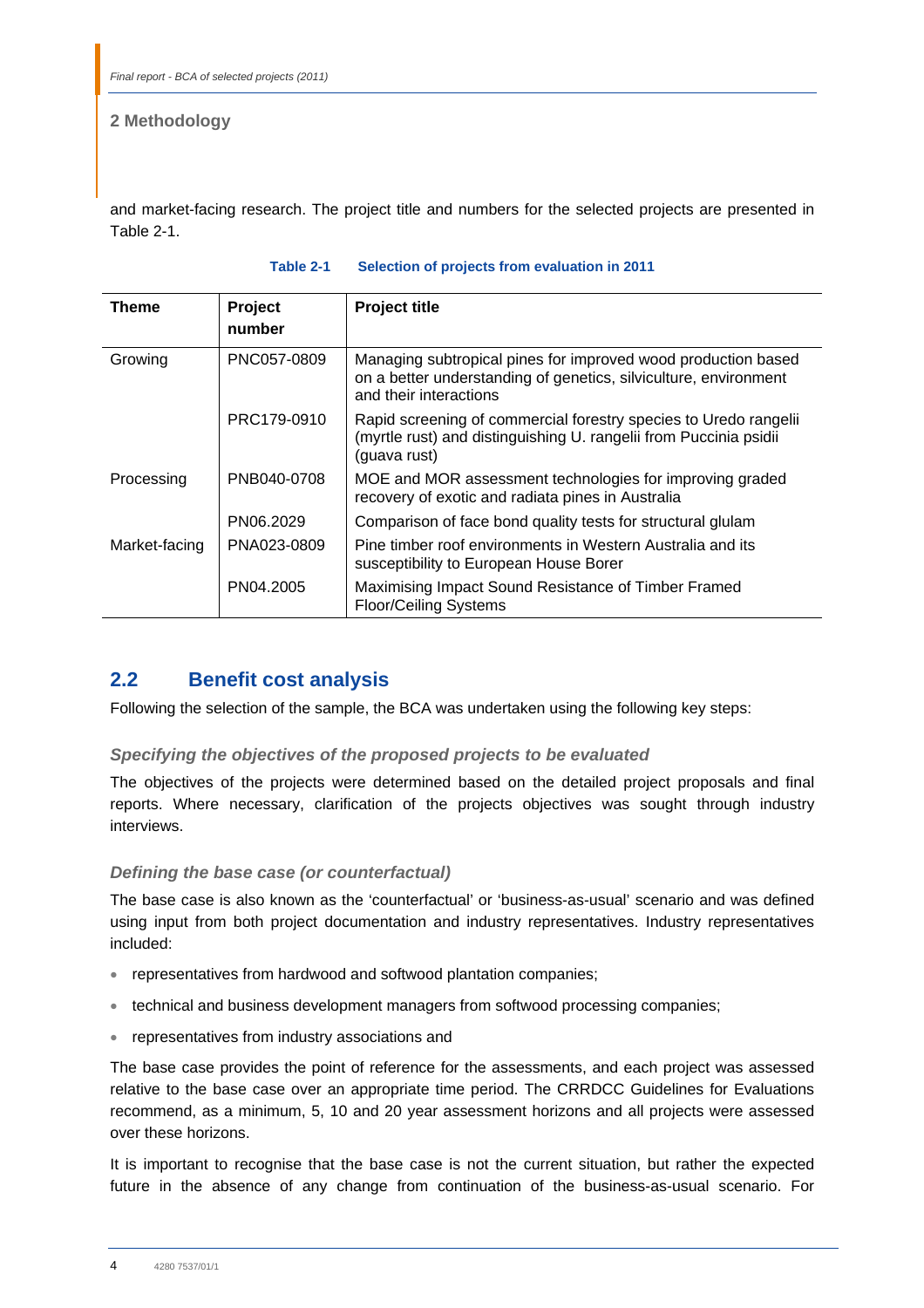example, the industry may receive benefits from private sector investment in processing technology, regardless of whether FWPA makes an investment in this area. Therefore the base case should incorporate these benefits to the extent possible.

In defining the base case, it was also necessary to recognise that the reference year for calculating the benefit cost ratio (BCR) differed across the projects. Accordingly, a CPI adjustment factor was used to ensure that projects with different reference years were compared on a consistent basis. All costs and benefits in this evaluation are based on 2010 dollars.

## *Identifying project impacts*

A qualitative understanding of the likely impacts of implementing each of the projects, relative to the base case, was then obtained.

The project impacts were identified through the project proposals and final reports and were confirmed in discussions with industry representatives. Care was taken to avoid double-counting of benefits and costs. For example, if the benefits of an investment resulted in an increase in the value of wood production (primary market) it was not counted a second time in relation to an increase in employment (secondary market) that this may have caused.

In undertaking this step, an attempt was made to distinguish between benefits from society's perspective and those from industry's perspective.

In economic analyses, benefits from society's perspective can differ from industry's perspective. For example, consider a project that resulted in an increase in demand for timber products relative to steel. From industry's perspective the benefit is considered to be an increase in market share, and is calculated based on the change in gross revenue. However, from society's perspective an increase in demand for timber products comes at the expense of competitor products such as steel. In this case, the benefit to society is estimated with reference to the change in cost of using a timber-product compared with, for example, steel, to perform a given function/task. If timber becomes the lower-cost, preferred material, the increase in gross revenue for timber producers needs to be adjusted for the revenue forgone for steel producers to determine the net benefit to society.

The following approaches were taken to assessing the benefits from society's perspective:

- for projects that could result in *efficiency gains*, benefits were estimate according to the potential reduction in operating costs (hence product costs) at the relevant point in the supply chain; and
- for projects that could result in *increases in final product value*, benefits were estimated according to the potential increase in gross value of the products ex-primary processing mill, i.e. using retail prices.

The following approaches were taken to assessing the benefits to industry:

- for projects that could result in *reductions in the cost of production*, the benefits were estimated according to the potential increase in profit. However, it should be noted that these benefits are equivalent to the benefits to society and therefore not estimated separately.
- for projects that could result in an *increase in market share*, benefits were estimated according to the potential increase in revenue assessed at the relevant point in the supply chain.

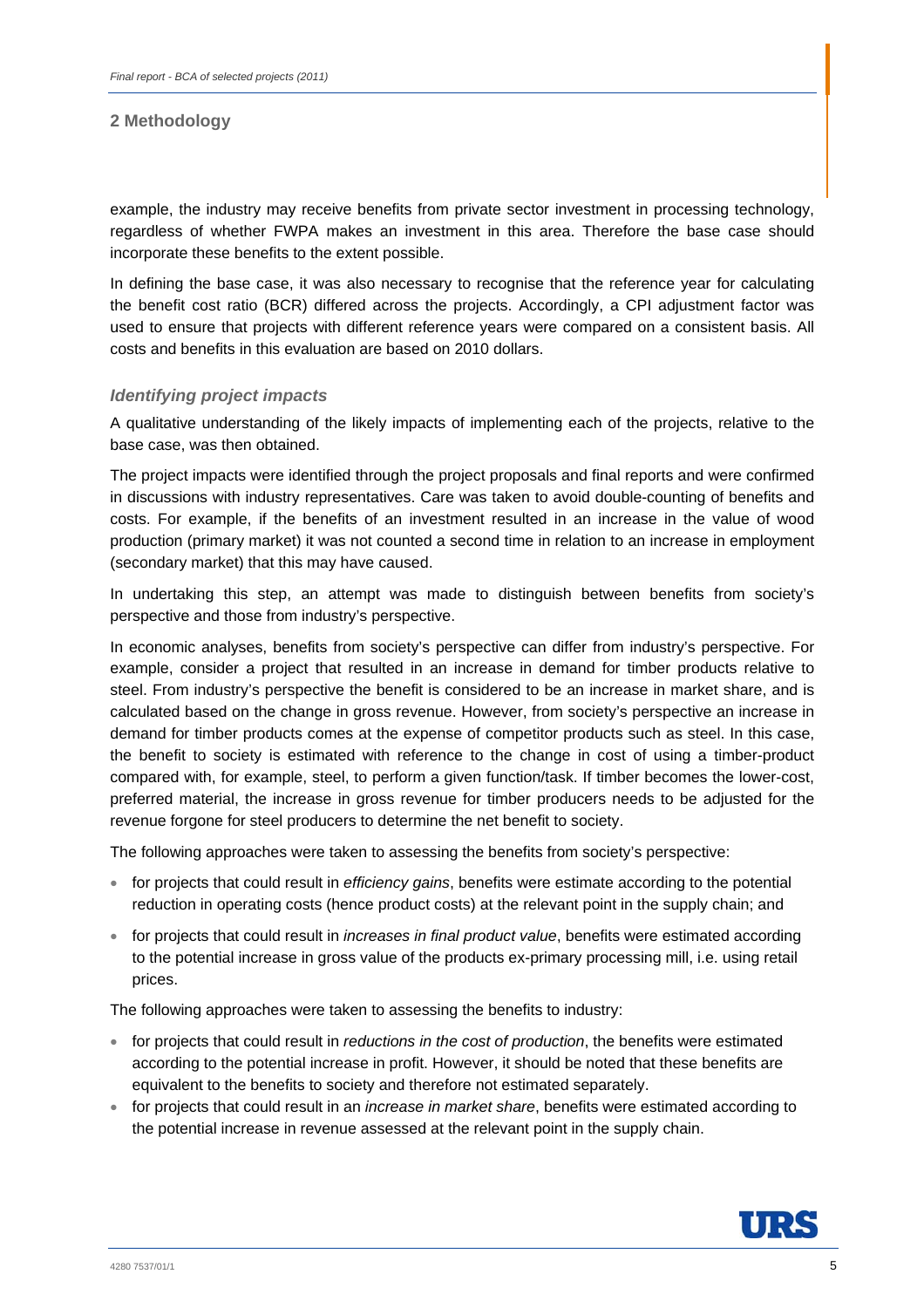From both perspectives, there is a very important qualification relating to any benefits that may accrue as a result of improvements in timber product quality or reduced processing costs. Structural timber is considered to be a commodity product and the ability of any single enterprise to differentiate their products and gain a competitive advantage in terms of price or profits will be limited to early movers. These benefits are only likely to accrue for a short period of time before the rest of the market is selling a similar quality product, or has made similar reductions to costs that result in reductions in the product price. Because of this, the benefits associated with most of the projects were assumed to diminish relatively rapidly, for example within five to ten years.

## *Assessing project impacts*

Following the confirmation of the impacts in physical or qualitative terms, the magnitude of costs and benefits was estimated. The most convenient metric for analysis is to measure costs and benefits in monetary terms (i.e. 2010 dollars). This is most straightforward where the project resulted in changes to the quantity or value of goods and services that are traded in markets, and hence have an associated market price. For example, the benefit of a project that results in increased forestry production can be measured by the increase in revenue arising from that project. Similarly, reductions in operating costs are a monetary measure of the benefits of a given project.

Some project impacts produce a benefit or confer a cost to society that are not reflected in market transactions of goods and services. For example, environmental improvements are widely recognised as a benefit to society. However, due to inherent difficulties in assigning property rights to these benefits, markets do not exist for the goods and services provided by the environmental resource. As a result, no market price exists to value these benefits. Where projects were thought to result in a social or environmental benefit, these were described qualitatively, but were not quantitatively estimated.

## *Undertaking the BCA*

Once the impacts associated with the projects were quantified (as far as possible), the stream of costs and benefits were converted into a single measurement at a point in time by discounting.

Discounting is a common approach to accounting for costs, benefits or outputs that occur over different time periods. The process of discounting enables the direct comparison of amounts of money that accrue in different time periods. Discounting gives greater weight to initial benefits and costs and less weight to those in the distant future. The CRRDCC guidelines specify a real discount rate of five percent, which was used for the analyses.

The difference between the discounted sum of the costs and benefits associated with the project is known as the net present value (NPV). The NPV provided the basis for a number of different decision criteria, including:

- Benefit-cost ratio  $(BCR)$  comparing benefits as a proportion of costs;
- Internal rate of return (IRR) the discount rate at which the present value of the costs of the investment are equal to the present value of the benefits of the investment (i.e.  $NPV = 0$ ).

Consistent with the CRRDCC guidelines, all three decision criteria are reported.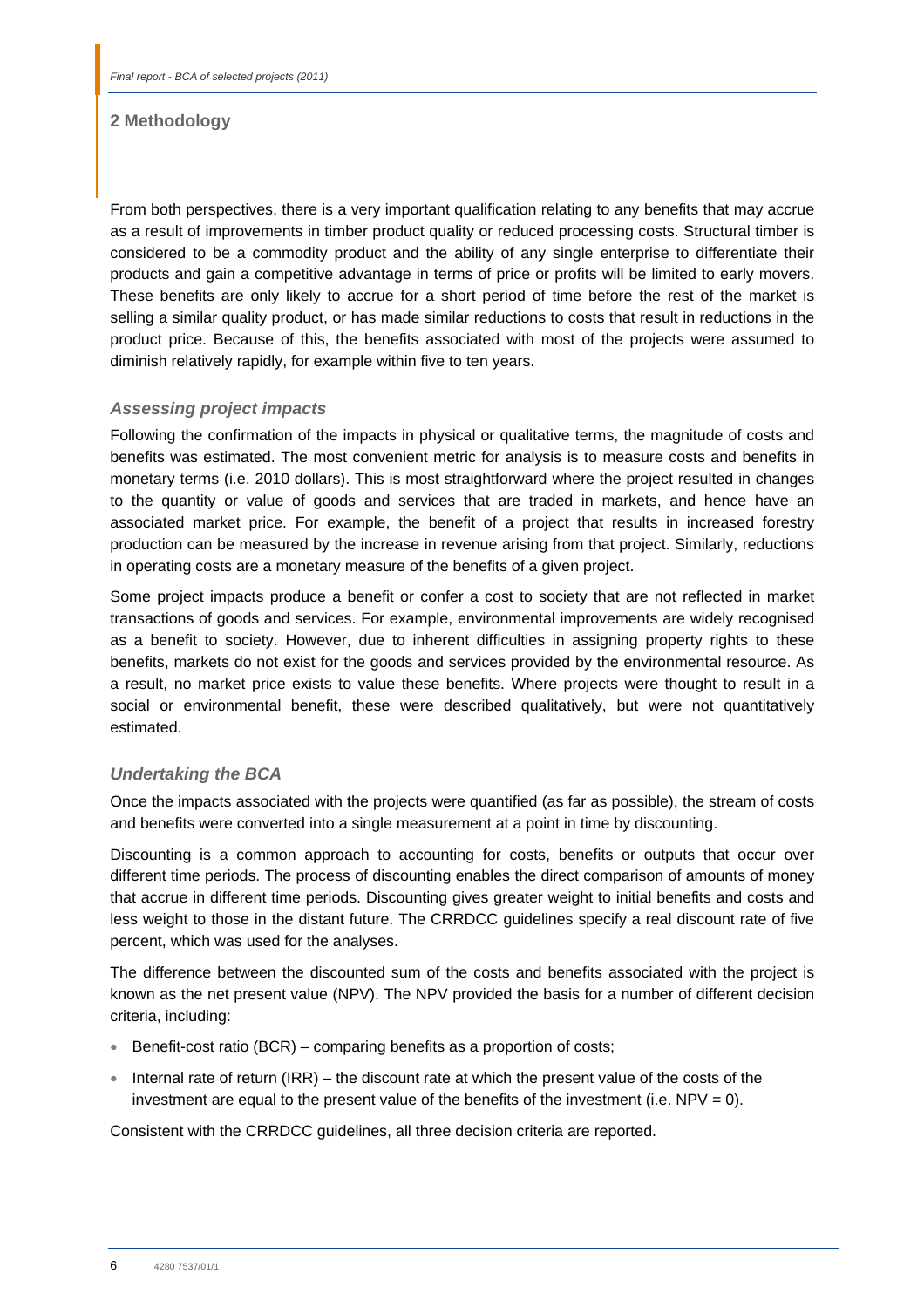## *Sensitivity analysis*

Sensitivity analyses were undertaken on the parameter values of key costs and benefits to determine the relative significance of these variables in the overall evaluation. These analyses were undertaken for each project.

## *Aggregation of project evaluation*

The project-level BCR's were 'scaled-up' based on the total expenditure in each of the three investment categories to provide a program-level evaluation for these categories. The aggregation process included the results from the 2010 program evaluation.

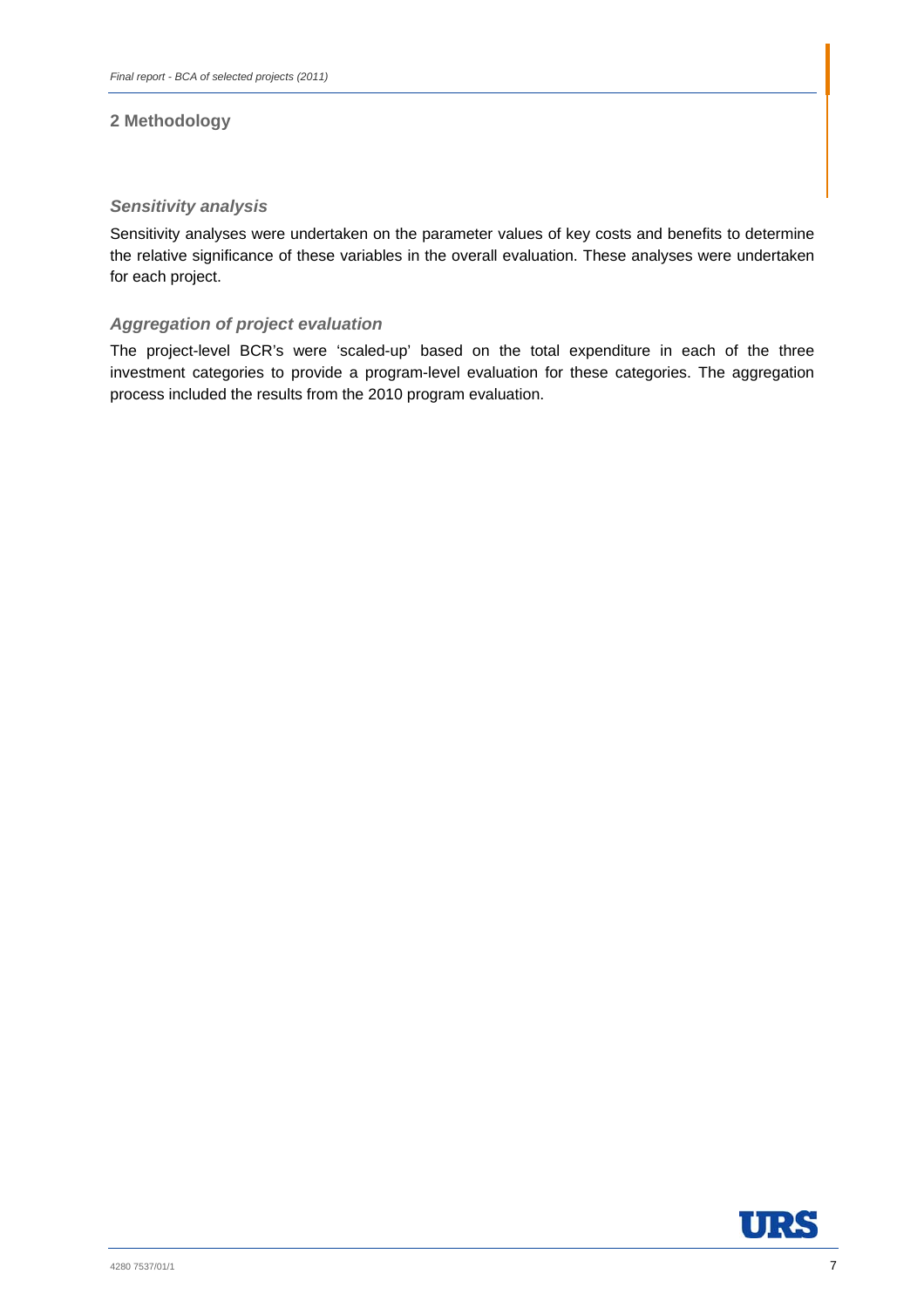The following section contains a summary of the BCA results for the projects that were reviewed. Further detail relating to these results, including sensitivity testing, are contained in Appendices A - F.

# **3.1 Project results**

Table 3-1 presents the summary results for the projects. For each project, results are evaluated through to 20 years after the project was completed, using a five percent real discount rate. Monetary values are reported in 2010 dollars.

All of the projects for which the benefits were quantified provided positive NPVs, ranging from \$63,000 to \$6,692,000. There is also significant variation in the BCRs, ranging from ranging from 1.5 to 6.3.

It was not possible to estimate the benefits of the *Maximising impact sound resistance of timber framed floor/ceiling systems* (PN04.2005) project in quantitative terms; however, industry representatives indicated that the project findings have been utilised in further research, for example, in the re-writing of the industry *Wood Solutions Guides* 1, 2 and 3. Further details of the project benefits are included in Appendix F.

| Project number | <b>NPV (\$'000)</b> | <b>BCR</b>    | <b>IRR</b>    |
|----------------|---------------------|---------------|---------------|
| PNC057-0809    | \$3,345             | 3.7           | 39%           |
| PRC179-0910    | \$187               | 6.3           | 326%          |
| PNB040-0708    | \$236               | 1.5           | 15%           |
| PN06.2029      | \$63                | 2.1           | 36%           |
| PNA023-0809    | \$6,692             | 5.1           | 70%           |
| PN04.2005      | Not estimated       | Not estimated | Not estimated |

## **Table 3-1 Project level results**

Note that all BCRs are evaluated over 20 years, using a 5% real discount rate. Values are reported in 2010 dollars. Source: URS estimates.

# **3.1.1 Sensitivity analysis**

Table 3- presents the results from the sensitivity analysis, reflecting, for example, increased value of benefits ('high' estimates) or a reduction in the area over which the benefits accrue ('low' estimate). The results continue to be positive for all under the low scenario sensitivity analysis. Further information about the assumptions that underpin the sensitivity analyses are contained in the relevant appendices.

| Table 3-2 |  |  | <b>Sensitivity analysis - project BCRs</b> |
|-----------|--|--|--------------------------------------------|
|-----------|--|--|--------------------------------------------|

| <b>Project number</b> | Low           | <b>Base</b>   | High          |
|-----------------------|---------------|---------------|---------------|
| PNC057-0809           | 2.0           | 3.7           | 3.9           |
| PRC179-0910           | 4.8           | 6.3           | 11.3          |
| PNB040-0708           | 1.2           | 1.5           | 1.9           |
| PN06.2029             | 1.0           | 2.1           | 3.1           |
| PNA023-0809           | 2.5           | 5.1           | 7.6           |
| PN04.2005             | Not estimated | Not estimated | Not estimated |

Source: URS estimates.

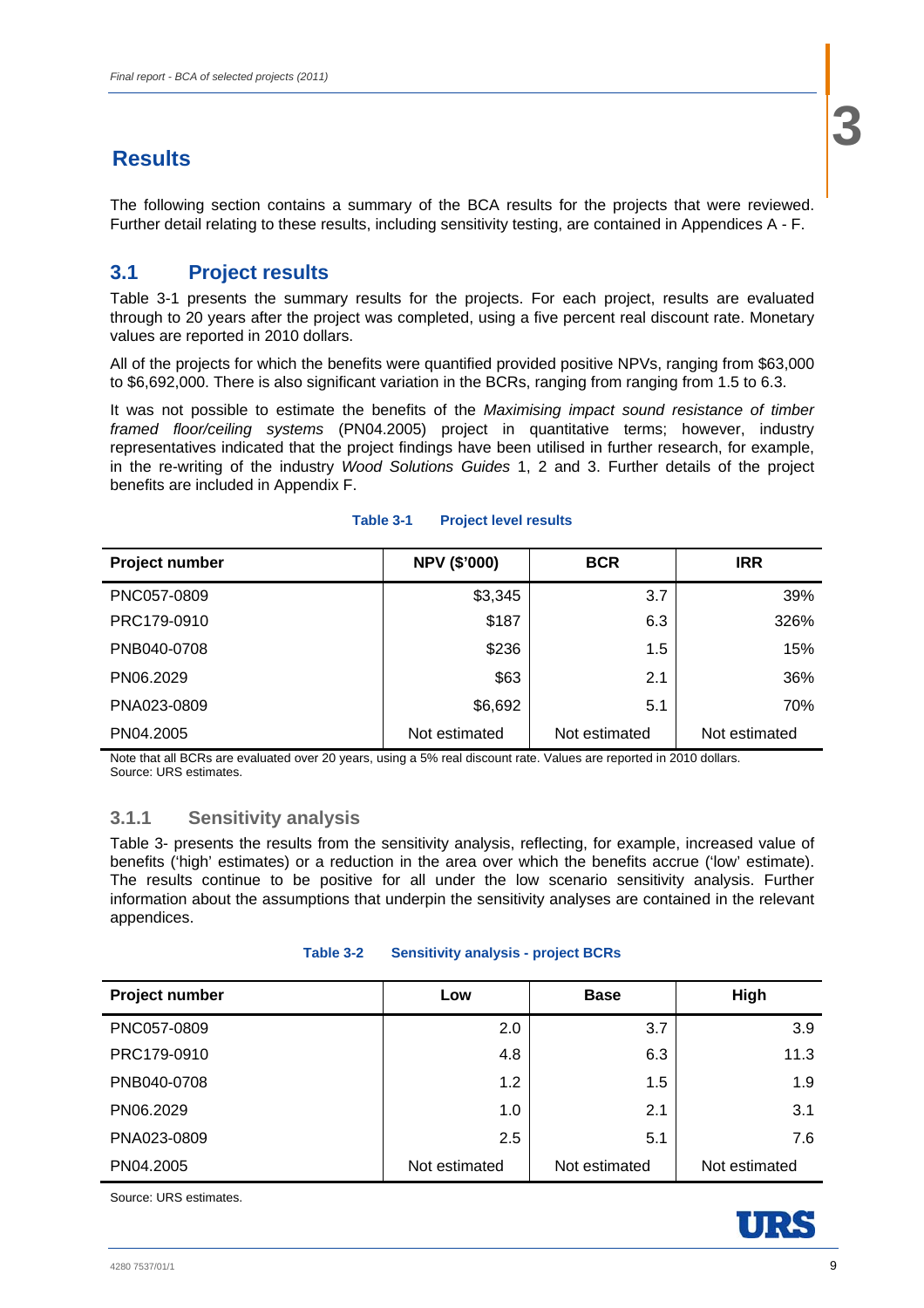## **3 Results**

# **3.2 Program results**

The results obtained for each category have not been aggregated to obtain a measure of the overall benefits achieved from FWPA's entire investment portfolio. This was based on the assessment that such aggregation would not be reflective of the potential benefits. Rather, aggregation has been undertaken at the category level (i.e. growing, marketing, and processing). Table 3-3 presents the aggregated results for the growing, processing and marketing category projects. The results are cumulative, and include the results from the 2011 assessment as well as the 2010 assessment.

| Table 3-3 | Cumulative growing, processing and marketing categories aggregation |
|-----------|---------------------------------------------------------------------|
|-----------|---------------------------------------------------------------------|

|                        | <b>Number of</b><br>projects | <b>Total value</b><br>invested<br>(\$'000) | Value of<br>sample<br>projects<br>(\$'000) | <b>Sample</b><br>projects as<br>a % of total<br>investment | Weighted<br>average<br><b>BCR</b> | <b>Estimated</b><br>benefits<br>from total<br>investment<br>(\$'000) |
|------------------------|------------------------------|--------------------------------------------|--------------------------------------------|------------------------------------------------------------|-----------------------------------|----------------------------------------------------------------------|
| Growing<br>category    | 35                           | \$17,596                                   | \$3,394                                    | 19%                                                        | 13.3                              | \$234,833                                                            |
| Processing<br>category | 60                           | \$35,636                                   | \$3,490                                    | 10%                                                        | 5.0                               | \$177,791                                                            |
| Marketing<br>category  | 49                           | \$21,188                                   | \$2,857                                    | 13%                                                        | 3.2                               | \$68,021                                                             |

Source: URS estimates.

The BCRs across the categories are all positive, ranging from 3.2 to 13.3, with the growing category projects providing higher weighted average BCRs than processing or marketing projects. Applying these BCRs to the total value invested provides an indication of the benefits that may be expected from investment in each category. However, the aggregation required to calculate these potential benefits means that the estimates should be considered indicative only. Not every project within these categories can be expected to achieve the estimated average BCR.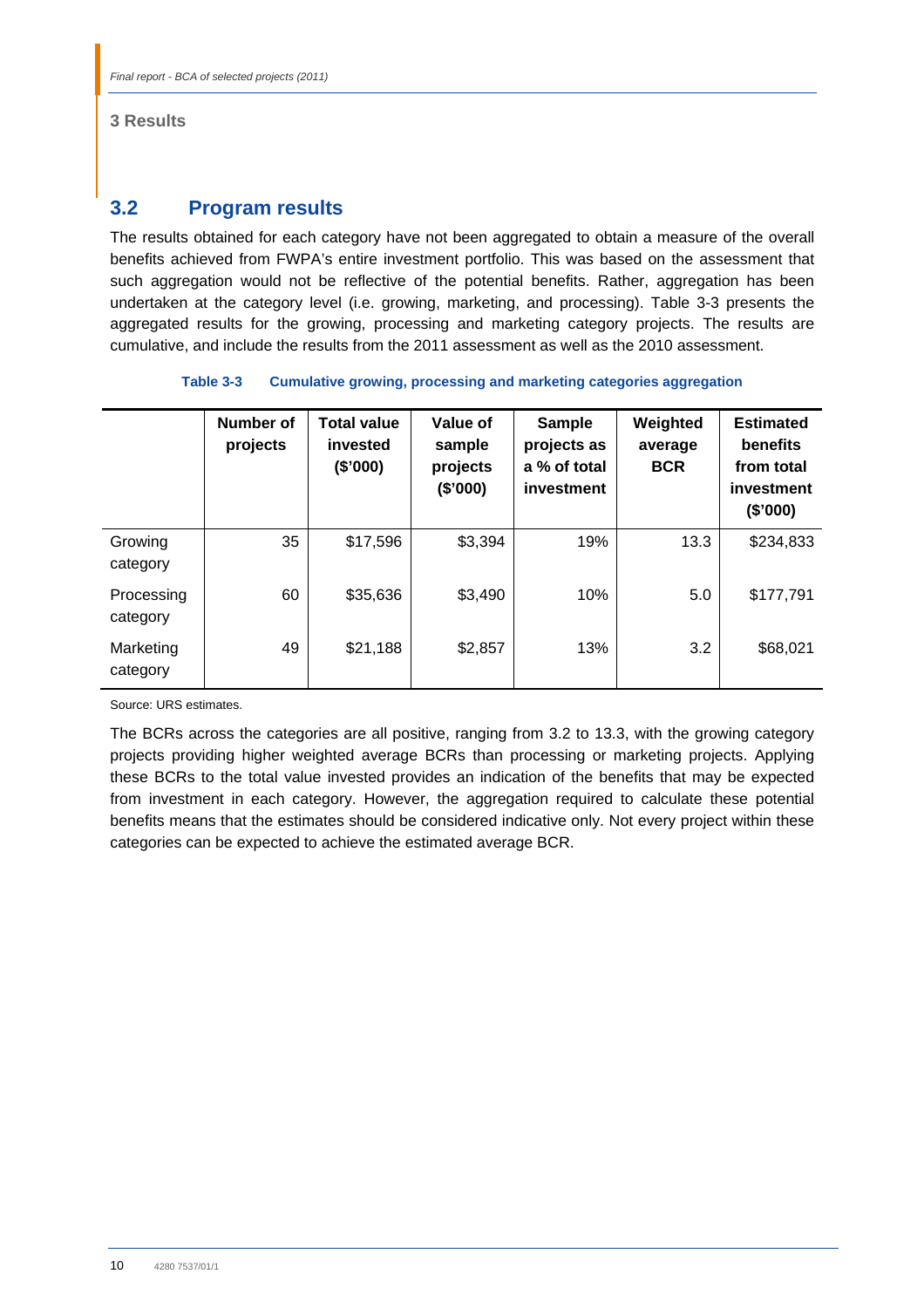# **1 4** Discussion **1 4** Discussion **1 4** Discussion **1**

## **4.1.1 Project results**

The projects exhibit a range of values in relation to NPV measured over the twenty years following project completion. There is also significant variation in the BCRs, ranging from 1.5 to 6.3, when assessed over the twenty years following project completion.

Based on the relatively small sample of projects that were reviewed, there is not a clear trend that suggests one research theme (growing, processing or market facing) consistently yields better results than others.

The estimated IRR for the projects exhibits a very large range. These estimates should be viewed with caution because IRR results are highly sensitive to the profile of project cashflows and underlying assumptions. The IRR results are an artefact of the assumed profile of costs and benefits that, for many of the projects reviewed, occur over a relatively short period of time, mostly within five to ten years.

Although the project impacts from industry's perspective have been described qualitatively for all projects, it was considered that these did not differ substantively from society's perspective, and as a consequence, were not estimated quantitatively. For example, for the projects that were thought to result in benefits from improved efficiency/productivity, society benefits through reduced costs of production, hence potentially product prices, while industry benefits from potentially higher profits.

## **4.1.2 Environmental and social impacts**

The environmental and social impacts of the research (relative to the base case) could not be accurately quantified for any of the projects reviewed. There are a number of reasons for this:

- of the projects selected for evaluation, many were considered to have no, or very limited, direct environmental or social impacts;
- for other projects, many of the environmental and social benefits were already captured in the benefits derived from improved efficiency. In these cases, inclusion of the environmental and social benefits would result in double-counting of the project benefits; and
- for some projects that could potentially have environmental or social impacts, quantifying the impacts within reasonable confidence intervals was not possible because of the lack of technical or market price information.

Although direct environmental and social impacts have not been identified or estimated for a number of the projects, it is important to recognise that there may be secondary environmental and social benefits associated with projects that result in productivity improvements. Through such improvement, fewer resources are required to produce the same volume of output, potentially resulting in a smaller ecological footprint and, hence, in environmental benefits. Society also benefits through the improved living standards that result from productivity improvements.

It is also important to recognise that there is a broader benefit to society from maintaining research capacity that is capable of tackling future research needs. Research capacity, particularly in terms of scientists, engineers and technicians, cannot be established quickly. Reduction in research capacity could mean that potential productivity improvements are forgone and that Australia becomes increasingly reliant on the international research effort. Both outcomes could reduce the competitiveness and performance of Australia's Forest and Wood Products sector.

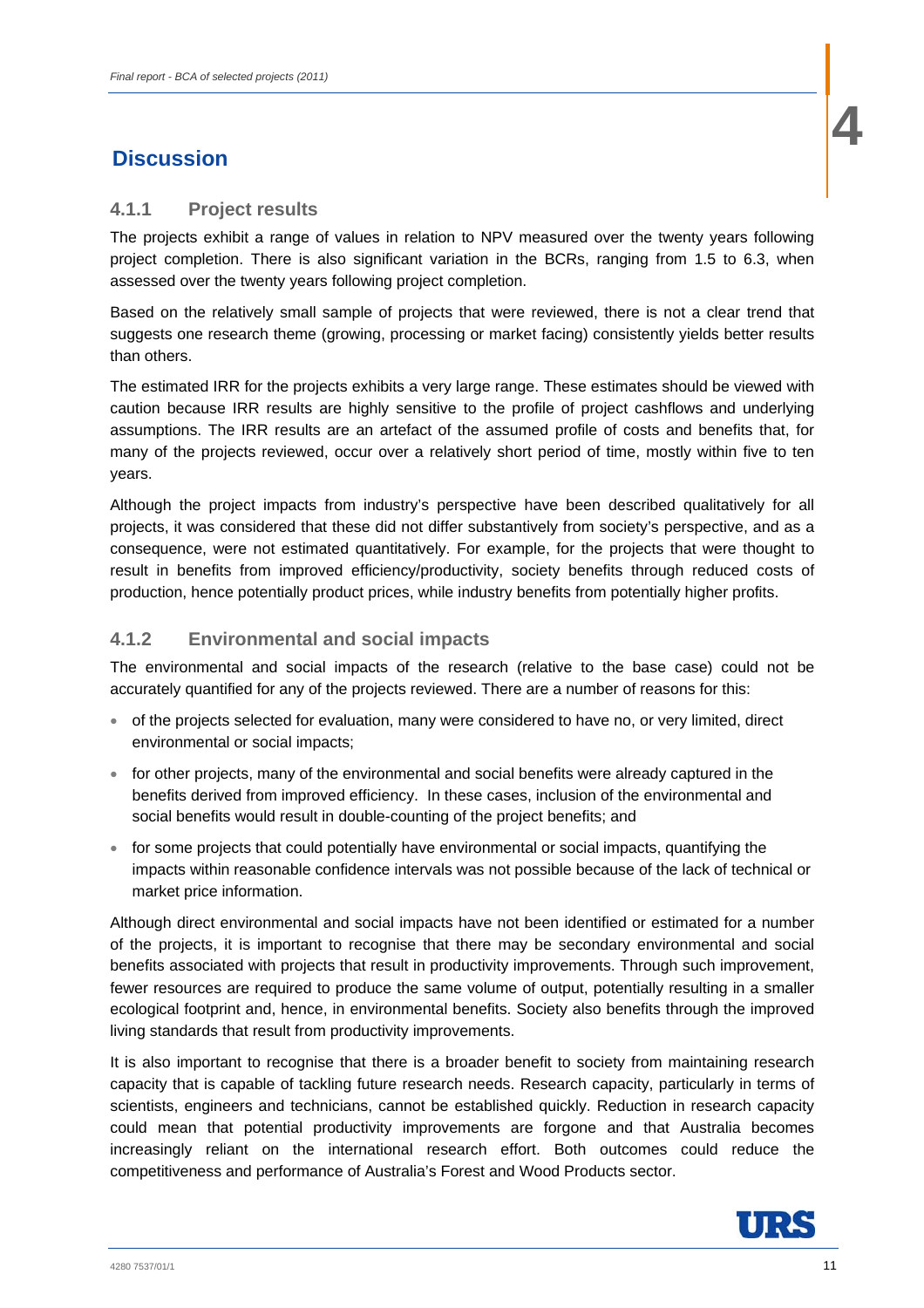## **4 Discussion**

## **4.1.3 Benefit cost analysis framework**

BCA is widely used and is considered the most appropriate methodology to evaluate R&D investments. In this review, the BCA framework has been used to estimate the benefits and costs associated with the projects from society's and, where relevant, industry's perspective. There are nonetheless elements of the framework that prove challenging to apply to the analysis of R&D investments. Discussion of these elements follows:

## *Describing the counterfactual*

The focus of the BCA framework is the identification and project impacts relative to a base case (or counterfactual). For some projects, the counterfactual is relatively straightforward to define, for example *Managing sub-tropical pine species for improved wood production* (PNC057-0809) because it involves a case where either the research is undertaken or it is not, with straightforward implications for the benefits that are derived in the form of reduced costs of production. However for others, such as *Screening of commercial forestry species for myrtle rust* (PRC179-0910) and *Pine timber roof environments in WA and susceptibility to European House Borers* (PNA023-0809), the counterfactual involves making assumptions about the probability that particular events will occur, which are independent of the project findings, but which nonetheless have implications for the project impacts. Our approach to such projects has been to be conservative in our assumptions to account for the inherent certainty surrounding the counterfactual.

## *Market impacts*

Another aspect of the BCA methodology is the need to quantify impacts in a common unit of assessment; namely, the monetary value of the impacts. This is relatively straightforward for projects that result in, for example, changes in the volume or value of timber produced. However, it is less straightforward for projects where the benefits are not readily quantified in monetary terms, for example those projects that take the form of avoided future research effort or the maintenance of research capability. However, the 'non-market' impacts are an important source of new knowledge, which can provide on-going benefits, long after the market benefits have been displaced.

## *Implementation costs*

For a number of projects, such as the *MOE and MOR assessment technologies for improving graded recovery of exotic pines in Australia* (PNB040-0708) and PNA023-0809, industry representatives identified that costs would be incurred to adopt the project findings. These costs include items such as new capital equipment, software upgrades, and associated costs of installation, training, operation and maintenance. These costs are important in considering the net project benefits; however, to include them requires a modelling approach that builds from the enterprise level up to provide an industry level perspective. To better understand the implementation costs would require more consultation with industry. The modelling approach in this review is a top-down approach and implementation costs have not been incorporated. It's not clear if this will result in an under- or over-estimate of project impacts as this would be determined at the level of the individual enterprise.

## *Internal rate of return*

The projects' estimated internal rates of return (IRR) vary considerably, with some vey high results. These estimates are largely an artefact of the assumed profile of costs and benefits that, for many of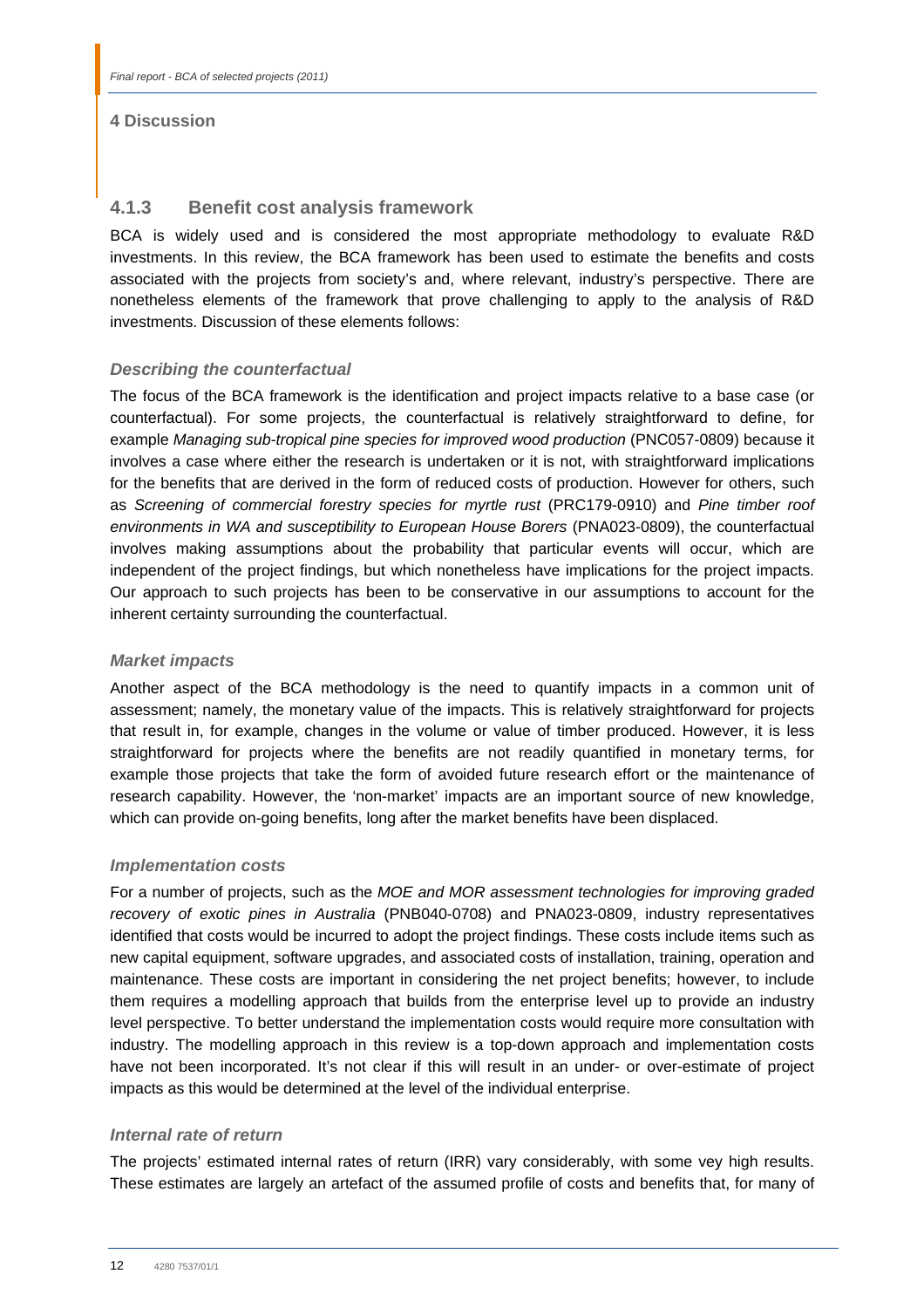## **4 Discussion**

the projects reviewed, are assumed to occur over a relatively short period of time, mostly within five to ten years.

IRR assumes reinvestment of interim cash flows in projects with equal rates of return. Therefore, IRR can overstate the annual equivalent rate of return for a project whose interim cash flows are reinvested at a rate lower than the calculated IRR. This can be problematic, especially for high IRR projects, since there is frequently not another project available in the interim that can earn the same rate of return as the first project.

The higher a project's internal rate of return, the more desirable it is to undertake the project. Assuming all projects require the same amount of up-front investment, the project with the highest IRR would be considered the best and undertaken first. However, not all projects have the same up-front investment and, hence, it may not be a meaningful measure for comparing between projects.

For these reasons, URS considers NPV and BCR to be more appropriate measures of investment performance.

# **4.2 Limitations of the analysis**

There are a number of qualifications associated with the results:

- Estimates of costs and benefits are contingent on a range of assumptions. The assumptions underpinning our estimates have been based on discussions with industry contacts and professional judgment; however they are nonetheless subjective and should be considered indicative of the order of magnitude rather than the precise values of the research.
- For many of the projects that were reviewed, identifying the counterfactual (or base case) was not always clear and it is possible that the project benefits will be either under- or over-estimated as a consequence.
- Even where the assumptions about the costs and benefits have been estimated with greater certainty, the extent to which the research results are adopted by industry will have a significant bearing on the projects' overall impact. In the short term (e.g. in the five years after a project is completed), it is generally easier to consider the adoption rate, because market conditions are better understood. In the longer term, adoption is more difficult to assess as there are likely to be a number of unforeseen factors that may affect adoption.
- In broad terms, research results are but one factor influencing the market for timber products and the competitiveness and profitability of businesses operating in the forest and wood products industry. Movements in the exchange rate, the price of alternative products, and residential housing starts are all factors that have a significant influence on the timber products market. It is often difficult to distinguish the effects of research from these other influences.

# **4.3 Implications for future evaluations**

The evaluation results are based on a range of assumptions, many of which were made in the absence of specific guidance in the project documentation. The reliance on these assumptions such as those that have been made during this evaluation could be reduced by gathering some of the relevant information at project design, or at commencement, or at the latest, at project closure. In particular, it would be useful for project proponents to consider and report their views on the base case at the time of requesting funding. At this time the alternative routes for development of technology or information are usually much clearer than they are after the project has been completed.

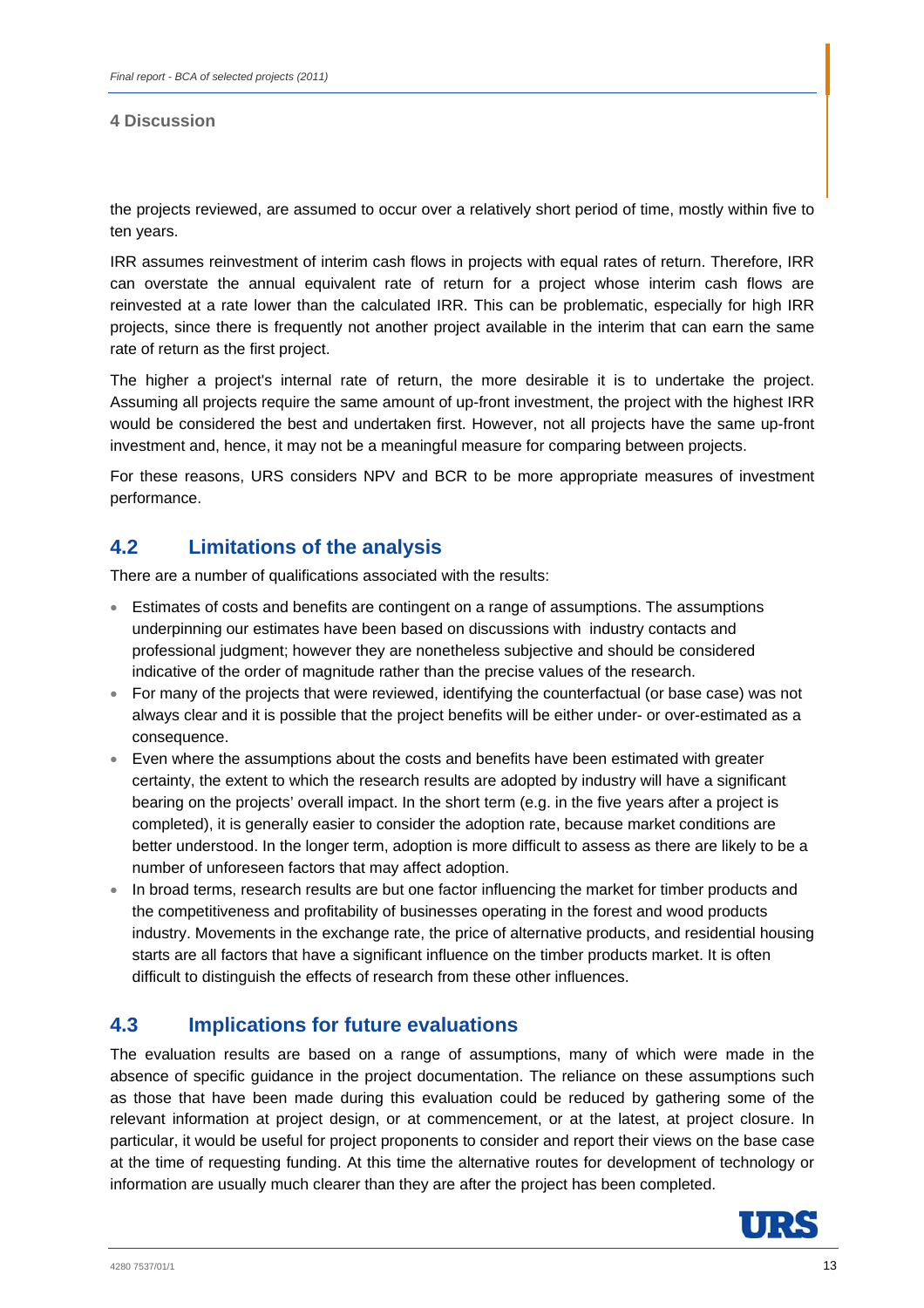## **4 Discussion**

It would also be helpful if project proponents were able to undertake the following steps:

- When undertaking the benefit cost analysis as part of the project proposal, proponents clearly articulate the reasons for assumptions. In some cases the data presented for projects reviewed in this study were based on hypothetical outcomes, rather than detailed analysis; and
- At the end of the project, and as part of the deliverable, project leaders could specify the expected impacts of the project and how the information required to measure the impacts could be gathered and analysed.

It is important to recognise that project proponents are not independent of the analysis and may have an interest in inflating the predicted benefits. In addition, the project proponents are not always the best qualified to asses the impacts. For example, a geneticist does not necessarily have an appreciation of the factors that drive timber prices. Therefore, some form of independent review will still be necessary and project proponents should draw on industry assistance for information about impacts and adoption.

In broad terms, this evaluation has found there is a need for improved industry statistics throughout the value chain. For example, the estimates of the impacts of PN06.2029 (*Comparison of face bond quality tests for structural glulam*) could be improved from national production data. The coordinated collection and reporting of such statistics would benefit the whole of industry and would assist project proponents (and independent project evaluators) to better determine the value of project impacts and returns on industry research and development.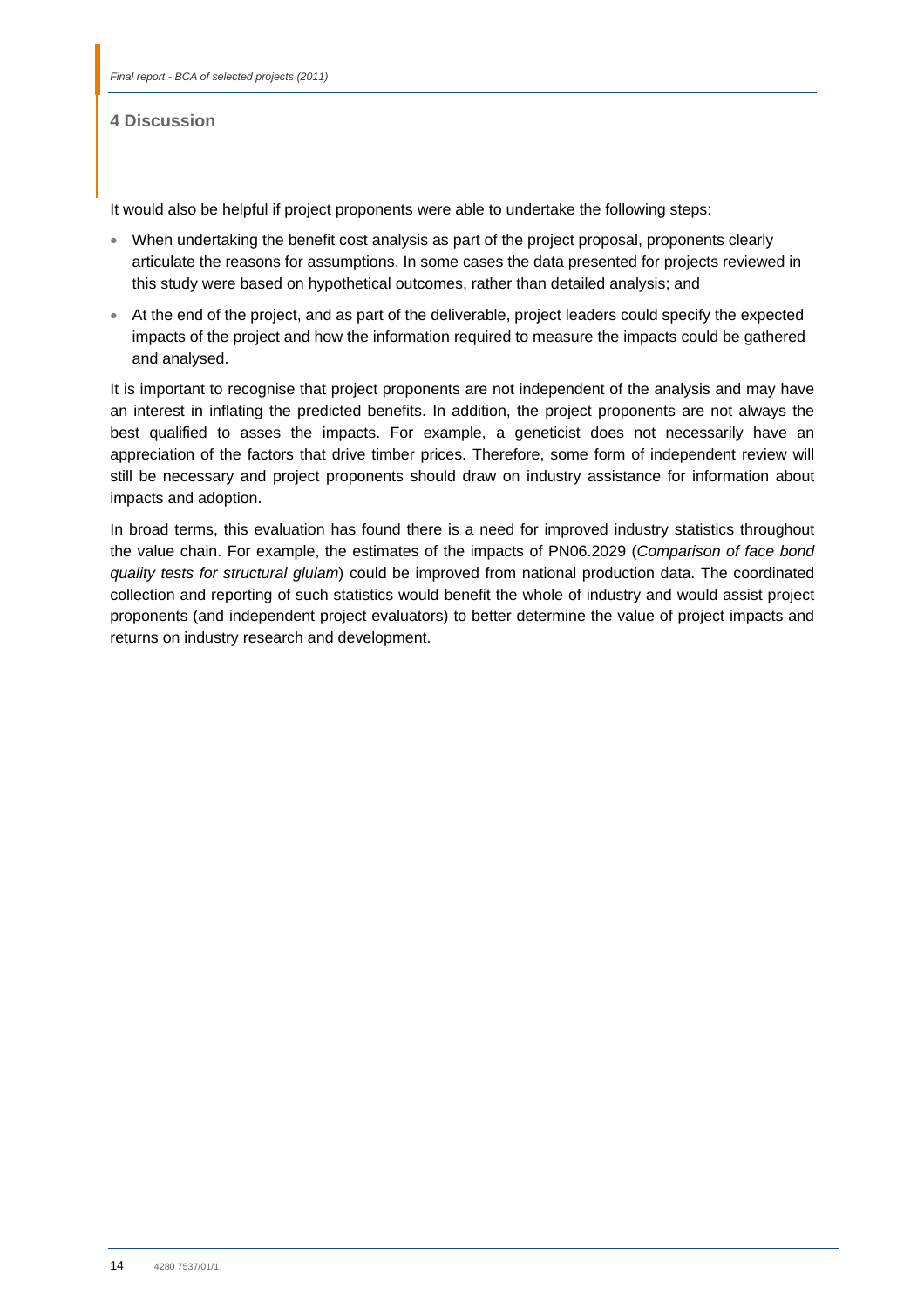# **5 5 References**

- Adam, C. Y. (2006) *Comparison of face bond quality tests for structural glulam*. (Final report) Project number: PN06.2029.
- Bailleres, H., Hopewell, G., and Boughton, G. (2009) *MOE and MOR assessment technologies for improving graded recovery of exotic pines in Australia*. (Final report) Project number: PNB04- 0708.
- Carnegie, A.J., Glen, M., and Mohammed, C. (2010) *Rapid screening of commercial forestry species to Uredo rangelii (myrtle rust) and distinguishing U. rangelii from Puccinia psidii (guava rust)*. (Final report) Project number: PRC179-0910.
- Chung, H., Dodd, G., Emms, G., McGunnigle, K., Schmid, G. (2006) *Maximising impact sound resistance of timber framed floor/ceiling systems*. (Final report) Project number: PN04.2005.
- Cunningham, R.J., Collins, D., Vagg, L., and Grimm, M. (2010) *Pine timber roof environments in Western Australia and its susceptibility to European House Borer*. (Final report) Project number: PNA023-0809.
- Harding, K.J., Nester, M.R., Dieters, M.J., Zbonak, A., and Copley, T.R. (2010) *Sub-tropical exotic pine taxa, growth, form and wood properties comparisons across multiple sites in coastal Queensland in: thinning and clearfall age trials; in family and clonal hybrid pine trials, and in a genetics x fertiliser x weed control trial*. (Final report) Project number: PNC057-0809.
- PN04-2005 Project proposal for Maximising impact sound resistance of timber framed floor/ceiling systems.
- PN06.2029 Project proposal for Comparison of face bond quality tests for structural glulam.
- PNA023-0809 Project proposal for EHB Field Roof Testing.
- PNB040-0708 Project proposal for Selected strength and stiffness predictors from inline systems and vibrational analysis devices using chemometrical tools for structural grading of slash pine and radiata pine.
- PNC057-0809 (formerly PN048.3029) Project proposal for Managing sub-tropical pines for improved wood production based on a better understanding of genetics, silviculture, environment and their interactions.
- PRC179-0910 Project proposal for Rapid screening of commercial forestry species to *Uredo rangelii* (myrtle rust) and distinguishing *U. rangelii* from *Puccinia psidii* (guava rust)

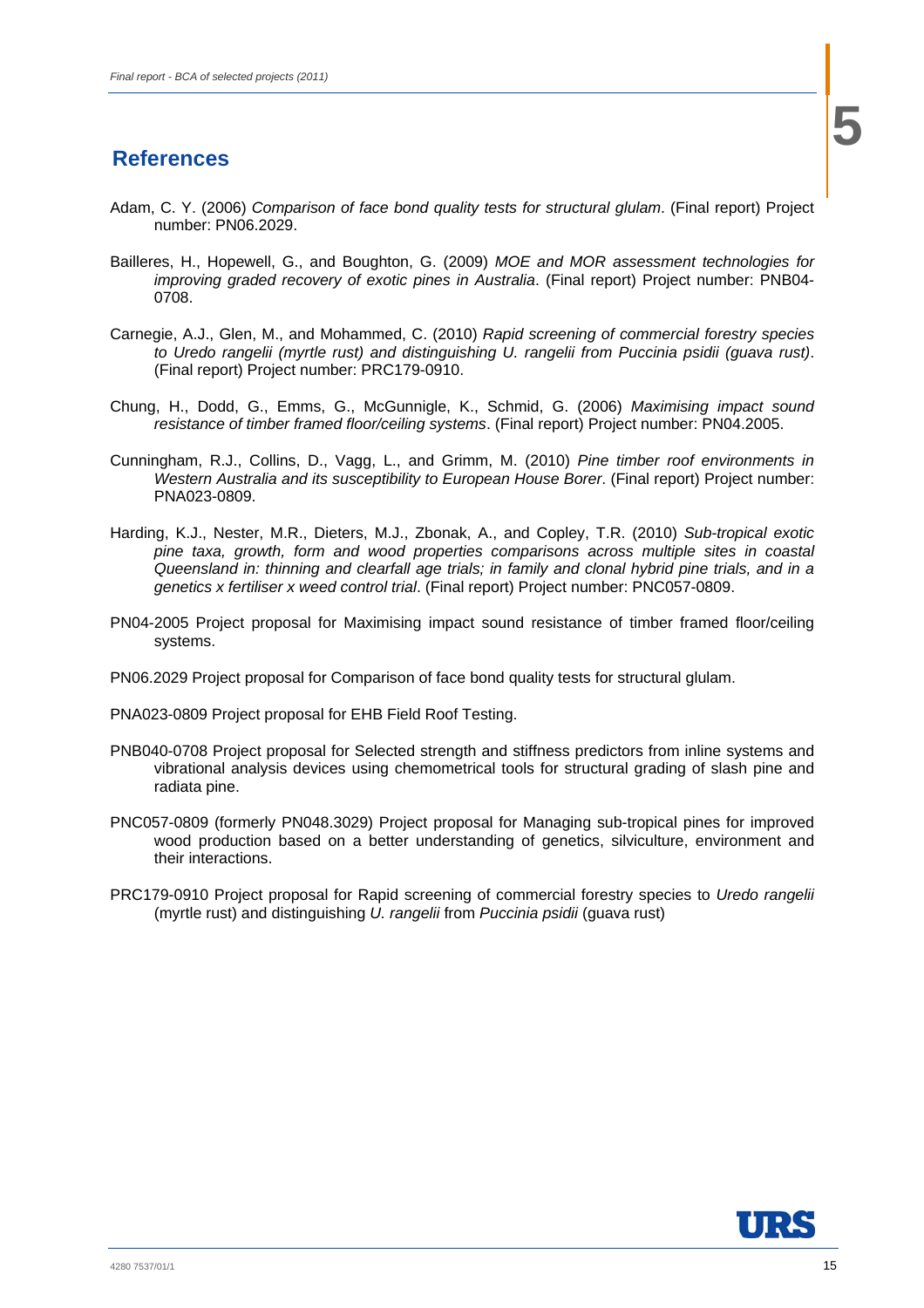# **6 6 Limitations**

URS Australia Pty Ltd (URS) has prepared this report in accordance with the usual care and thoroughness of the consulting profession for the use of Forest and Wood Products Australia and only those third parties who have been authorised in writing by URS to rely on the report. It is based on generally accepted practices and standards at the time it was prepared. No other warranty, expressed or implied, is made as to the professional advice included in this report. It is prepared in accordance with the scope of work and for the purpose outlined in the Proposal dated 9 August 2011.

The methodology adopted and sources of information used by URS are outlined in this report. URS has made no independent verification of this information beyond the agreed scope of works and URS assumes no responsibility for any inaccuracies or omissions. No indications were found during our investigations that information contained in this report as provided to URS was false.

This report was prepared between 11 August 2011 and 7 February 2012 and is based on the conditions encountered and information reviewed at the time of preparation. URS disclaims responsibility for any changes that may have occurred after this time.

This report should be read in full. No responsibility is accepted for use of any part of this report in any other context or for any other purpose or by third parties. This report does not purport to give legal advice. Legal advice can only be given by qualified legal practitioners.

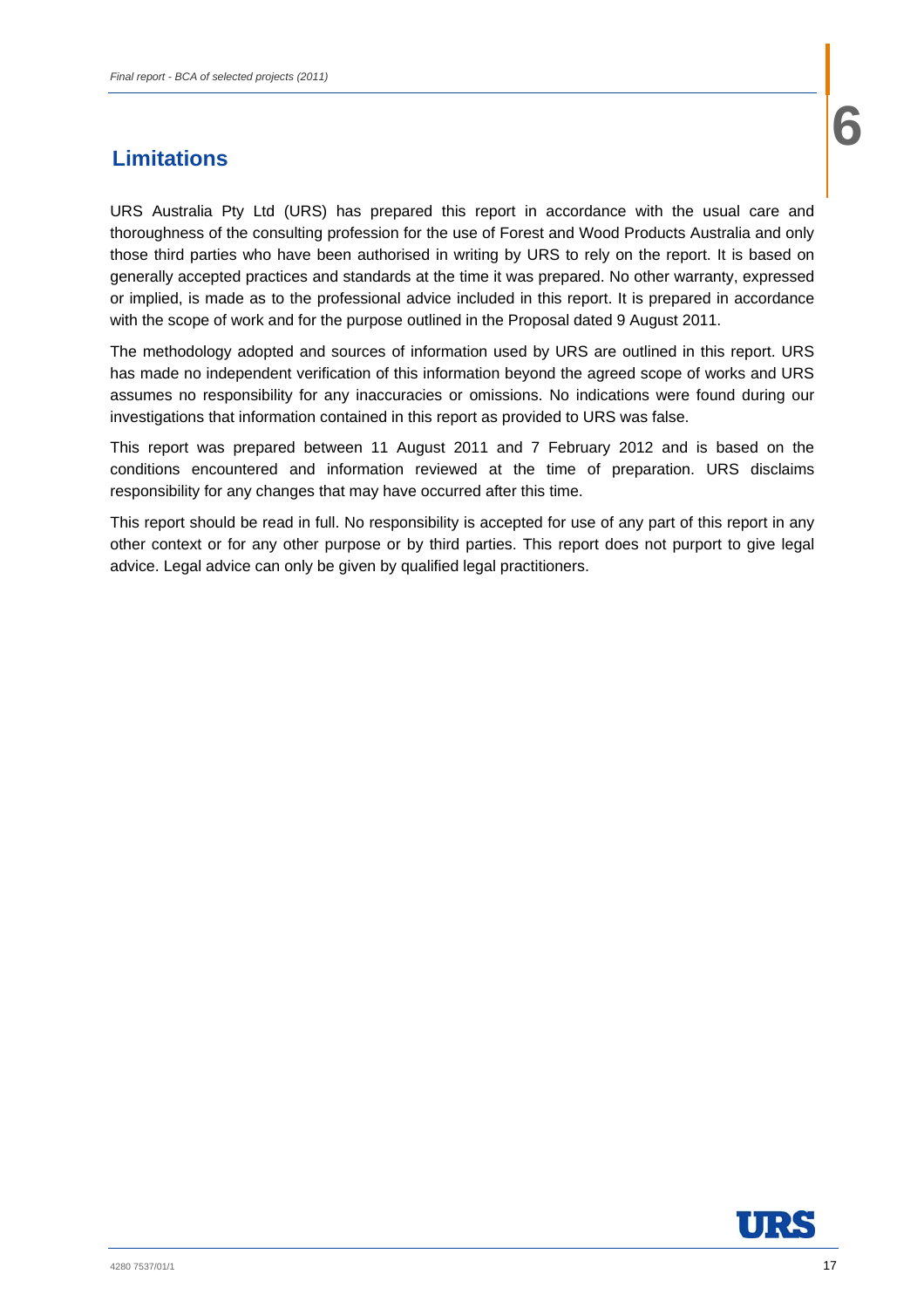# **Appendix A Managing sub-tropical exotic pine plantations for improved wood production (PNC057-0809)**

# **A.1 Project need**

The growth, branching habit and wood properties of sub-tropical pines are different to *Pinus radiata*  (radiata pine) grown in temperate regions, which comprises the majority of Australia's plantation softwood estate. Much of the existing research into softwood genetics and silviculture has focussed on the radiata pine resource, with relatively less attention given to sub-tropical species such as slash pine (*Pinus elliottii* var. *elliottii*, PEE), Caribbean pine (*P. caribaea* var. *hondurensis*, PCH) and their F1 and  $F<sub>2</sub>$  hybrids.

Table A-1 presents the areas of sub-tropical and tropical softwood plantations in Queensland and northern New South Wales as at June 2010.

|                                     | <b>Southeast</b><br><b>QLD</b> | <b>Northern</b><br><b>QLD</b> | Central<br><b>QLD</b> | <b>Northern</b><br><b>NSW</b> | <b>Total</b><br>(ha) |
|-------------------------------------|--------------------------------|-------------------------------|-----------------------|-------------------------------|----------------------|
| Slash pine (PEE)                    | 16,319                         | 3                             | 16                    | 1,928                         | 18,266               |
| Caribbean pine (PCH)                | 31,611                         | 12,848                        | 6,207                 | 45                            | $50,711^1$           |
| Pinus hybrids                       | 63,828                         | 63                            | 5,485                 | 8,165                         | $77,541^2$           |
| Other species                       | 1,448                          | 78                            | 3                     | 2,521                         | $4,050^3$            |
| Sub - total                         | 113,206                        | 12,992                        | 11,711                | 12,659                        | 150,568              |
| Clear-felled area (to be replanted) | 3,353                          | 559                           | 594                   | 450                           | 4,956                |
| Total                               | 116,559                        | 13,551                        | 12,305                | 13,109                        | 155,524              |

## **Table A-1 Sub-tropical and tropical exotic pine areas (June 2010)**

<sup>1</sup> 98% PCH; <sup>2</sup> Mainly PEExPCH; <sup>3</sup> Mainly *P. taeda* and *P. patula* (excludes *P. radiata*) Source: Harding, K.J. et al. 2010.

Given this substantial resource, further research was considered necessary to improve knowledge of the interactions between silviculture and genetics on the growth rate and wood properties of subtropical pine species.

# **A.2 Project objective**

The project objective was to explore ways to increase the future volume, production and wood quality from sub-tropical softwood plantations. The project explored differences between taxa, within taxa (families versus clones), and impacts of site and silviculture (weed control and fertiliser effects).

# **A.3 Project costs**

The total project cost was \$730,747 (Table A-2), which comprised investment of \$340,000 from FWPA and \$390,747 from third party collaborators. These costs were incurred over the financial years 2008/09 to 2010/11.



A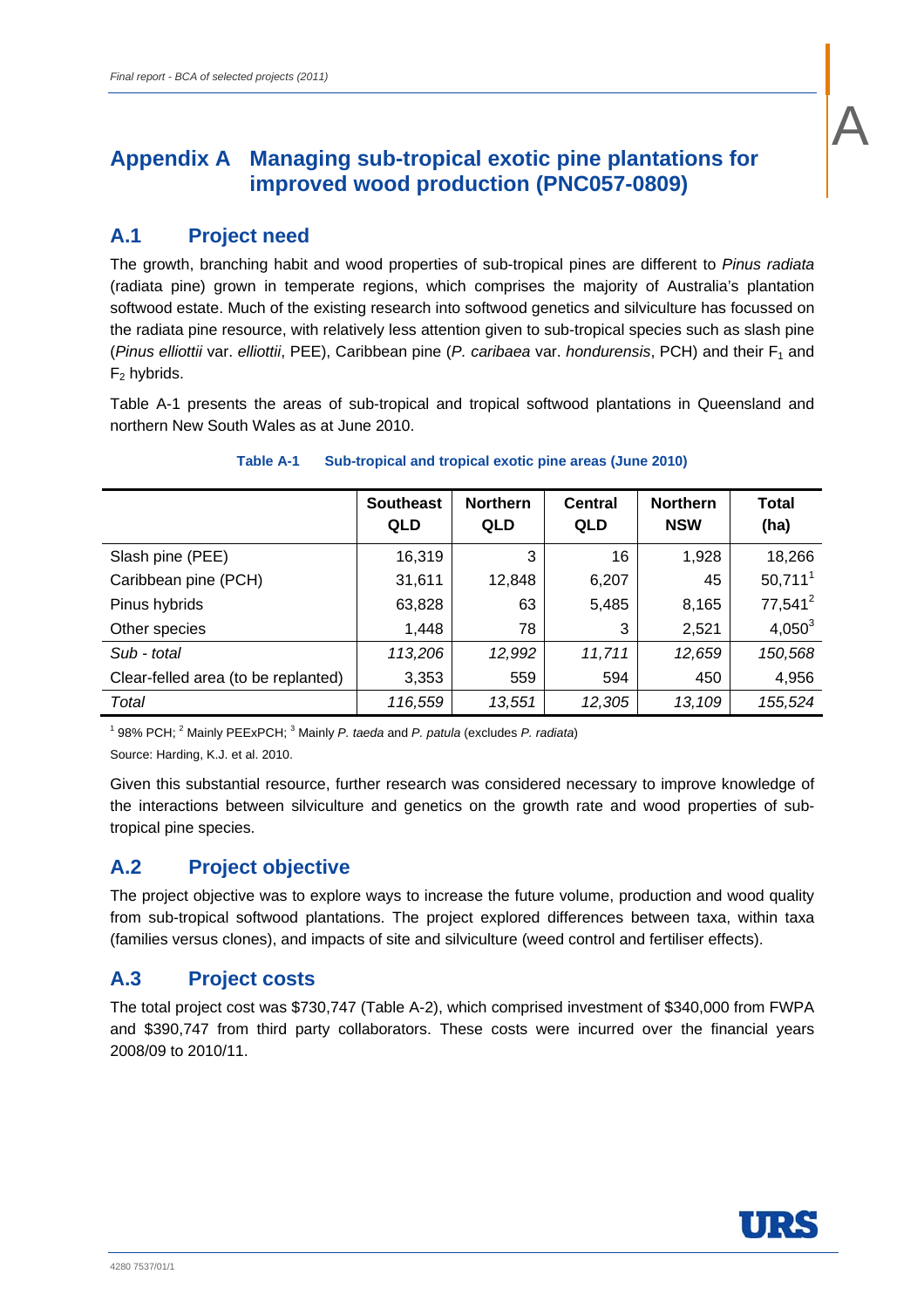# **Appendix A**

| Table A-2 | <b>Project costs</b> |
|-----------|----------------------|

| <b>Operating costs</b> | <b>Capital costs</b> | In-kind   | Total     |
|------------------------|----------------------|-----------|-----------|
| \$340,000              | ა-                   | \$390.747 | \$730,747 |

Source: Project proposal documentation

## *Implementation costs*

The costs of implementing the project results relate primarily to adopting the research findings within the breeding programs for forest growers. These are not considered to be significant because the project findings do not require the acquisition of capital equipment, nor does it require a change to operations that would incur additional expenditure.

# **A.4 Project benefits**

Industry representatives consider the project has resulted in improved knowledge regarding the growth, acoustic velocity and wood density of various commercial sub-tropical pine taxa, at thinning and clearfall age. The results are expected to support decision making regarding alternative genetic and silvicultural strategies for the production of structural softwood products.

## *Benefits from society's perspective*

The benefits to society from this project were expected to comprise *reduced costs of production*, *improved yields* and *improved product quality* from sub-tropical softwood plantations.

*Reduced cost of production* 

Industry representatives suggested that the project results would allow cost savings to be made in relation to clonal testing. This is because the project found "*limited potential for finding outstanding,*  variable families for testing under clonal deployment, yet good potential for finding a suite of *outstanding full-sib families with low variability for deployment in full-sib family forestry*". This led to the decision to discontinue clonal testing and focus instead on selective breeding of superior families. Industry representatives consulted in relation to this project estimated the cost reductions arising from the decision to discontinue clonal testing and deployment was approximately \$400/ha for ongoing plantation establishment. Industry representatives suggested that this benefit would accrue each year, until such time competitive pressures would have led to an equivalent reduction.

However, industry representatives indicated that only a portion of this reduction can be attributed to the project because the decision to cease clonal testing has also been based on a number of other research projects. Industry representatives could not estimate the proportion that is attributable to the project; however, given the project results provided confirmation of the decision to discontinue clonal testing, it is assumed the project made a substantial contribution to the overall benefits. For the purposes of this review, URS has assumed that 25% of the reduction in costs can be attributed to the project; that is, the direct benefit of the project is estimated to be around \$100/ha for plantation establishment.

Industry representatives also suggested that, on the basis of the project findings, the intensity of early silvicultural activity, for example weed control, could be reduced without substantially affecting yield. It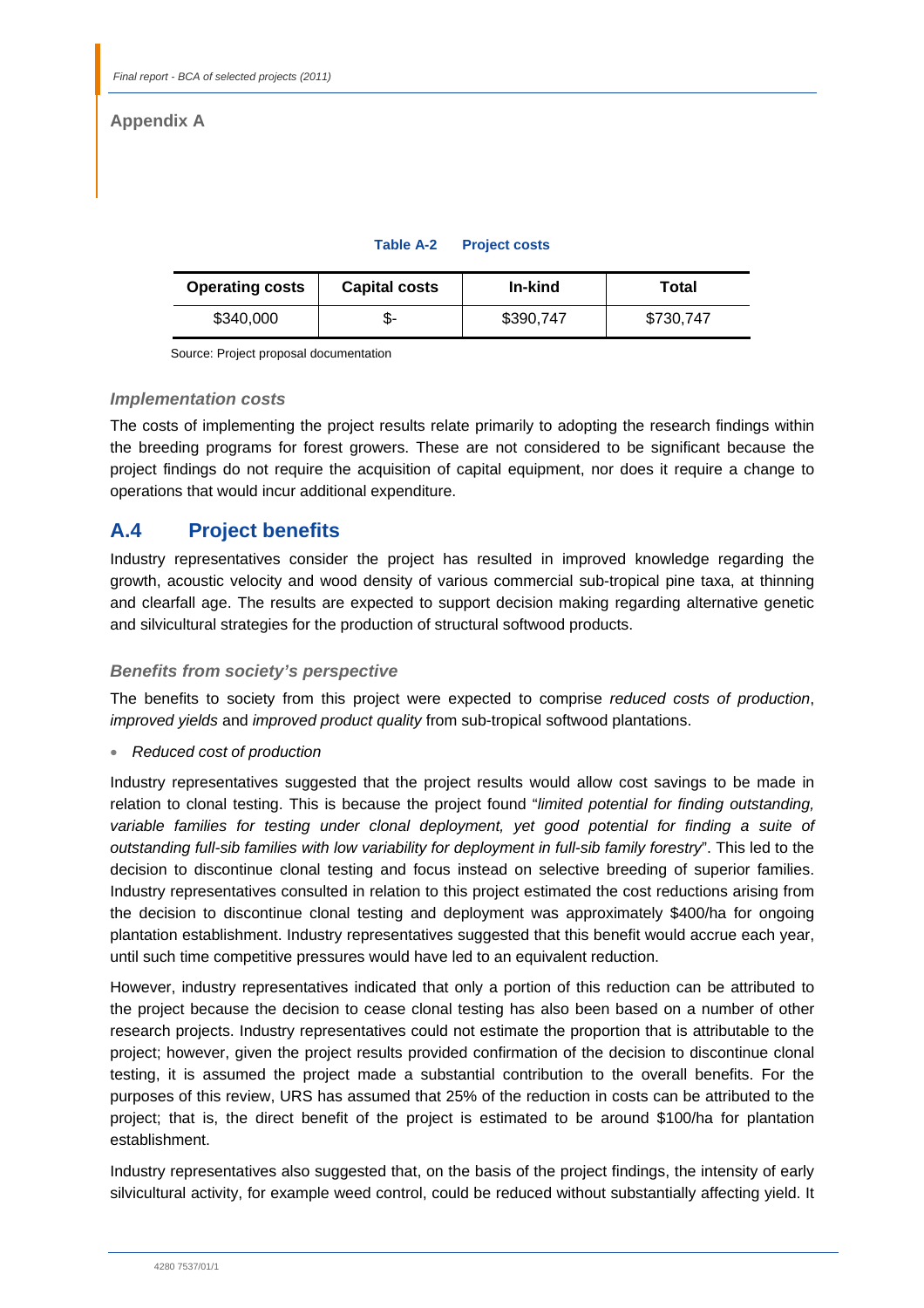was estimated that the project could result in reduced establishment costs of about \$100/ha planted. Industry representatives suggested that only a proportion of the reduction can be attributed to the project; however, given the project results provided confirmation of the decision to change silvicultural practices, it is assumed the project made a substantial contribution to the overall benefits. Based on discussions with industry representatives, URS estimates this to be approximately 25%, or a cost reduction of \$25/ha planted.

## *Improved yield:*

The project found that the Caribbean pine (PCH) and the slash X Caribbean pine hybrid (PEE X PCH) have similar stem volumes on average across a range of sites. Furthermore, the yield from these species and hybrids are likely to be higher than from slash pine.

However, industry representatives indicated the decision to plant PEE X PCH hybrids was made in the 1980s and could not be attributed to the project findings. The project is considered to have validated this decision, but it is not considered to have resulted in additional yield improvements, relative to that which would be obtained in the absence of the project. Given this, the yield benefits have not been included in the benefit cost analysis.

*Improved product quality:* 

The project identified hybrid families and clones that are characterised by desirable growth and form, combined with superior wood quality traits. Breeding programs that utilise these hybrid families and clones are expected to result in structural products with improved stiffness.

However, in URS's opinion, an improvement in timber stiffness is unlikely to result in a significant increase in price as structural pine is a commodity product, for which the market is typically not responsive to quality improvements, provided the product still meets the specifications for a particular grade. However, the deployment of plantations with genetic material selected for improved stiffness may result in an increased proportion of log products meeting higher stiffness grades.

## *Benefits from industry's perspective*

With savings in the cost of production, it is assumed that industry has the potential to benefit from an increase in profit of \$125/ha (comprising \$100/ha from the savings on clonal testing and \$25/ha for reductions in the intensity of early silvicultural activity). Given this, the benefits to industry are considered to be equivalent to the benefits to society and are therefore not estimated separately.

The results of this project are not expected to increase the market share of structural pine products and nor is there likely to be an increase in price associated with improved product quality given the commodity nature of the structural softwood timber market.

## *Environmental and social*

If the project findings regarding the reduction in the intensity of early weed control and fertiliser application are adopted, then there is potential for environmental benefits to be achieved through reduced herbicide and fertiliser use. The environmental benefits to society have not been estimated separately, but are partly incorporated in the reduced costs of production, outlined above.

There are not considered to be any significant social benefits, for example through greater resilience of the local community from additional local employment, associated with this project.

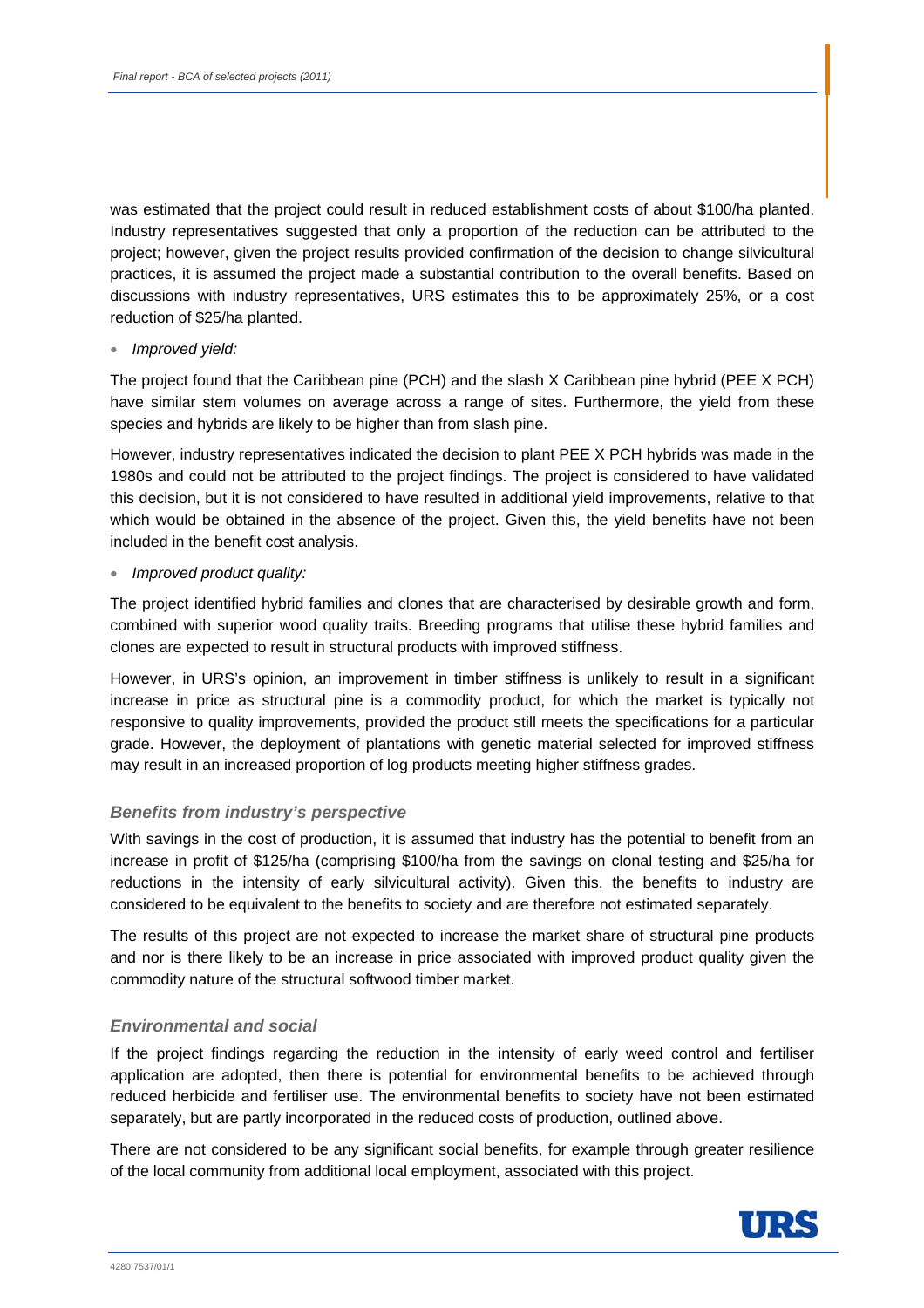**Appendix A** 

# **A.5 Base case**

The base case is considered to be the situation without the project occurring. That is, the reduction in the costs of production and the improvement in quality would not otherwise have been achieved. However, Forestry Plantations Queensland Pty Ltd (FPQ) is the main forest growing company in Queensland and it has an active plantation improvement program. Without the project, representatives suggested that the reductions in the cost of production and quality improvements may have been achieved over time. However, these are likely to have occurred at a slower rate. This has been considered in the adoption rates assumed for this project.

# **A.6 Adoption relative to base case**

Representatives from FPQ indicated that the project findings have been adopted in its plantation improvement and maintenance program. Given this, it is considered that project findings have had an adoption rate of 100%, commencing in the first year following completion of the project.

The benefits from avoiding the need for clonal testing and deployment that are attributable to the project are assumed to be \$100/ha planted. The benefits from reducing the costs of establishment attributed to the project are assumed to be \$25/ha planted. The area over which the project benefits are estimated to apply is 4,000 ha. This represents the average area that is replanted to hybrid pines each year by FPQ.

The benefits of adoption are assumed to continue for five years. After this time, it is assumed that competitive pressures would have led to equivalent reductions in the costs of production, effectively reducing the project-related benefits to zero by year 10.

# **A.7 Summary**

Table A-3 presents a summary of the main project impacts (benefits and costs) relative to the base case and indicates whether the impact has been estimated quantitatively.

| Impact element                                                         | <b>Estimated</b> | <b>Parameter</b>        | Adoption relative to base case |                    |                    |
|------------------------------------------------------------------------|------------------|-------------------------|--------------------------------|--------------------|--------------------|
|                                                                        | (yes/no)         | value (net)             | Year 5                         | Year 10            | Year 20            |
| <b>Benefits</b>                                                        |                  |                         |                                |                    |                    |
| Reduced cost of production -<br>avoided clonal testing &<br>deployment | Yes              | \$100/ha<br>established | 100%                           | $0\%$ <sup>*</sup> | $0\%$ <sup>*</sup> |
| Reduced cost of production -<br>avoided establishment costs            | Yes              | \$25/ha<br>established  | 100%                           | $0\%$ <sup>*</sup> | $0\%$ <sup>*</sup> |
| Costs                                                                  |                  |                         |                                |                    |                    |
| Project costs                                                          | Yes              | \$730,747               |                                |                    |                    |
| Implementation costs                                                   |                  |                         |                                |                    |                    |

**Table A-3 Summary of project impacts and adoption** 

\* Note that, it is assumed that the project benefits have dissipated at this time.

Source: URS estimates - based on primary and secondary sources.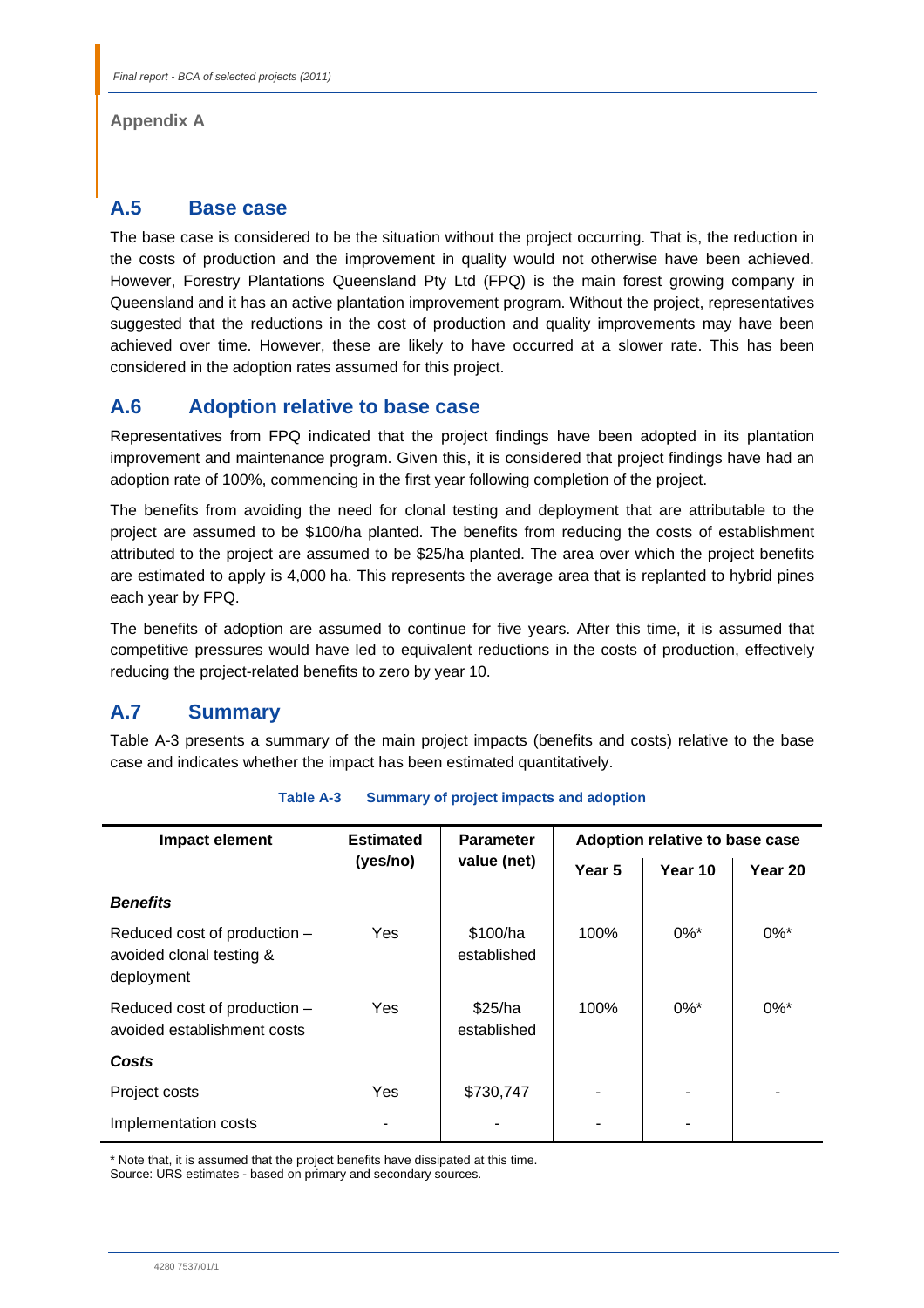# **A.8 Evaluation**

Table A-4 presents the evaluation results, including estimates of Net Present Value (NPV), Benefit Cost Ratio (BCR) and Internal Rate of Return (IRR) over a twenty year period using a five percent discount rate.

| <b>Evaluation measures</b> | Year 5  | Year 10 | Year 20 |
|----------------------------|---------|---------|---------|
| NPV (\$'000)               | \$2,731 | \$3,345 | \$3,345 |
| <b>BCR</b>                 | 2.8     | 3.7     | 3.7     |
| <b>IRR</b>                 |         |         | 74%     |

### **Table A-4 Evaluation results**

\*Assumes 5% real discount rate. Values are 2010 dollars. Source: URS estimates.

## **A.8.1 Sensitivity analysis**

## *High scenario*

Table A-5 presents the results from a sensitivity analysis that assumes the benefits that can be attributed directly to the project accrue for seven years, before becoming zero in year 9, as it is assumed competitive pressures would have led to equivalent reductions in the costs of production, effectively reducing the project-related benefits to zero. All other assumptions are unchanged.

#### **Table A-5 Sensitivity analysis - high estimate**

| <b>Evaluation measures</b> | Year 5  | Year 10 | Year 20 |
|----------------------------|---------|---------|---------|
| NPV (\$'000)               | \$2,731 | \$3,506 | \$3,506 |
| <b>BCR</b>                 | 2.8     | 3.9     | 3.9     |
| <b>IRR</b>                 | -       |         | 74%     |

Source: URS estimates.

## *Low scenario*

Table A-6 presents the results from a sensitivity analysis that assumes the benefits that can be attributed directly to the project accrue for three years, before becoming zero, in year 5, as it is assumed competitive pressures would have led to equivalent reductions in the costs of production, effectively reducing the project-related benefits to zero. All other assumptions remain unchanged from the original analysis.

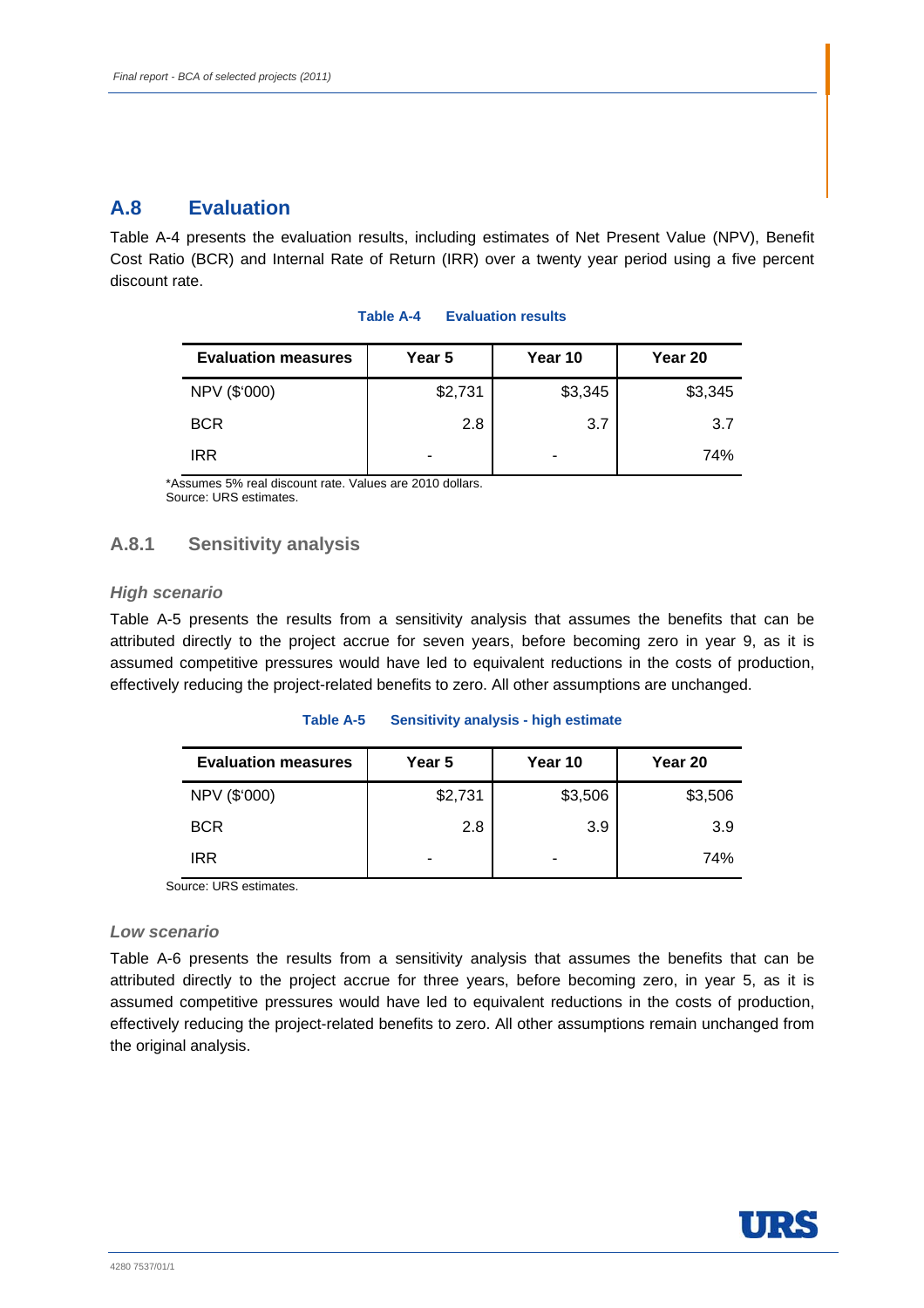# **Appendix A**

| <b>Evaluation measures</b> | Year 5  | Year 10 | Year 20 |
|----------------------------|---------|---------|---------|
| NPV (\$'000)               | \$2,037 | \$2,037 | \$2,037 |
| <b>BCR</b>                 | 2.0     | 2.0     | 2.0     |
| IRR                        | -       | ٠       | 68%     |

## **Table A-6 Sensitivity analysis - low estimate**

Source: URS estimates.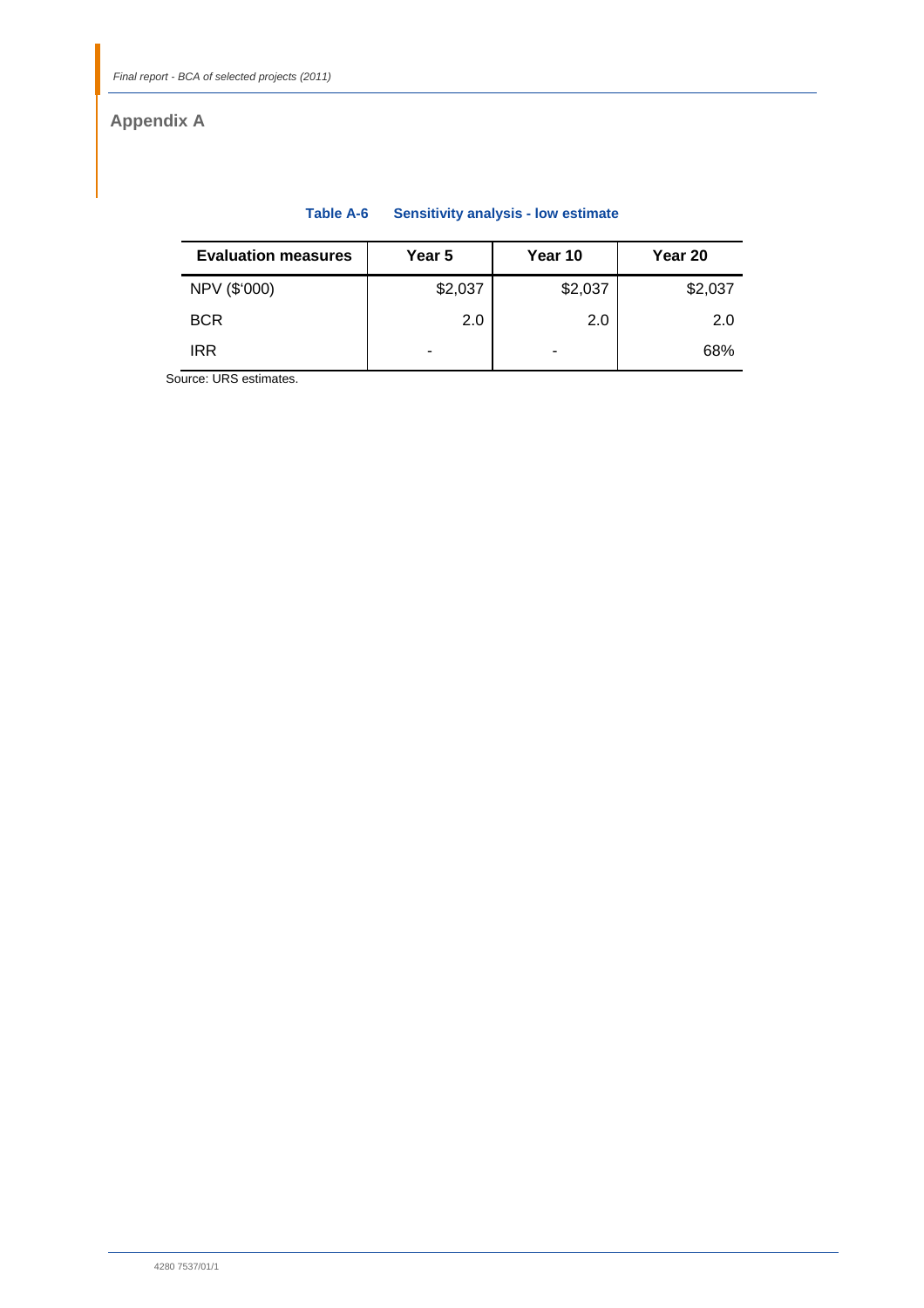# **Appendix B Screening of commercial forestry species for myrtle rust (PRC179-0910)**

# **B.1 Project need**

Myrtle rust, caused by *Uredo rangelii*, is a recently identified fungus that was detected on four properties in the central coast region of NSW in April 2010. *U. rangelii* is considered to be within the guava rust complex of plant pathogens. Guava rust, caused by *Puccinia psidii,* is a significant disease of *Myrtaceae* in South America and several other countries. *U. rangelii* has so far been found on *Agonis flexuosa, Callistemon viminalis* and *Syncarpia glomulifera* (turpentine) in Australia.

When the project proposal was developed, it was not known if the disease caused by myrtle rust was significantly different to that caused guava rust. Thus, there was concern that myrtle rust would cause significant disease to native *Myrtaceae* in Australia, including other commercial forestry species.

At the time that this project was proposed, there was an urgent need to test the susceptibility of commercial forestry species (e.g. *Eucalyptus globulus, E. grandis, E. pilularis, Corymbia variegata* and *Melaleuca spp.*) to myrtle rust.

# **B.2 Project objective**

The project objectives were to:

- undertake artificial inoculation trials with a range of commercial forest species to determine whether they are susceptible to myrtle rust;
- conduct a multi-gene phylogenetic analysis of multiple collections of guava rust and myrtle rust from South America, Hawaii and Australia (NSW) to determine whether these two species can be distinguished; and
- to inform the immediate response actions of the National Biosecurity Committee and the Plant Health Committee.

# **B.3 Project costs**

The total project cost was \$37,384 (Table B-1), which comprised investment of \$21,842 from FWPA and \$15,542 from collaborators. The cost was incurred entirely in 2010.

**Table B-1 Project costs** 

| <b>Operating costs</b> | <b>Capital costs</b> | In-kind  | Total    |
|------------------------|----------------------|----------|----------|
| \$21.842               |                      | \$15,542 | \$37,384 |

Source: Project proposal documentation

## *Implementation costs*

The costs of implementing the project results relate to making a decision about the most appropriate response to the outbreak. Prior to the project commencement, it had already been decided that myrtle rust could not be eradicated. Hence, the project implementation costs relate to the nature and extent of the containment program.

It has not been possible to incorporate these containment costs as they have and will vary at the individual enterprise / jurisdictional level, and will likely vary depending on the risk preferences of forest growers and public sector decision-makers.

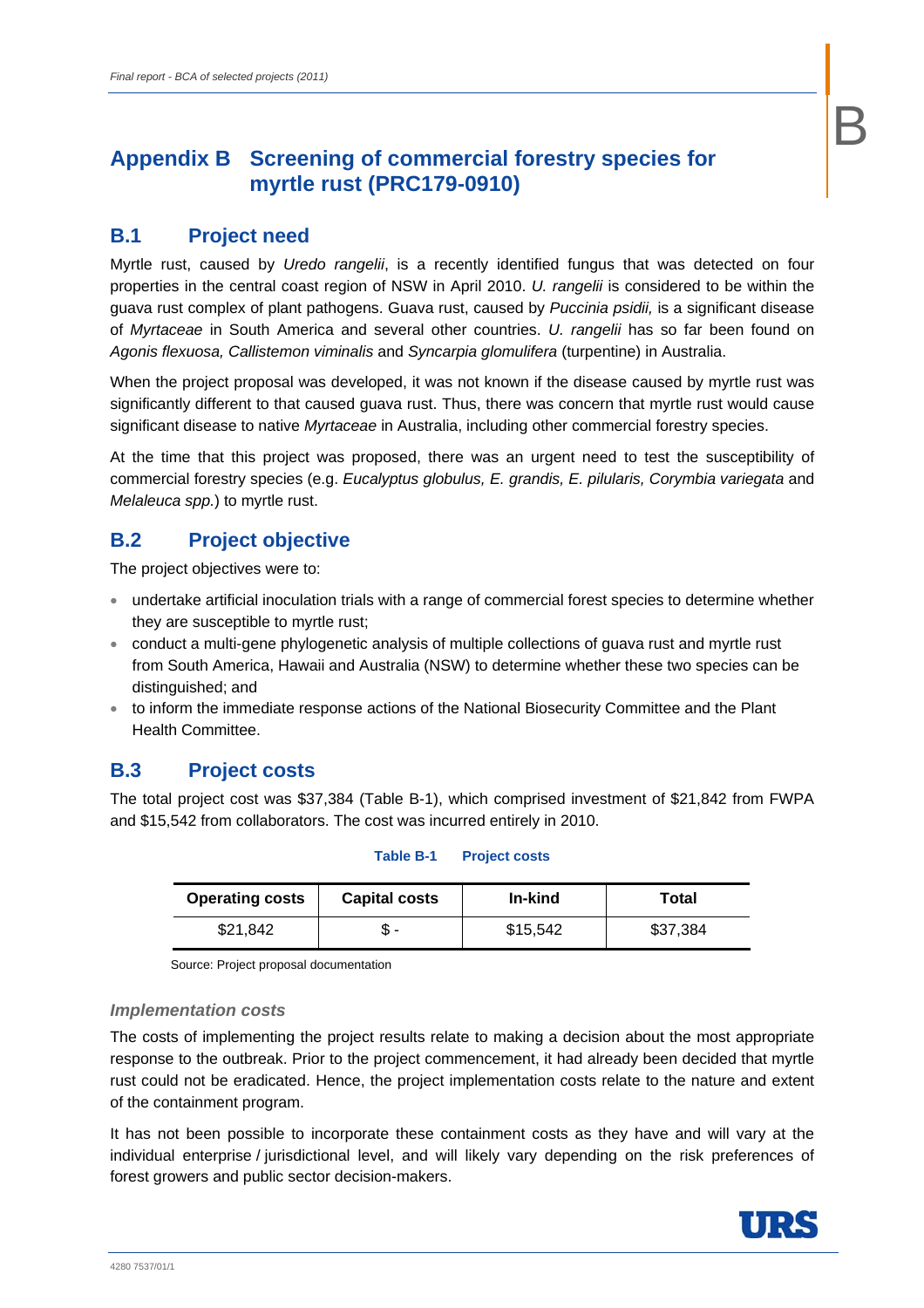## **Appendix B**

# **B.4 Project benefits**

The project found that at least 15 species are susceptible to myrtle rust and, as such, it does not appear to have a restricted host range. This supports the observation that myrtle rust is part of the guava rust complex and likely to have a similar host range. Most significantly, the project findings indicate that key commercial forestry species are susceptible, including those used in plantations and native forestry in NSW and Queensland.

The project findings also suggest that *U. rangelii* does not represent a genetically distinct species from *P. psidii.* 

Project benefits from research of this nature are not readily quantified, but are considered to include:

- costs of determining and implementing the most effective management regime; and, hence
- potential damage that could occur in the event of an outbreak.

However, for the purpose of this review, URS has assumed the project has contributed to a reduction in the potential damage caused by an outbreak of myrtle rust.

## *Benefits from society's perspective*

The benefits to society from this project were expected to encompass outcomes that assist to reduce myrtle rust management costs, reduced damage to mature forests, and avoided costs of replanting young trees,. For the purposes of this review, URS has focussed on quantifying the avoided costs of replanting, because young trees with immature foliage are particularly susceptible to myrtle rust outbreaks.

*Avoided cost of replanting:* 

In estimating the benefits of the project, URS has assumed that the project findings have provided forest growers with the information that will enable them to respond to potential outbreaks more quickly and hence, to avoid the costs of replanting areas of young trees that may be infected.

Research<sup>1</sup> that has been undertaken subsequent to the conclusion of the project suggests that there are extensive areas throughout Australia's forestry estate that coincide with the potential distribution of myrtle rust. For the purposes of this review, URS has assumed that forestry regions within Queensland and New South Wales are at greatest risk. Over the period 2009-10, the area of new hardwood plantations that were planted in these regions was approximately 20,000 ha. For the purposes of this review, URS has assumed that this area is most susceptible to being damaged from an outbreak. URS has also assumed that 1% of new plantation areas may need to be replanted if an outbreak of myrtle rust occurs. This is assumed to be net of the areas that would ordinarily be replanted, if the project had not been undertaken. It should be noted that this percentage is used for illustrative purposes, only and does not reflect the results of a detailed assessment.

## *Benefits from industry's perspective*

Industry representatives consulted for this review indicated that the benefits to industry are considered to be embodied in the benefits to society and are therefore not estimated separately.

l

<sup>1</sup> Cannon, A.M. (2011) *Myrtle Rust – Forest Industry Issues Paper*. Prepared for FWPA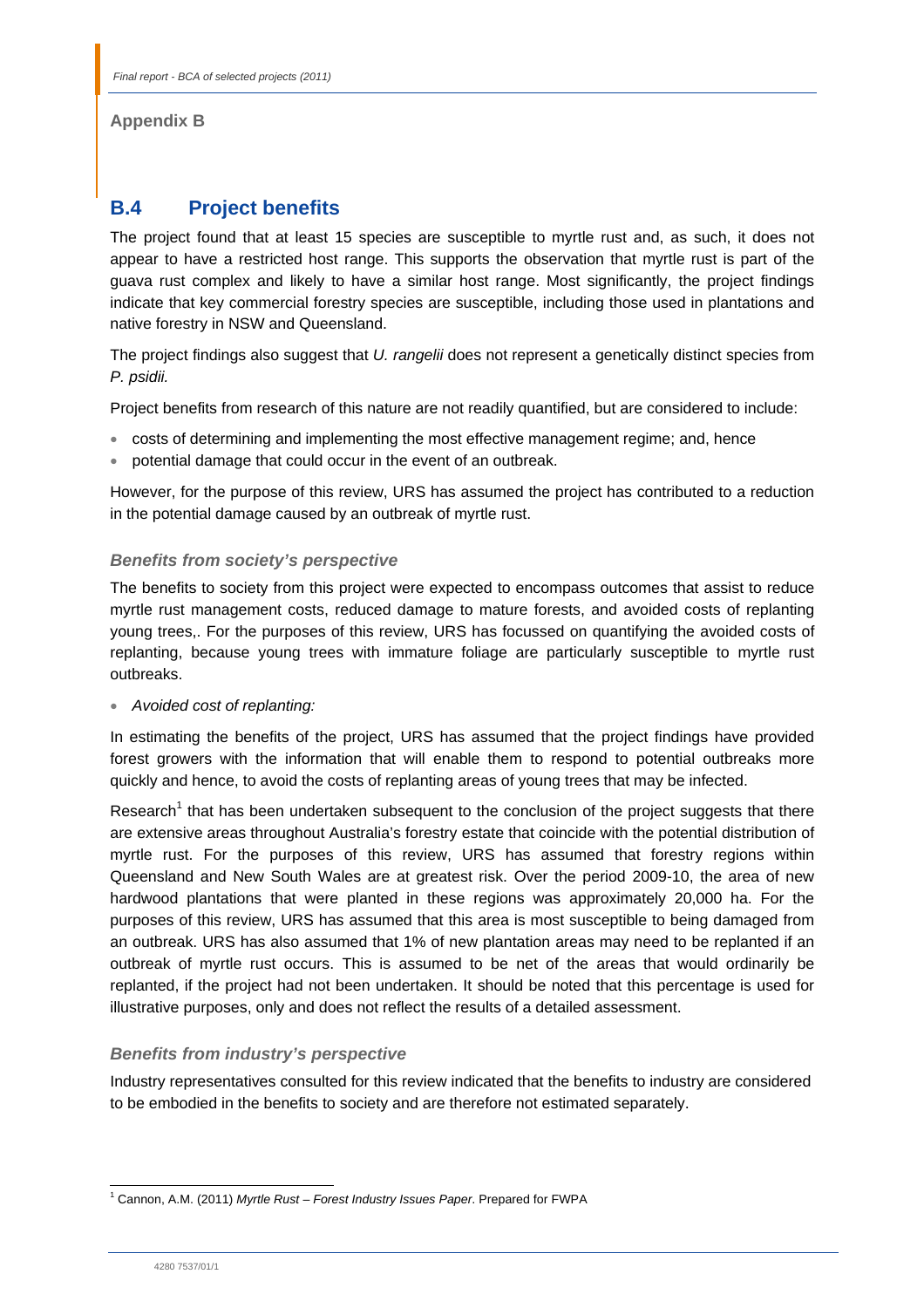## *Environmental and social*

The project benefits described above have focused on the commercial forestry industry, however, myrtle rust can also affect non-commercial forests. Given this, if the project results in an outbreak being identified and successfully contained, it is expected that this would result in less damage to noncommercial forests and, hence, reduced damage to biodiversity and habitat for wildlife.

Social benefits may also include avoidance or reducing the need to quarantine national parks.

The values of biodiversity, habitat and recreation are not readily quantified in markets for goods and services and have not been estimated in this review. However, they are nonetheless important potential benefits if through adoption of the project findings, there are fewer outbreaks of myrtle rust.

## **B.5 Base case**

Under the base case, it is assumed that young trees with vulnerable foliage would need to be replanted if infected and the cost of production would therefore increase.

## **B.6 Adoption relative to base case**

Industry representatives suggested the major forest growers in the regions where the outbreaks were first identified have been quick to respond to the project findings. On this basis, URS has assumed adoption of 100% of the total area of new plantings in the first year following completion of the project.

However, as the stands of young trees mature and becomes less susceptible, and as other mitigation effort increases, the benefits directly associated with the project are expected to diminish, such that by year 5 (i.e. 2014 / 15) it is assumed that the benefits revert to zero.

# **B.7 Summary**

Table B-2 presents a summary of the main project impacts (benefits and costs) relative to the base case and indicates whether the impact has been estimated quantitatively.

| Impact element                                           | <b>Estimated</b> | <b>Parameter</b><br>value (net) | Adoption relative to base case |         |                    |
|----------------------------------------------------------|------------------|---------------------------------|--------------------------------|---------|--------------------|
|                                                          | (yes/no)         |                                 | Year 5                         | Year 10 | Year 20            |
| <b>Benefits</b>                                          |                  |                                 |                                |         |                    |
| Reduced cost of growing -<br>avoided costs of replanting | Yes              | \$700/ha<br>established         | 100%                           | $0\%$ * | $0\%$ <sup>*</sup> |
| Costs                                                    |                  |                                 |                                |         |                    |
| Project costs                                            | Yes              | \$730,747                       | $\overline{\phantom{0}}$       |         |                    |
| Implementation costs                                     |                  |                                 |                                |         |                    |

\* Note that, it is assumed that the project benefits have dissipated at this time. Source: URS estimates, based on primary and secondary sources.

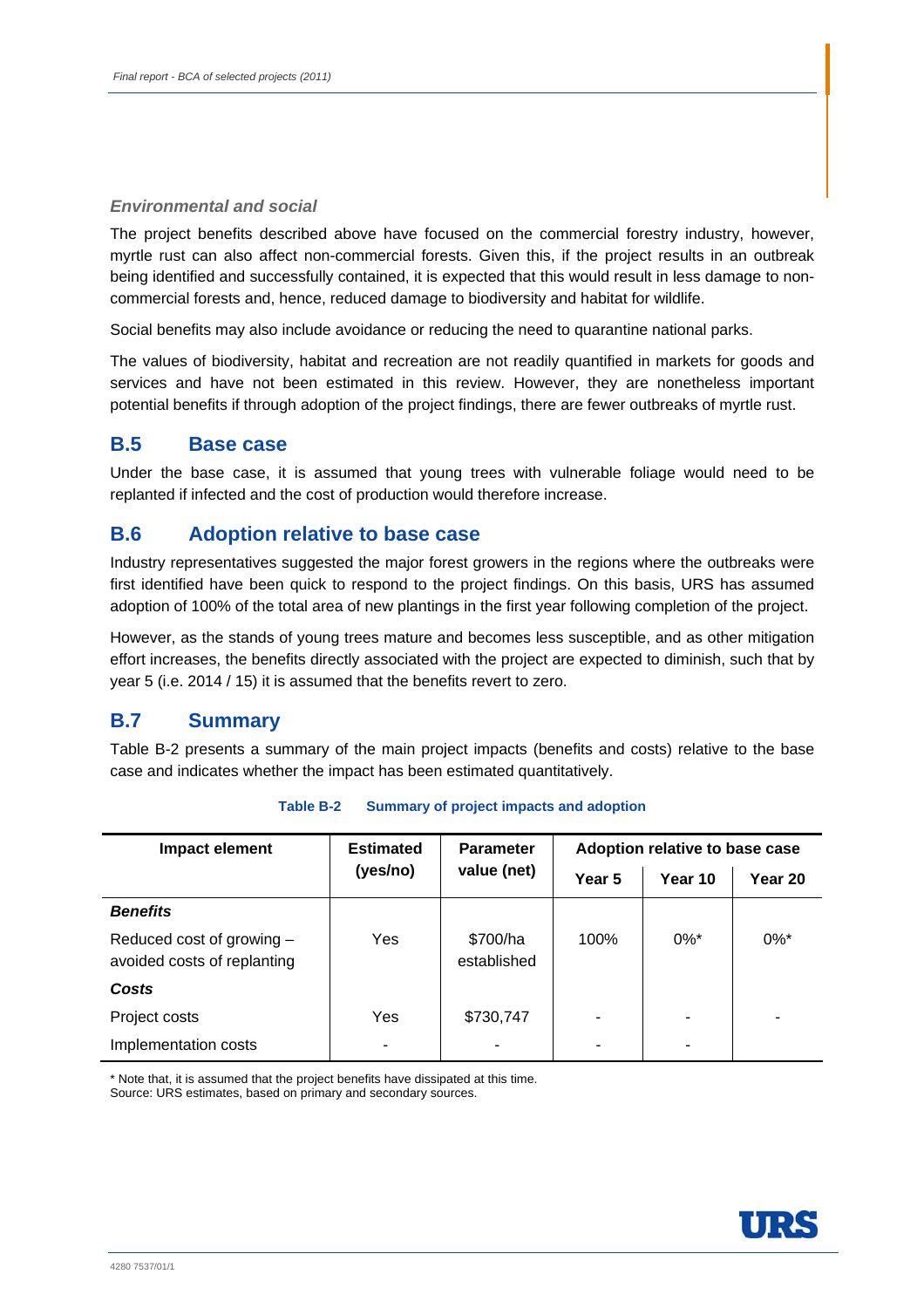## **Appendix B**

# **B.8 Evaluation**

Table B-3 presents the evaluation results, including estimates of Net Present Value (NPV), Benefit Cost Ratio (BCR) and Internal Rate of Return (IRR) over a twenty year period using a five percent discount rate.

| <b>Evaluation measures</b> | Year 5 | Year 10 | Year 20 |
|----------------------------|--------|---------|---------|
| NPV (\$'000)               | \$187  | \$187   | \$187   |
| <b>BCR</b>                 | 6.3    | 6.3     | 6.3     |
| <b>IRR</b>                 |        | -       | 326%    |

### **Table B-3 Evaluation results**

\*Assumes 5% real discount rate. Values are 2010 dollars. Source: URS estimates.

## **B.8.1 Sensitivity analysis**

## *High scenario*

Table B-4 presents the results from a sensitivity analysis that the benefits of the project are experienced over a longer period before diminishing to zero by year 10. All other assumptions are unchanged.

#### **Table B-4 Sensitivity analysis - high estimate**

| <b>Evaluation measures</b> | Year 5 | Year 10 | Year 20 |
|----------------------------|--------|---------|---------|
| NPV (\$'000)               | \$286  | \$366   | \$366   |
| <b>BCR</b>                 | 9.0    | 11.3    | 11.3    |
| IRR                        | -      |         | 331%    |

Source: URS estimates.

## *Low scenario*

Table B-5 presents the results from a sensitivity analysis that assumes adoption in the first year following completion is only 50% of the total area of new plantations. By year five, it is assumed that adoption declines to zero. All other assumptions are unchanged.

| Table B-5 |  | <b>Sensitivity analysis - low estimate</b> |
|-----------|--|--------------------------------------------|
|-----------|--|--------------------------------------------|

| <b>Evaluation measures</b> | Year 5 | Year 10 | Year 20 |
|----------------------------|--------|---------|---------|
| NPV (\$'000)               | \$134  | \$134   | \$134   |
| <b>BCR</b>                 | 4.8    | 4.8     | 4.8     |
| <b>IRR</b>                 |        |         | 165%    |

Source: URS estimates.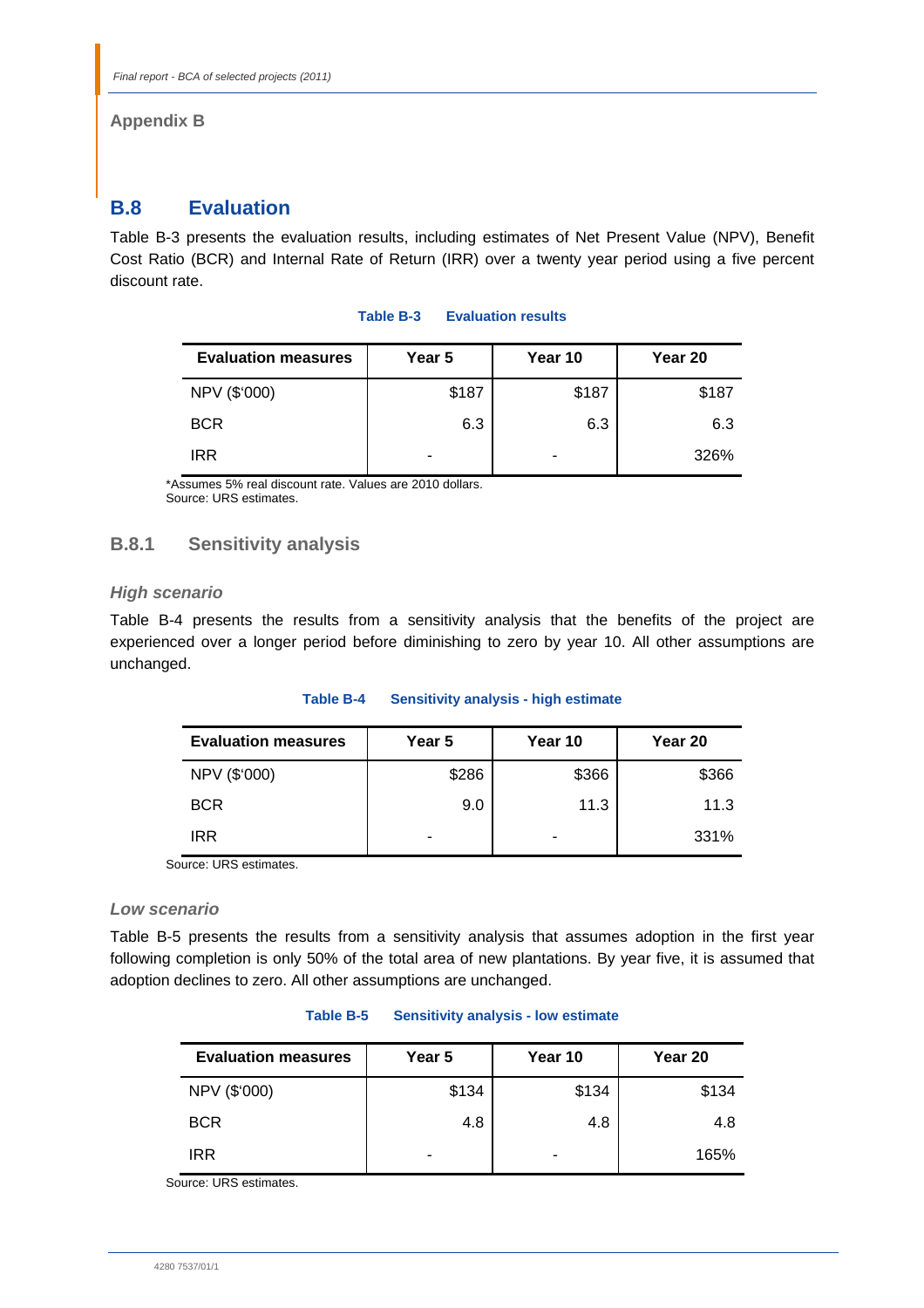# **Appendix C MOE and MOR assessment technologies for improving graded recovery of exotic pines in Australia (PNB040-0708)**

# **C.1 Project need**

The processing of softwoods for structural products involves several processes and associated costs. Ideally, wood that is unlikely to achieve MGP10 grade or better would be diverted into another product stream prior to kiln-drying and dry mill processing to avoid spending unrecoverable processing costs. Existing tools lack the accuracy desired for cost-effectively screening green logs and boards.

This project was designed to contribute to the development of early sorting technologies and was anticipated to result in improved utilisation of the softwood plantation resource and, for softwood processors, improved processing efficiency.

The project was designed to improve the capacity of mills to more accurately grade material prior to drying processes, by enabling better separation of wood with a grade less than or equivalent to MGP10. The calibration was anticipated to ensure that a greater volume of wood processed in dry mills will achieve the grade/s required to justify the value-added expenditure.

There was also a need to provide industry with specification guidelines to address the lack of consistency, reliability and hence, comparability of existing machine grading systems.

# **C.2 Project objective**

The project objective was to develop a method applicable to Australian conditions, to accurately predict the strength and stiffness of green logs and boards prior to entering the drying chain. By grading green logs and boards prior to drying, the project's objective was to improve structural (MGP) grade yields and reduce processing costs associated with drying material that is subsequently found to not make grade requirements for strength and stiffness.

The project aimed to achieve the following specific objectives:

- selection of a consistent, reliable and accurate device in the green mill that will reject material that will not make MGP10 later in the process; and
- improved correlation of grading parameters in the dry mill with both modulus of elasticity (MOE) and modulus of rapture (MOR) using new analytical methods and a combination of devices.

# **C.3 Project costs**

## *Research costs*

The total project cost was \$450,000 (Table C-1), which comprised investment of \$235,000 from FWPA and \$215,000 from third parties. These costs were incurred over the financial years 2006/07 to 2008/09.

| <b>Operating costs</b> | <b>Capital costs</b> | In-kind   | Total     |
|------------------------|----------------------|-----------|-----------|
| \$230,000              | \$5,000              | \$215,000 | \$450,000 |

## **Table C-1 Project costs**

Source: Project proposal documentation

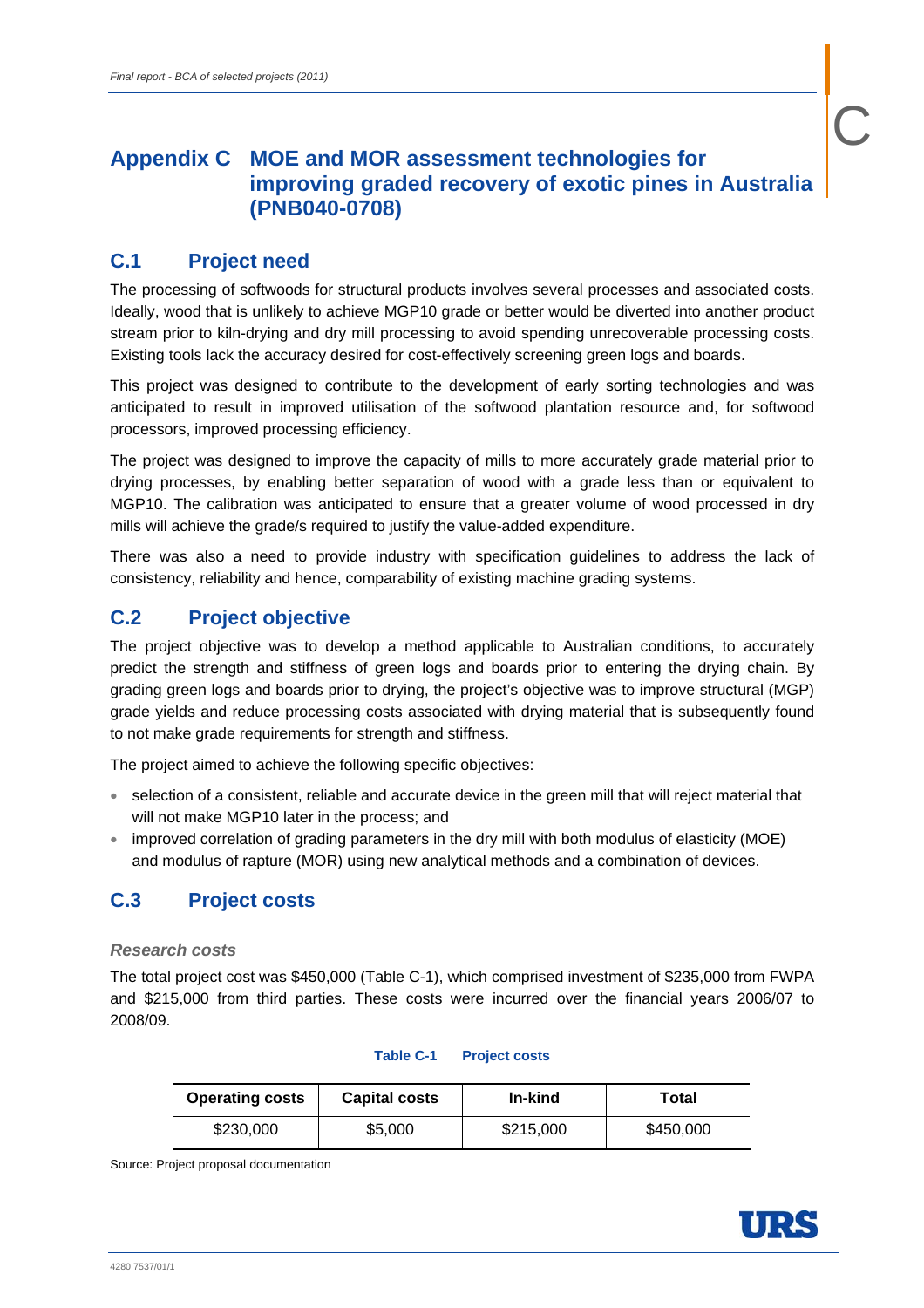## **Appendix C**

## *Implementation costs*

The implementation costs associated with this project relate to upgrading grading machinery within softwood sawmills. Industry representatives suggested this could cost \$125,000. In addition, if the technology is adopted for assessing green boards, some processors may find that their green mill sorting yard needs to be reconfigured to obtain the full benefit of the project. Industry representatives suggested this could cost in the order of \$50,000 - \$80,000.

These once-off costs are incurred at an enterprise level and should be considered relative to the cost of existing grading equipment. It has not been possible to incorporate these costs as they will vary at the individual enterprise level and will likely vary depending on the age of existing machinery, and the broader financial position of each enterprise. Because of these difficulties, the implementation costs have not been included within the BCA. As a consequence, it should be noted that the estimated metrics may overstate the value of this project to society and industry.

# **C.4 Project benefits**

## *Benefits from society's perspective*

With adoption of the project findings, that is, installation of upgraded grading machinery, the project benefits from society's perspective were expected to result in reduced costs of production.

*Reduced costs of production:* 

The project documentation suggest that gross production savings of \$70 - \$85/m<sup>3</sup> could be achieved by diverting green logs and boards away from the dry kiln that are not going to subsequently achieve structural grade. However, the costs of processing the green logs and boards, which are not subsequently kiln dried, need to be considered. Given this, URS has assumed that the net production savings could be approximately 60% of the gross production savings (i.e. \$50/m<sup>3</sup>).

## *Benefits from industry's perspective*

With adoption of the project findings, it is assumed that processors have the potential to benefit from savings in the cost of production of \$50/m<sup>3</sup>. Given this, the benefits to industry are considered to be equivalent to the benefits to society and are therefore not estimated separately.

The results of this project are not expected to increase the market share of structural pine products and nor is there likely to be an improvement in price associated with improved product quality given the commodity nature of the structural softwood timber market.

## *Environmental and social*

The social benefit from this project is encompassed in the efficiency gains associated with the reduced costs of production that are estimated to result from the project.

Industry representatives did not consider there were environmental benefits directly associated with the project.

# **C.5 Base case**

The base case is considered to be the situation without the project occurring. That is, that the reduction in the costs of production would not have been achieved.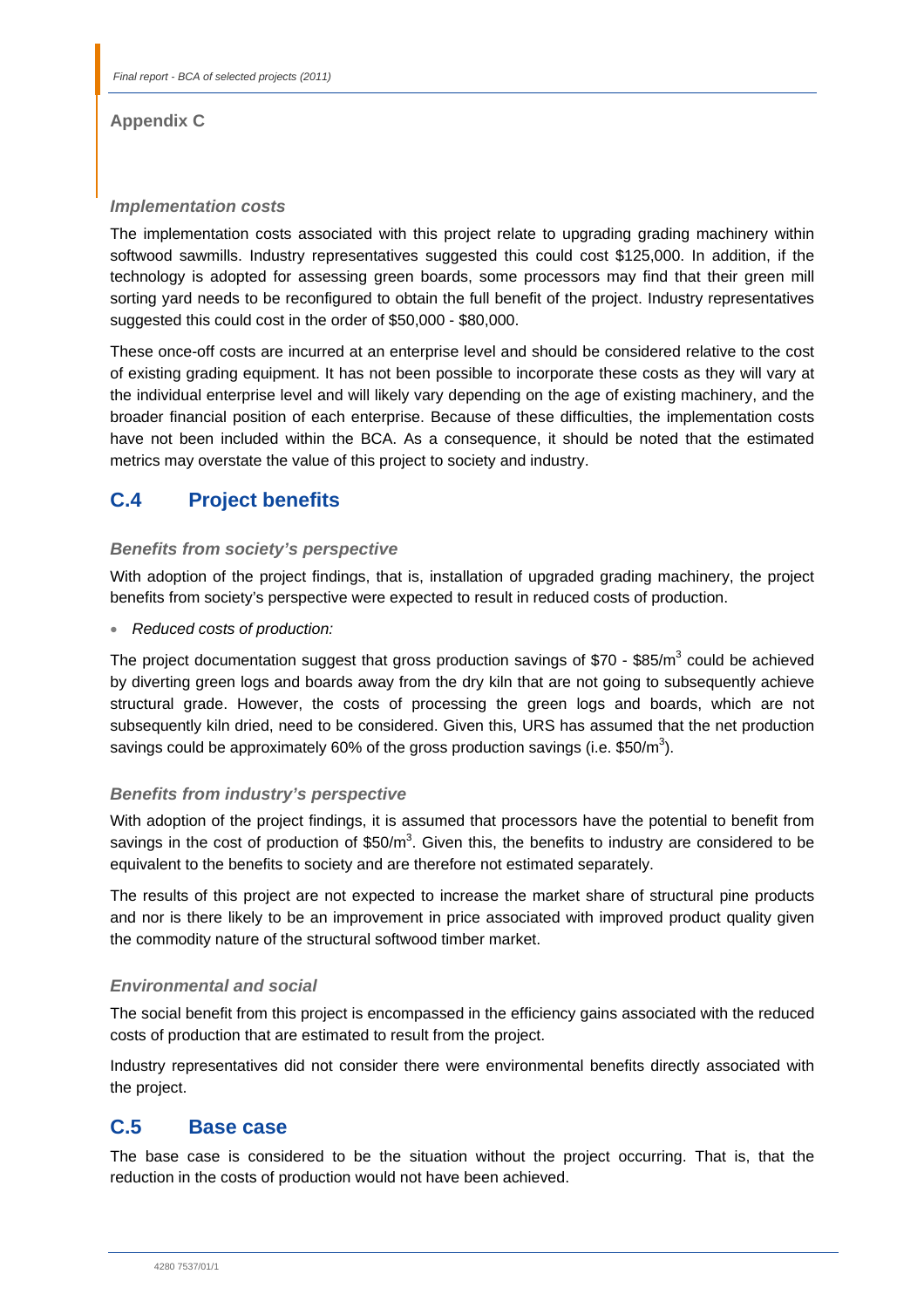# **C.6 Adoption relative to base case**

It is assumed that the project results are potentially applicable to the total volume of dried coniferous (softwood) structural sawn timber produced annually in Australia. URS estimates this to be about 55% of the total volume of softwood sawn timber produced each year. Furthermore, the proportion that is currently dried but does not make grade is assumed to be 1%. This means the volume over which the project benefits may apply, without consideration of adoption, is estimated to be approximately 24,000m<sup>3</sup> in 2009/10<sup>2</sup>.

Given the project has potential to reduce costs of production, URS considers there would be relatively strong incentives to adopt the technology. However, it is expected that adoption would also be tempered by the capital costs associated with implementing the project findings and the remaining life of current grading systems. Based on this, it is assumed that adoption began in 2009/10, with approximately 5% of volume impacted by the technology. Adoption is assumed to increase until the project benefits apply to 20% of the annual production in 2013/14.

Beyond 2013/14, it is assumed that competitive pressure on costs of production would have led to alternative methods of increasing efficiency in processing, thereby reducing the project-related benefits to zero by 2015/16.

# **C.7 Summary**

Table C-2 presents a summary of the main project impacts (benefits and costs) relative to the base case and indicates whether the impact has been estimated quantitatively.

| Impact element              | <b>Estimated</b> | <b>Parameter</b><br>value (net) | Adoption relative to base case |                    |                    |
|-----------------------------|------------------|---------------------------------|--------------------------------|--------------------|--------------------|
|                             | (yes/no)         |                                 | Year 5                         | Year 10            | Year 20            |
| <b>Benefits</b>             |                  |                                 |                                |                    |                    |
| Reduced costs of production | Yes              | \$50/m <sup>3</sup>             | <b>20%</b>                     | $0\%$ <sup>*</sup> | $0\%$ <sup>*</sup> |
| Costs                       |                  |                                 |                                |                    |                    |
| Project costs               | Yes              | \$450,000                       |                                |                    |                    |
| Implementation costs        | No.              |                                 |                                | ۰                  | ۰                  |

## **Table C-2 Summary of project impacts and adoption**

\* Note that, it is assumed that the project benefits have dissipated at this time. Source: URS estimates, based on primary and secondary sources.

# **C.8 Evaluation**

Table C-3 presents the evaluation results, including estimates of Net Present Value (NPV), Benefit Cost Ratio (BCR) and Internal Rate of Return (IRR) over a twenty year period using a five percent discount rate.

 2 It should be noted that this volume is assumed to change over time in line with forecasts of sawntimber production.

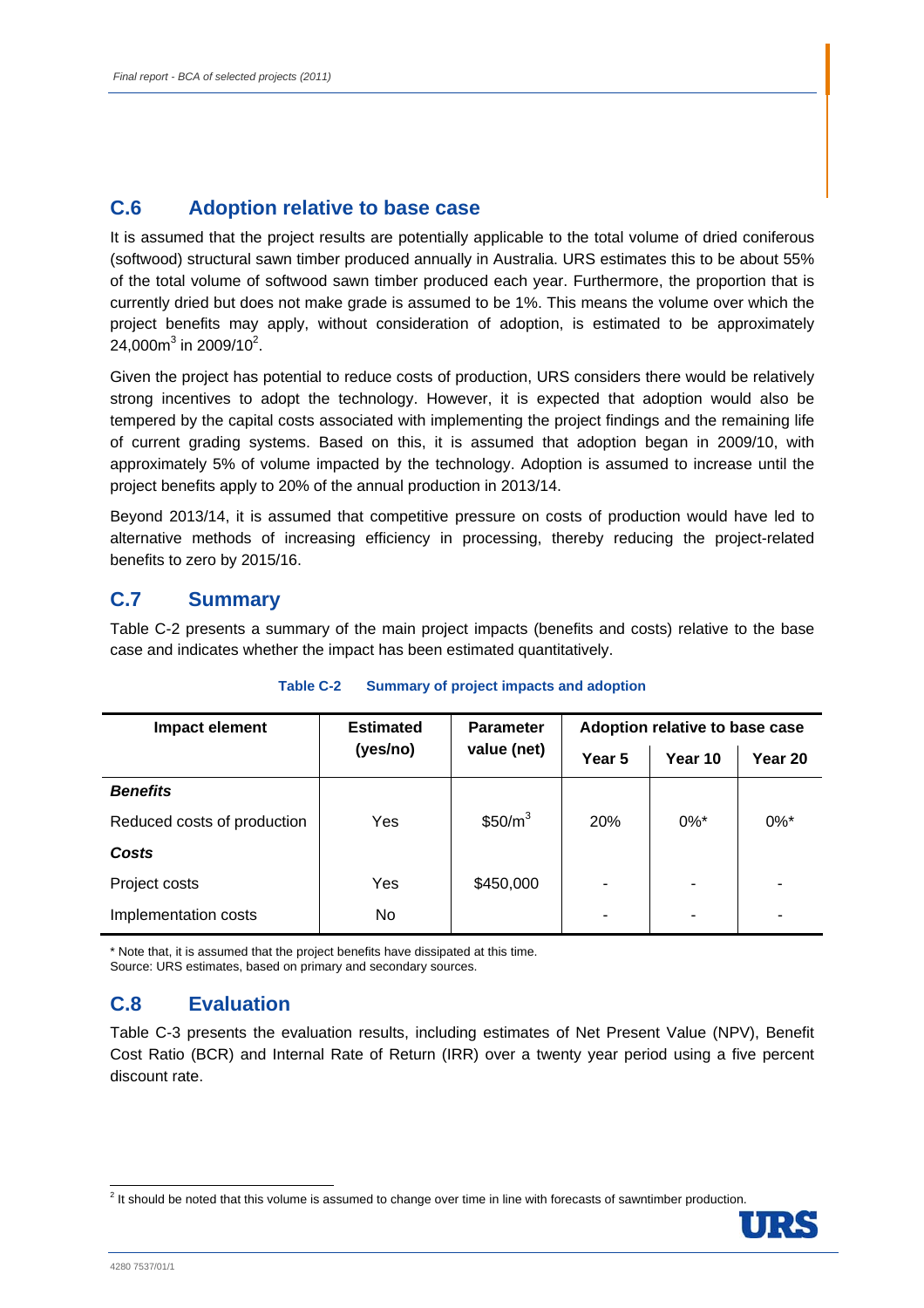# **Appendix C**

## **Table C-3 Evaluation results**

| <b>Evaluation measures</b> | Year 5 | Year 10 | Year 20 |
|----------------------------|--------|---------|---------|
| NPV (\$'000)               | \$157  | \$236   | \$236   |
| <b>BCR</b>                 | 1.4    | 1.5     | 1.5     |
| <b>IRR</b>                 | ۰      |         | 15%     |

\*Assumes 5% real discount rate. Values are 2010 dollars. Source: URS estimates.

## **C.8.1 Sensitivity analysis**

## *High scenario*

Table C-4 presents the results from a sensitivity analysis that assumes the project-related benefits are 25% greater (i.e.  $$62/m^3$ ). All other assumptions are unchanged.

## **Table C-4 Sensitivity analysis - high estimate**

| <b>Evaluation measures</b> | Year 5 | Year 10 | Year 20 |
|----------------------------|--------|---------|---------|
| NPV (\$'000)               | \$298  | \$396   | \$396   |
| <b>BCR</b>                 | 1.7    | 1.9     | 1.9     |
| IRR                        | -      |         | 20%     |

Source: URS estimates.

## *Low scenario*

j

Table C-5 presents the results from a sensitivity analysis that assumes the project-related benefits are 25% less (i.e.  $$38/m^3$ ). All other assumptions are unchanged.

## **Table C-5 Sensitivity analysis - low estimate**

| <b>Evaluation measures</b> | Year 5 | Year 10 | Year 20 |
|----------------------------|--------|---------|---------|
| NPV (\$'000)               | \$16   | \$76    | \$76    |
| <b>BCR</b>                 | 1.0    | 1.2     | 12      |
| <b>IRR</b>                 | -      |         | 9%      |

Source: URS estimates.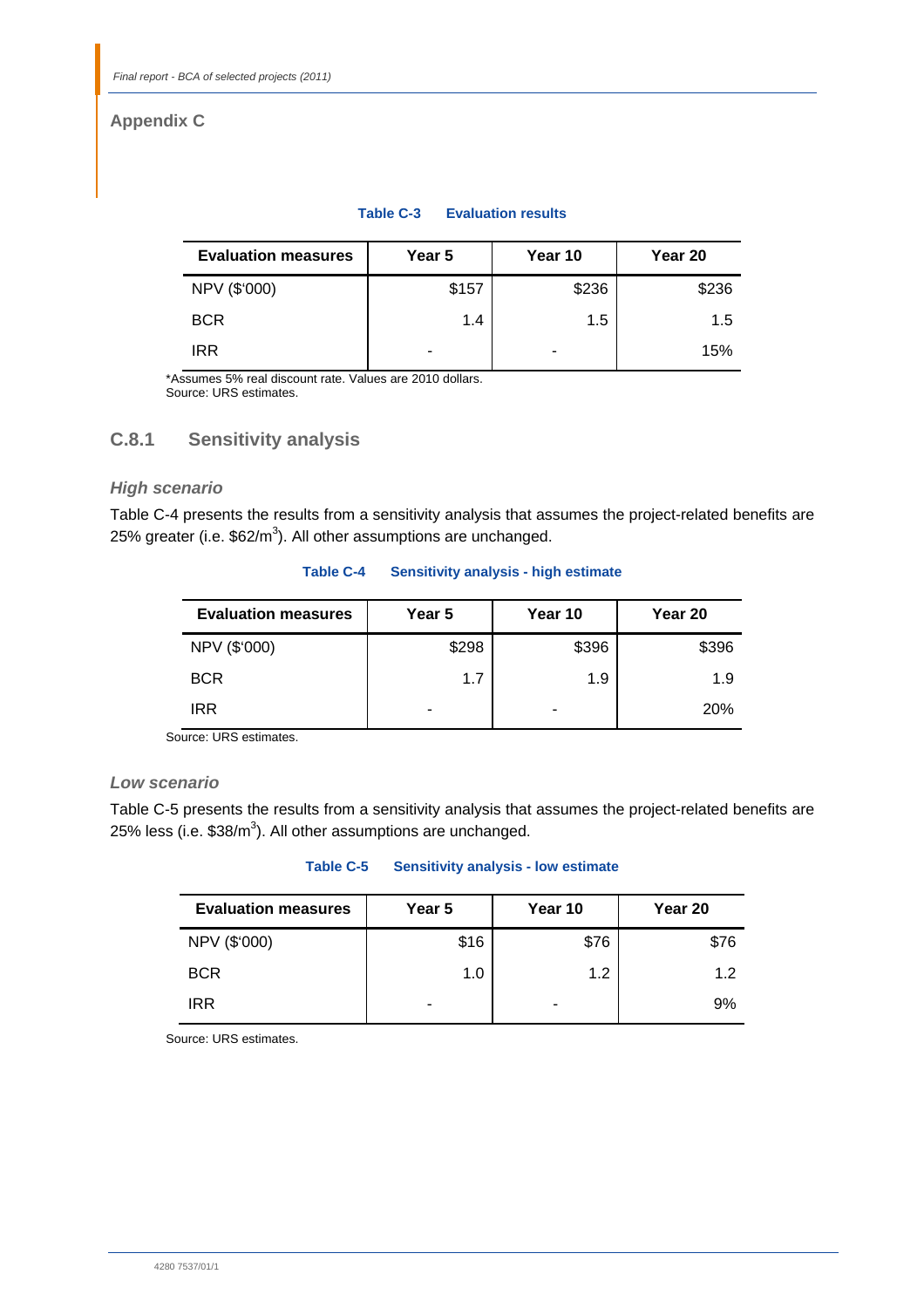# **Appendix D Comparison of face bond quality tests for structural glulam (PN06.2029)**

# **D.1 Project need**

When testing the quality of the face bond in structural glulam, Australian manufacturers of glulam have typically used a 'dry cleavage' test because this is a simple and quick method of testing. This practice only partially conforms to the requirements of the Australian standards, which requires both wet and dry cleavage tests be undertaken.

Concurrently, there had also been a push by industry to have the cleavage testing accepted within the international standards for the manufacture of glulam. These standards specify that cyclic delamination testing techniques be applied to determine the quality of the face bond.

This project was needed because rigorous, independent, quantitative results were required to demonstrate the relative effectiveness of each testing method.

It should be noted that there are limited data available in the public domain on the production, gross value and costs of production of glulam. As a consequence, URS has made a number of assumptions for this assessment, based on input from industry representatives consulted during the review, and the understanding that glulam competes primarily with large dimension solid timber beams in structural applications.

# **D.2 Project objective**

The project objective was to compare different methods of testing the quality of the face bonds within structural glulam beams. The different testing methods were the dry and wet cleavage test and the cyclic delamination test.

A secondary objective was to use the test results to support an application for inclusion of the dry and wet cleavage test procedures within the ISO glulam manufacturing standards.

# **D.3 Project costs**

The total project cost was \$36,000 (Table D-1), which comprised investment of \$33,000 from FWPA and \$3,000 from the Glue Laminated Timber Association of Australia. For the purposes of this review, the costs are assumed to have been incurred entirely in 2005.

## **Table D-1 Project costs**

| <b>Operating costs</b> | <b>Capital costs</b> | In-kind | Total    |
|------------------------|----------------------|---------|----------|
| \$36,000               | -აი-                 | -ው      | \$36,000 |

Source: Project proposal documentation

## *Implementation costs*

The costs of implementing the project results relate to the installation of wet testing processes. These costs include the installation of an autoclave and associated training and operation. These costs have not been included in the analysis; however, they are not considered to represent a barrier to adoption.



D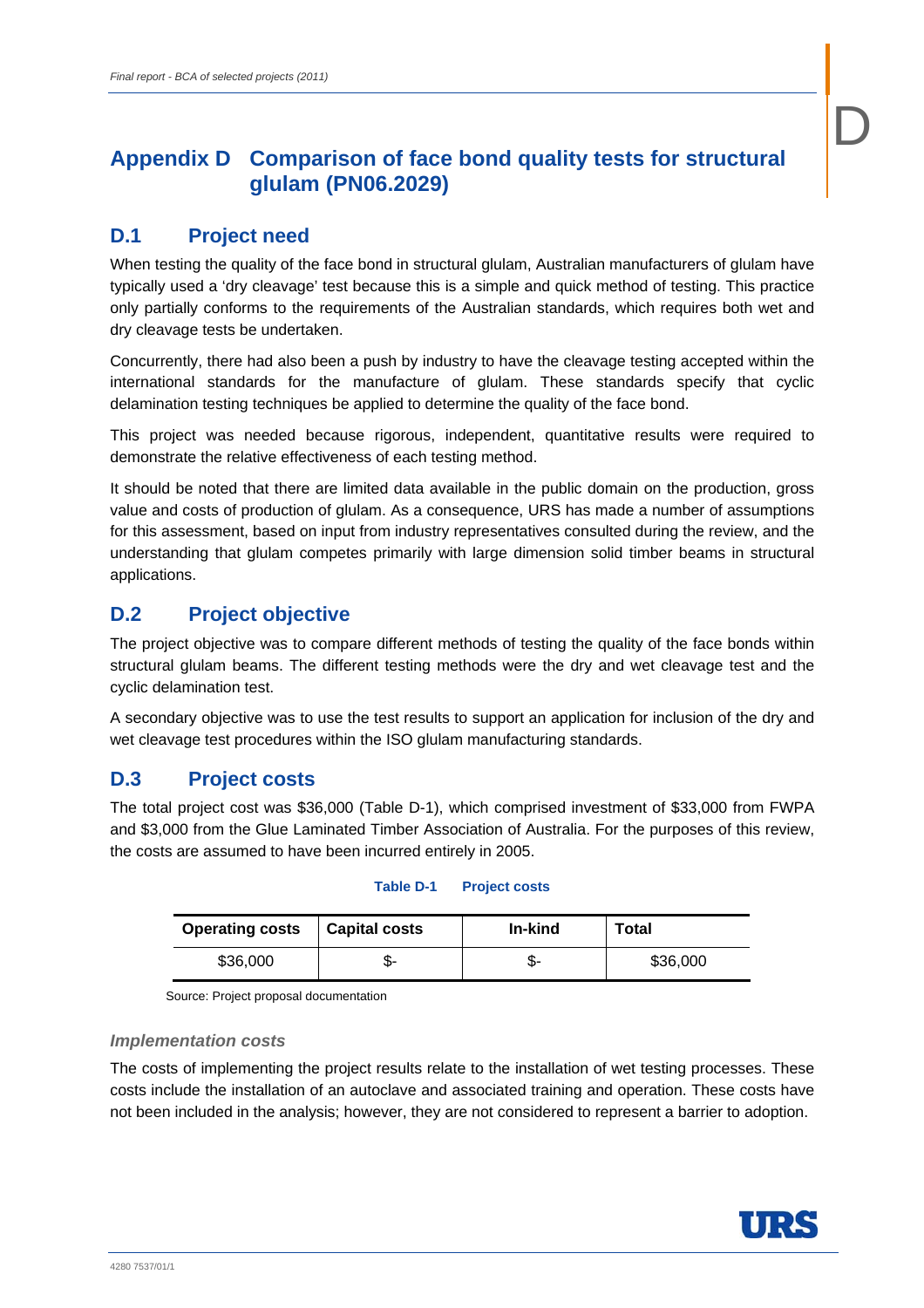## **Appendix D**

# **D.4 Project benefits**

The project results were not conclusive in relation to the superiority of cyclic delamination relative to wet cleavage methods; however, the project found that dry cleavage testing consistently had the worst performance. The researchers recommended that the dry cleavage test, on its own, is not suitable for the quality assessment of face bond joints.

## *Benefits from society's perspective*

With better-quality products entering the market there is likely to be a reduction in the incidence of end user complaints about products and potentially requirements for replacement products. The benefits are assumed to be reflected in lower costs of providing products that comply with performance standards, and hence, responding to customer complaints regarding under-performing products.

Although better-quality end products are anticipated, the commodity nature of the structural timber market is such that it is not considered likely that the potential quality improvements would be reflected in a higher price.

## *Benefits from industry's perspective*

With savings in costs associated with responding to product quality issues and customer complaints, it is assumed that processors have the potential to benefit from an increase in profitability. Given this, the benefits to industry are considered to be equivalent to the benefits to society and are therefore not estimated separately.

The results of this project are not expected to increase the market share of structural pine products, nor are there likely to be improvements in price associated with improved product quality given the commodity nature of the structural softwood timber market.

## *Environmental and social*

The social benefit associated with the project is encompassed in the reduced costs of production that are estimated to result from the project.

Industry representatives did not consider there to be any environmental benefits directly associated with the project.

# **D.5 Base case**

Without the project it is assumed that a full-time member of sales staff could spend 5% of their time responding to underperforming products and customer complaints. The total cost of this time, and product reviews and replacement where required, is estimated to be up to \$10,000 per annum per enterprise. The Glulam Laminated Timber Association of Australia has a total of 12 members. For the purposes of this review, URS has assumed that this represents most of the glulam manufacturers in Australia. Given this, the estimated total potential cost to industry is estimated to be around \$120,000 per year. Noting total glulam production in Australia is estimated to be around 60,000 m<sup>3</sup> per year, this indicates the average cost per unit product is around \$2/m<sup>3</sup>.

Customers and end users also bear a cost in relation to rectifying under-performing products. These costs relate to time and inconvenience, but have not been included in this analysis as specific consultation with customers would be required.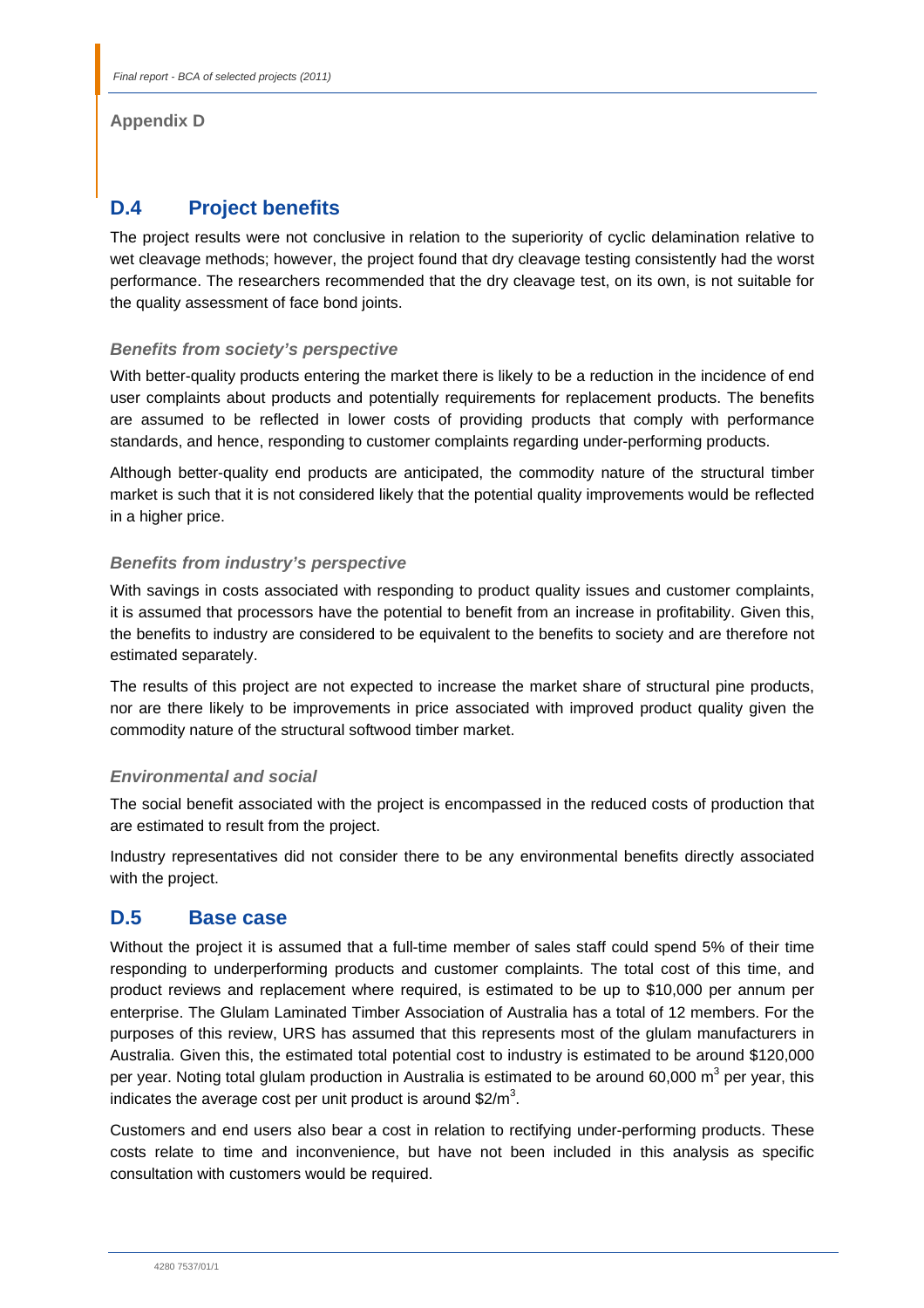# **D.6 Adoption relative to base case**

## *Society's perspective*

It is estimated that as a result of adopting the project findings, the value of the time spent in customer negotiations could be reduced to 20%, that is, approximately \$2,000 per enterprise per year, or  $$0.40/m<sup>3</sup>$  for total glulam production.

Industry representatives contacted for the review indicated that the two largest manufacturers of glulam, which account for approximately 80% of production, installed, or were in the process of installing wet cleavage testing in their processes before the project results while the research was underway.

It is therefore assumed that the project benefits would apply to 80% of total annual production in the first year following completion of the project. It is assumed that competitive pressure from the manufacturers that have already adopted wet cleavage testing means that adoption increases to 100% (i.e. all enterprises) of total annual production by year 6. It is then assumed that project benefits decline towards zero by year 10.

# **D.7 Summary**

Table D-2 presents a summary of the main project impacts (benefits and costs) relative to the base case and indicates whether the impact has been estimated quantitatively.

| Impact element                                      | <b>Estimated</b> | <b>Parameter value</b> | Adoption relative to base case |            |         |
|-----------------------------------------------------|------------------|------------------------|--------------------------------|------------|---------|
|                                                     | (yes/no)         | (net)                  | Year 5                         | Year 10    | Year 20 |
| <b>Benefits</b>                                     |                  |                        |                                |            |         |
| Reduced product returns and<br>time on negotiations | Yes              | $$0.2/m^3$             | 80%                            | <b>20%</b> | 0%      |
| Costs                                               |                  |                        |                                |            |         |
| Project costs                                       | Yes              | \$36,000               |                                | ۰          |         |
| Implementation costs                                | No.              | -                      |                                |            |         |

## **Table D-2 Summary of project impacts and adoption**

\* Note it is assumed that the project benefits have dissipated at this time. Source: URS estimates, based on primary and secondary sources.

# **D.8 Evaluation**

Table D-3 presents the evaluation results from society's perspective, including estimates of Net Present Value (NPV), Benefit Cost Ratio (BCR) and Internal Rate of Return (IRR) over a twenty year period using a five percent discount rate.

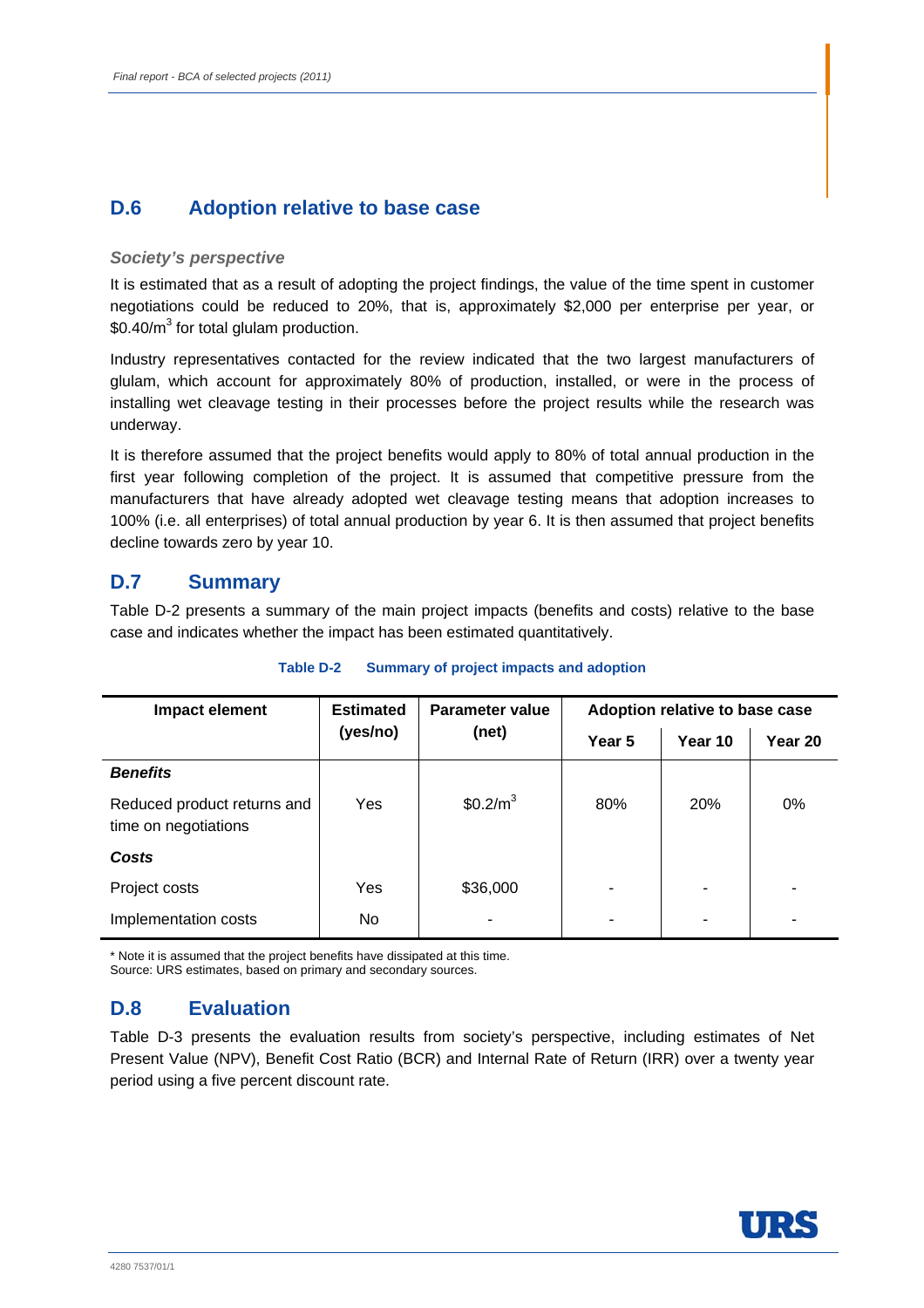# **Appendix D**

#### **Table D-3 Evaluation results**

| <b>Evaluation measures</b> | Year 5 | Year 10 | Year 20 |
|----------------------------|--------|---------|---------|
| NPV (\$'000)               | \$29.1 | \$62.6  | \$62.6  |
| <b>BCR</b>                 | 1.5    | 2.1     | 2.1     |
| IRR                        | -      |         | 36%     |

\*Assumes 5% real discount rate. Values are 2010 dollars. Source: URS estimates.

## **D.8.1 Sensitivity analysis**

## *High scenario*

Table D-4 presents the results from a sensitivity analysis that assumes the estimated benefit reduced negotiations and product returns is 50% greater, that is,  $$0.6/m<sup>3</sup>$ . All other assumptions are unchanged.

| <b>Evaluation measures</b> | Year 5           | Year 10 | Year 20 |
|----------------------------|------------------|---------|---------|
| NPV (\$'000)               | \$73.1           | \$123.4 | \$123.4 |
| <b>BCR</b>                 | $2.2\phantom{0}$ | 3.1     | 3.1     |
| IRR                        |                  |         | 62%     |

#### **Table D-4 Sensitivity analysis - high estimate**

Source: URS estimates.

## *Low scenario*

Table D-5 presents the results from a sensitivity analysis that assumes the estimated benefit reduced negotiations and product returns is 50% less, that is,  $$0.2/m<sup>3</sup>$ . All other assumptions are unchanged.

## **Table D-5 Sensitivity analysis - low estimate**

| <b>Evaluation measures</b> | Year 5   | Year 10 | Year 20 |
|----------------------------|----------|---------|---------|
| NPV (\$'000)               | (\$14.9) | \$1.8   | \$1.8   |
| <b>BCR</b>                 | 0.7      | 1.0     | 1.0     |
| <b>IRR</b>                 | -        |         | 6%      |

Source: URS estimates.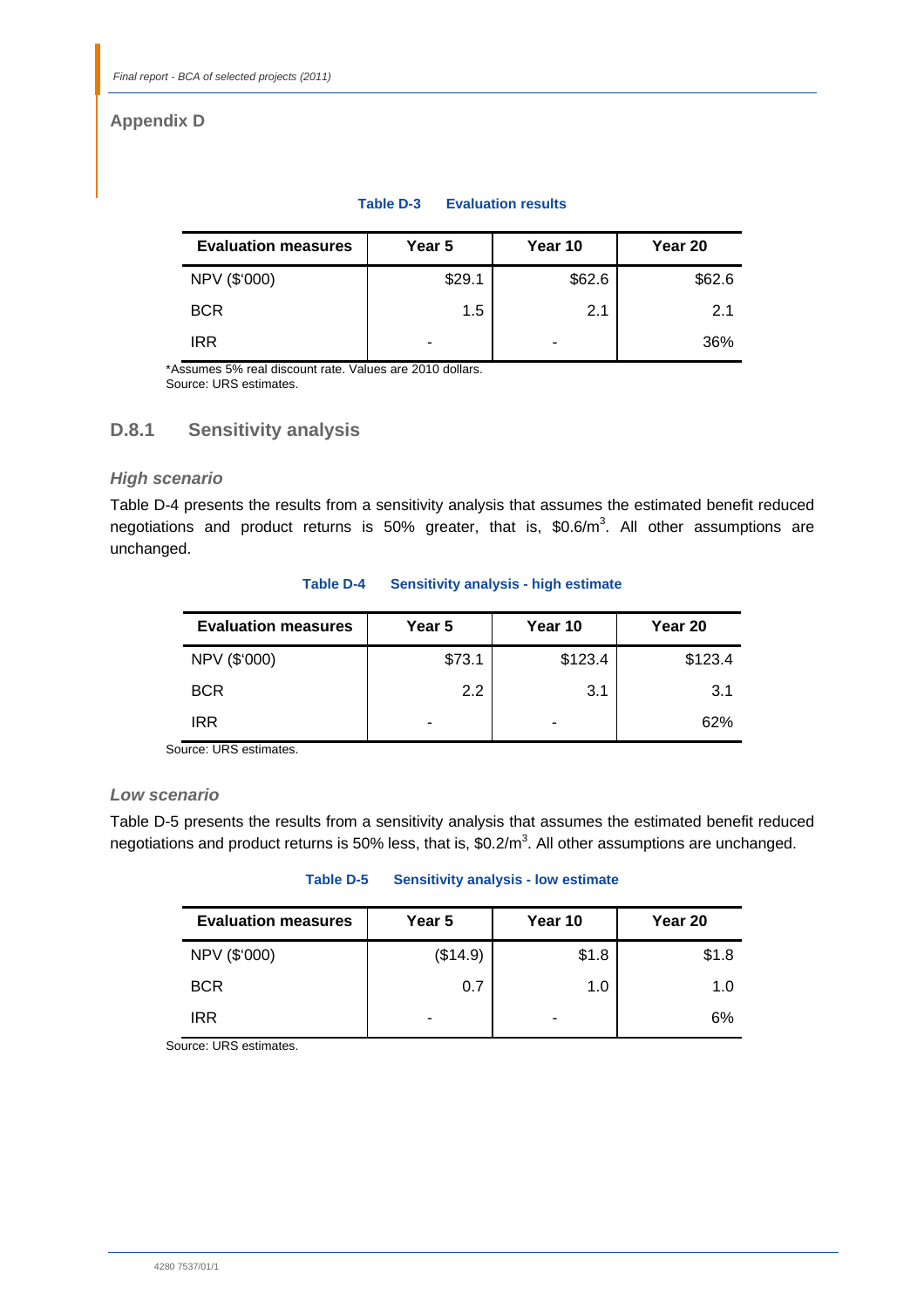# **Appendix E Pine timber roof environments in WA and its susceptibility to EHB (PNA023-0809)**

# **E.1 Project need**

European House Borer (EHB) is an exotic pest that can infest seasoned, untreated pine wood and timber, pine furniture and structural pine timber in buildings. EHB can cause serious damage to untreated structural pine timber to the point where it can cause collapse in application.

EHB was found in Perth in January 2004 and the Western Australian (WA) government initiated an Emergency Pest Response Plan, which focussed on surveillance and containment of the pest. Response activities during the period 2004-07 indicated EHB was confined to the greater Perth metropolitan area. A national EHB Emergency Plant Pest Response Plan (EHB EPPRP) was funded in 2006 to contain and potentially eradicate EHB. However, in 2010 the eradication program was deemed to be unviable and the project was wound down over 2010/11. With the ending of the EHB EPPRP, all of WA (and potentially the rest of Australia) was considered to be at risk from infestation.

As a consequence, legislation that would require pine timber products to be treated by either heat treatment or fumigation with methyl bromide has been proposed.

However, since the initial infestation, no further infestations had been found in house roof or wall framing. Industry questioned the need for the legislation and considered that one reason for the apparent lack of subsequent infestations had been that EHB cannot survive the high temperatures in Perth roof spaces during the summer months.

The national Scientific Advisory Panel to the containment and eradication program and the pine timber industry recommended that the effect of summer roof temperature hypothesis needed to be tested, to determine if treatment was required.

# **E.2 Project objective**

The project objective was intended to determine if EHB beetles could initiate and sustain infestations in untreated pine framing in roof spaces under Perth's climatic conditions. In addition, the project results were anticipated to clarify whether timber would require insecticide treatment in areas where EHB are established.

# **E.3 Project costs**

The total project cost was \$1,682,500 (Table E-1), which comprised investment of \$600,500 from FWPA and \$1,082,000 from third party collaborators. The project was undertaken over a three year period, with costs incurred during the financial years spanning 2007/08 to 2009/10.

## **Table E-1 Project costs**

| <b>Operating costs</b> | <b>Capital costs</b> | In-kind | Total       |
|------------------------|----------------------|---------|-------------|
| \$1.192.000            | \$490,500            |         | \$1,682,500 |

Source: Project proposal documentation

## *Implementation costs*

Processors will incur costs in conforming to the proposed legislation. These costs may include the construction of new treatment facilities or altering existing facilities to incorporate treatment processes.

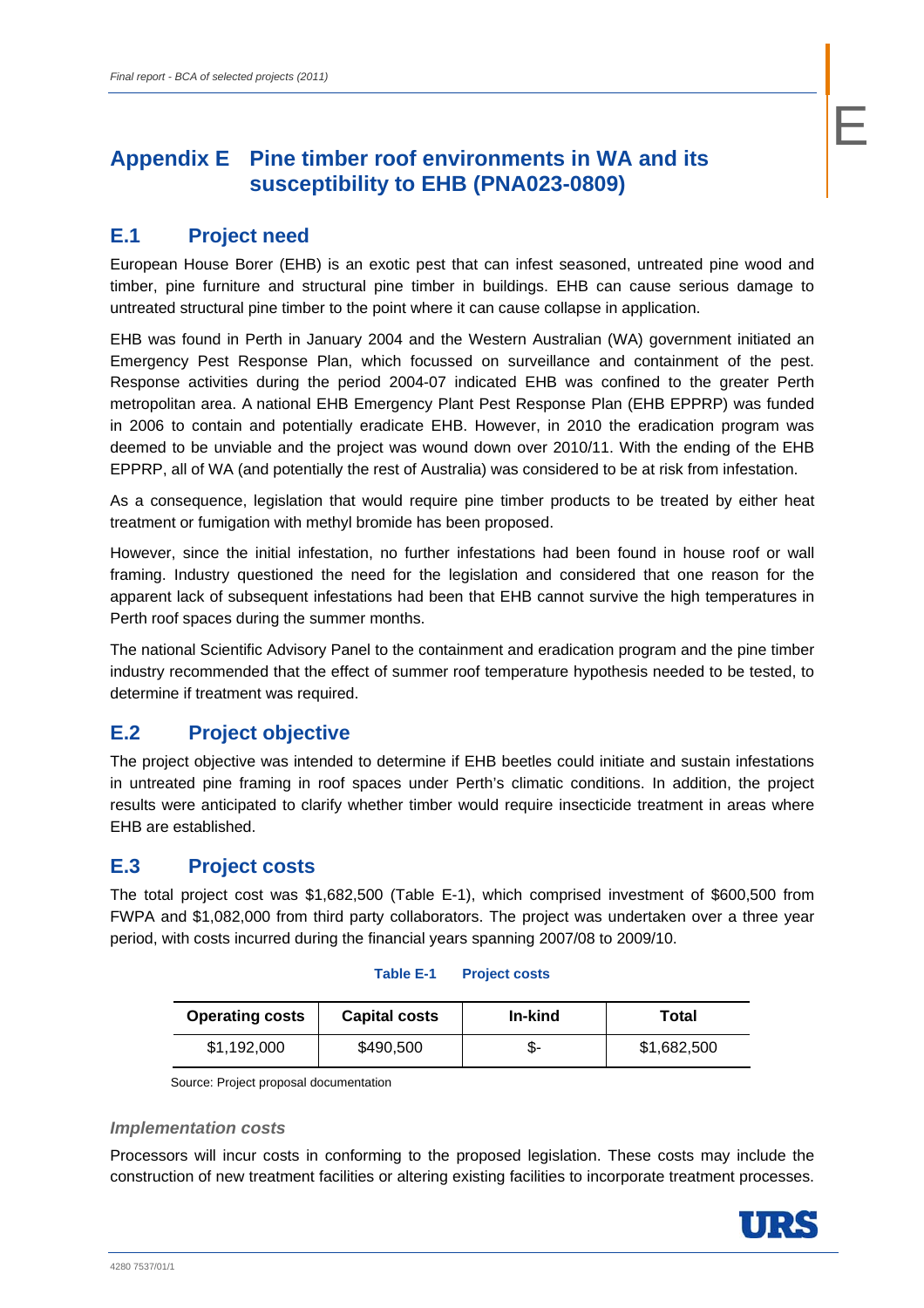URS has not been able to estimate the costs of constructing new or additional processing equipment as they would vary considerably across industry enterprises. For the purpose of this assessment, URS has focussed on the additional unit cost of production that incorporates treatment of structural timber.

# **E.4 Project benefits**

The project found that EHB adults can mate, lay eggs, hatch larvae and bore into kiln-dried structural pine. Furthermore, the project found that temperature of itself does not prevent infestation of pine by EHB. Given this, the project team concluded that pine products will require insecticide treatment consistent with Australian Standards AS1064, in areas where EHB are established.

## *Benefits from society's perspective*

The project benefits from research of this nature are not readily quantified in monetary terms, particularly because legislation was already proposed that would require the treatment of pine products. Given this, the benefits of the research largely relate to confirming that legislation is necessary to protect society from large scale infestations of EHB and potential impacts on the performance of structural timber in application. There are two scenarios for the realisation of these benefits. These are:

- Firstly, if the project found that treatment was not required to reduce the risk of EHB infestation  $$ then industry may have a case to argue against the proposed legislation's impact on increasing industry's cost of production, potentially unnecessarily and resulting in an inefficient use of resources;
- Secondly, if the project found that treatment was required to reduce the risk of EHB infestation it would remove the industry uncertainty regarding the need for legislation.

For the purpose of this review, URS has assumed the benefit from the project is reflected by the value of the increase in the costs of production, because without the project, legislation could potentially result in an unwarranted increase in the cost of production. This may appear counter-intuitive, as an increase in the cost of production is typically not considered a beneficial outcome.

## *Benefits from industry's perspective*

Industry benefits from avoiding the costs associated with implementing unnecessary legislation are considered to be equivalent to the benefits from society's perspective, and, hence, have not been estimated separately.

## *Environmental and social*

With adoption of the project findings, the social benefits of this project relate to an increase in the confidence that buildings will not be infested by EHB. Furthermore, treatment in accordance with AS1064, is also considered to protect against other pests, such as subterranean termites.

The environmental impact of adopting the project findings may result in adverse environmental outcomes because of the requirement for an increased use of insecticides. However, such adverse impacts are assumed to be outweighed by the social benefits.

Neither of these benefits could be readily quantified by industry and hence, have not been included in analysis of the project's impacts.

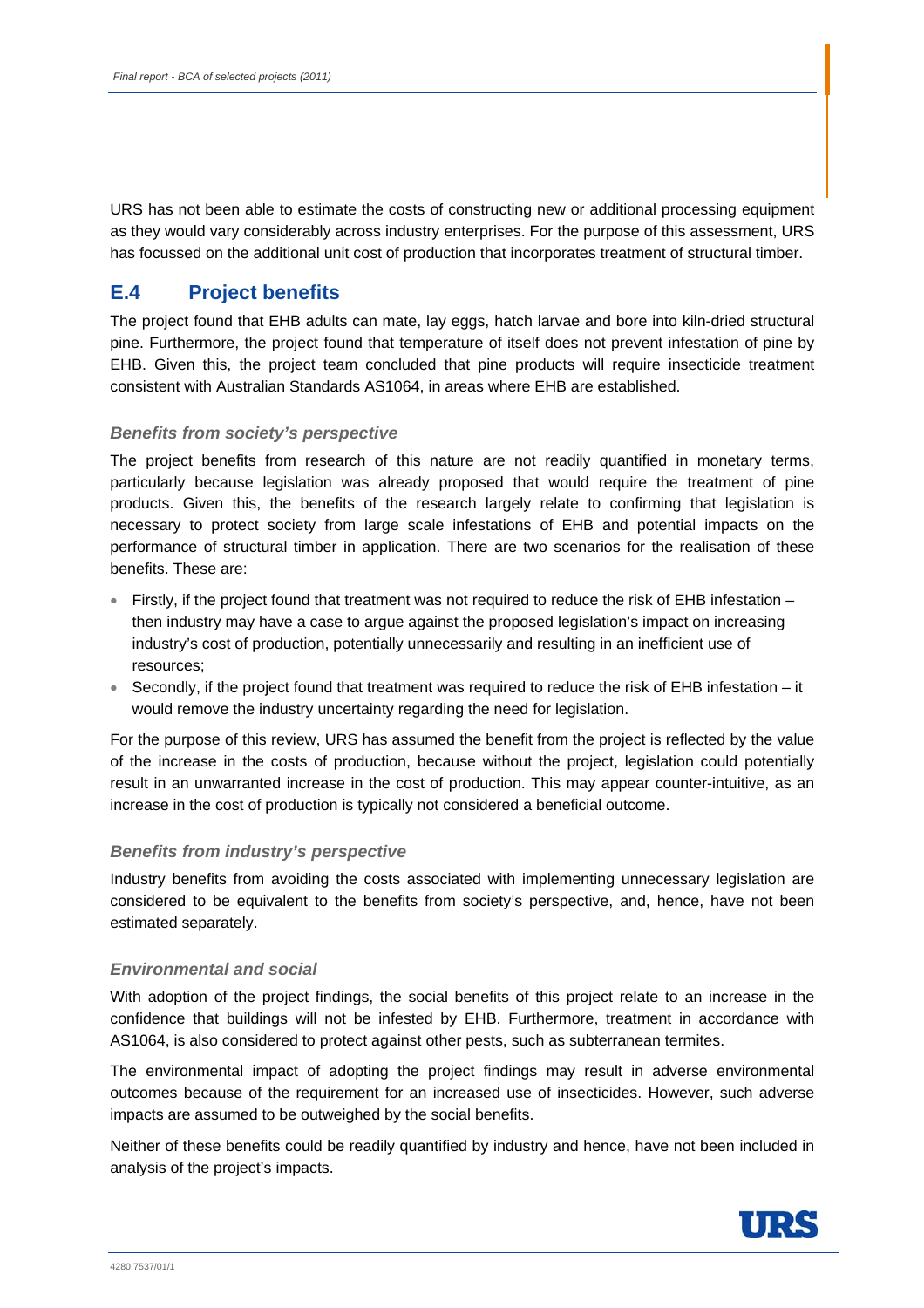**Appendix E** 

# **E.5 Base case**

At the time the decision to invest in the project was made, the base case was represented by the industry without the project. That is, legislation was proposed to be introduced, however, there was uncertainty regarding whether it was necessary and warranted. For the purposes of assessing the potential impact of the project, URS has assumed that legislation has been implemented; however, at the time of writing, it was still under consideration. The decision to proceed with legislation suggests that there was a potential for significant damage to be incurred and the cost of this damage would be greater than the cost of complying with the new treatment requirements.

# **E.6 Adoption relative to base case**

For the purposes of this review, URS has assumed the project impacts apply across the volume of structural sawn timber that is produced in WA. Total production of sawn timber in WA has averaged 235,000m<sup>3</sup> per year in recent years. Of this, it is estimated that approximately 55% is processed for sale in the structural timber market. In other words, the volume over which the benefits of the project apply, without allowances for adoption, is estimated to be 130,000m<sup>3</sup> per annum.

The estimated difference between the treated and untreated price of MGP10 at the mill gate is estimated to be \$70 - \$80/m<sup>3</sup>. In the absence of data, URS has assumed this represents the cost of producing treated timber and potentially some transportation, plus business margins. Factoring these other costs and business margins, the cost of treating timber is estimated to be in the order of \$20 -  $$40/m^3$ , and assumed to be  $$30/m^3$ .

The project benefits are assumed to apply across 100% of the industry in the year following completion of the project (2010/11), on the assumption that legislation would apply to the entire WA softwood processing sector. However, it is assumed that processors move to install processing facilities relatively soon after legislation is introduced. On this basis, it is assumed that the benefits of the project decline such that by year 5 (2014/15) benefits apply to only 10% of production. Beyond this time, it is assumed that the benefits decline such that by year 10, competitive pressures would effectively diminish the project benefits to zero.

# **E.7 Summary**

Table E-2 presents a summary of the main project impacts (benefits and costs) relative to the base case and indicates whether the impact has been estimated quantitatively.

| Impact element                              | <b>Estimated</b> | <b>Parameter value</b>                    |        | Adoption relative to base case |                    |  |
|---------------------------------------------|------------------|-------------------------------------------|--------|--------------------------------|--------------------|--|
|                                             | (yes/no)         | (net)                                     | Year 5 | Year 10                        | Year 20            |  |
| <b>Benefits</b>                             |                  |                                           |        |                                |                    |  |
| Avoided costs of unnecessary<br>legislation | Yes              | $$30/m3$ applied to<br>130,000 $m^3$ p.a. | 100%   | $0\%$ *                        | $0\%$ <sup>*</sup> |  |
| Costs                                       |                  |                                           |        |                                |                    |  |
| Project costs                               | Yes              | \$1,682,500                               |        | ٠                              |                    |  |
| Implementation costs                        | No.              | ۰                                         |        | ٠                              |                    |  |

**Table E-2 Summary of project impacts and adoption** 

\* Note it is assumed that the project benefits have dissipated at this time.

Source: URS estimates, based on primary and secondary sources.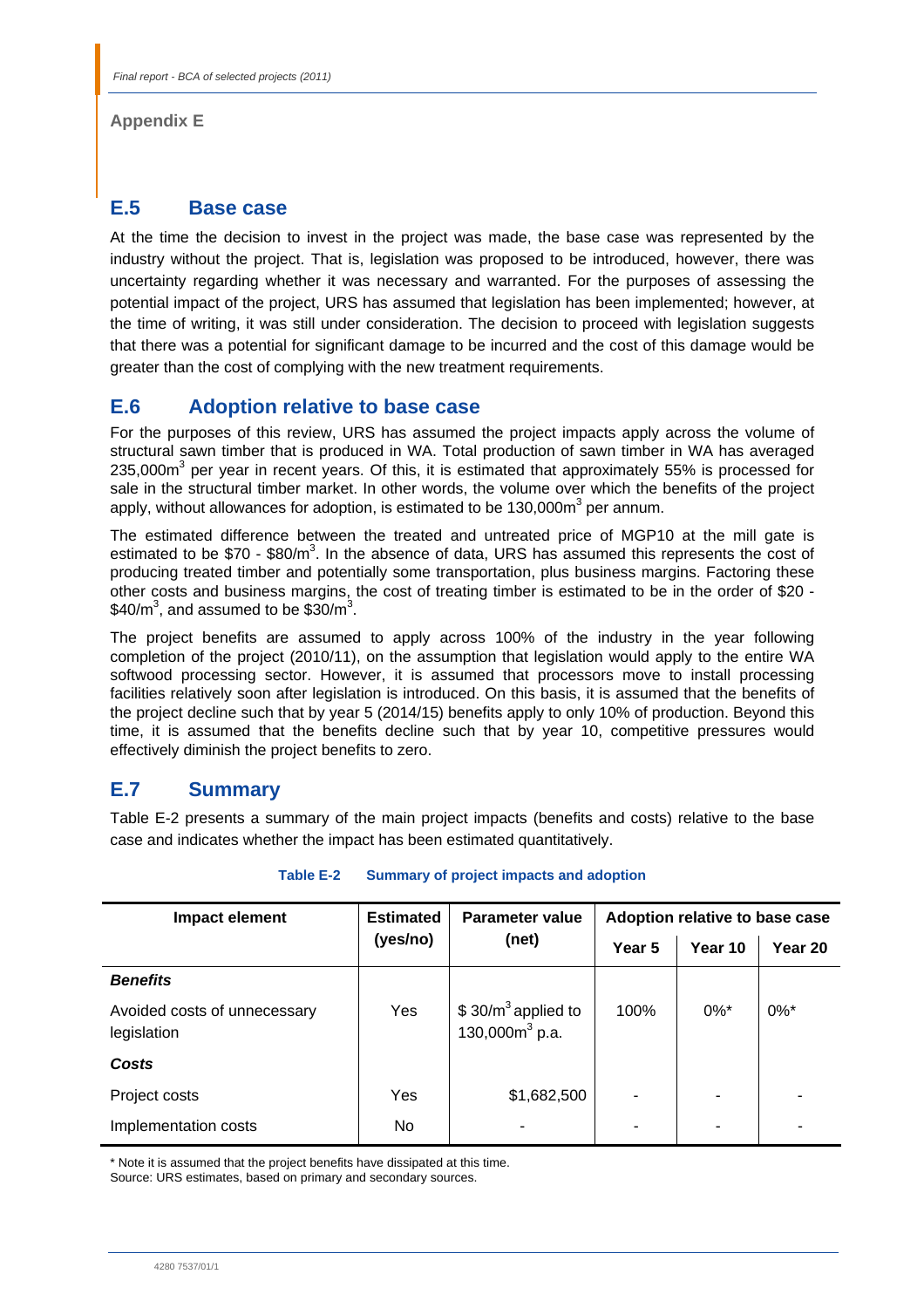# **E.8 Evaluation**

Table E-3 presents the evaluation results from society's perspective, including estimates of Net Present Value (NPV), Benefit Cost Ratio (BCR) and Internal Rate of Return (IRR) over a twenty year period using a five percent discount rate.

| <b>Evaluation measures</b> | Year 5  | Year 10 | Year 20 |
|----------------------------|---------|---------|---------|
| NPV (\$'000)               | \$6,216 | \$6,692 | \$6,692 |
| <b>BCR</b>                 | 5.1     | 5.1     | 5.1     |
| <b>IRR</b>                 | -       | -       | 70%     |

## **Table E-3 Evaluation results**

\*Assumes 5% real discount rate. Values are 2010 dollars. Source: URS estimates.

## **E.8.1 Sensitivity analysis**

## *High scenario*

Table E-4 presents the results from a sensitivity analysis that assumes the estimated benefit reduced costs of production is 50% greater, that is,  $$45/m<sup>3</sup>$ . All other assumptions are unchanged.

### **Table E-4 Sensitivity analysis - high estimate**

| <b>Evaluation measures</b> | Year 5   | Year 10  | Year 20  |
|----------------------------|----------|----------|----------|
| NPV (\$'000)               | \$10,149 | \$10,864 | \$10,864 |
| <b>BCR</b>                 | 7.6      | 7.6      | 7.6      |
| IRR                        | -        |          | 93%      |

Source: URS estimates.

## *Low scenario*

Table E-5 presents the results from a sensitivity analysis that assumes the estimated benefit reduced costs of production is 50% less, that is  $$15/m<sup>3</sup>$ . All other assumptions are unchanged.

#### **Table E-5 Sensitivity analysis - low estimate**

| <b>Evaluation measures</b> | Year 5  | Year 10 | Year 20 |
|----------------------------|---------|---------|---------|
| NPV (\$'000)               | \$2,282 | \$2,521 | \$2,521 |
| <b>BCR</b>                 | 2.5     | $2.5\,$ | 2.5     |
| IRR                        | -       | -       | 37%     |

Source: URS estimates.

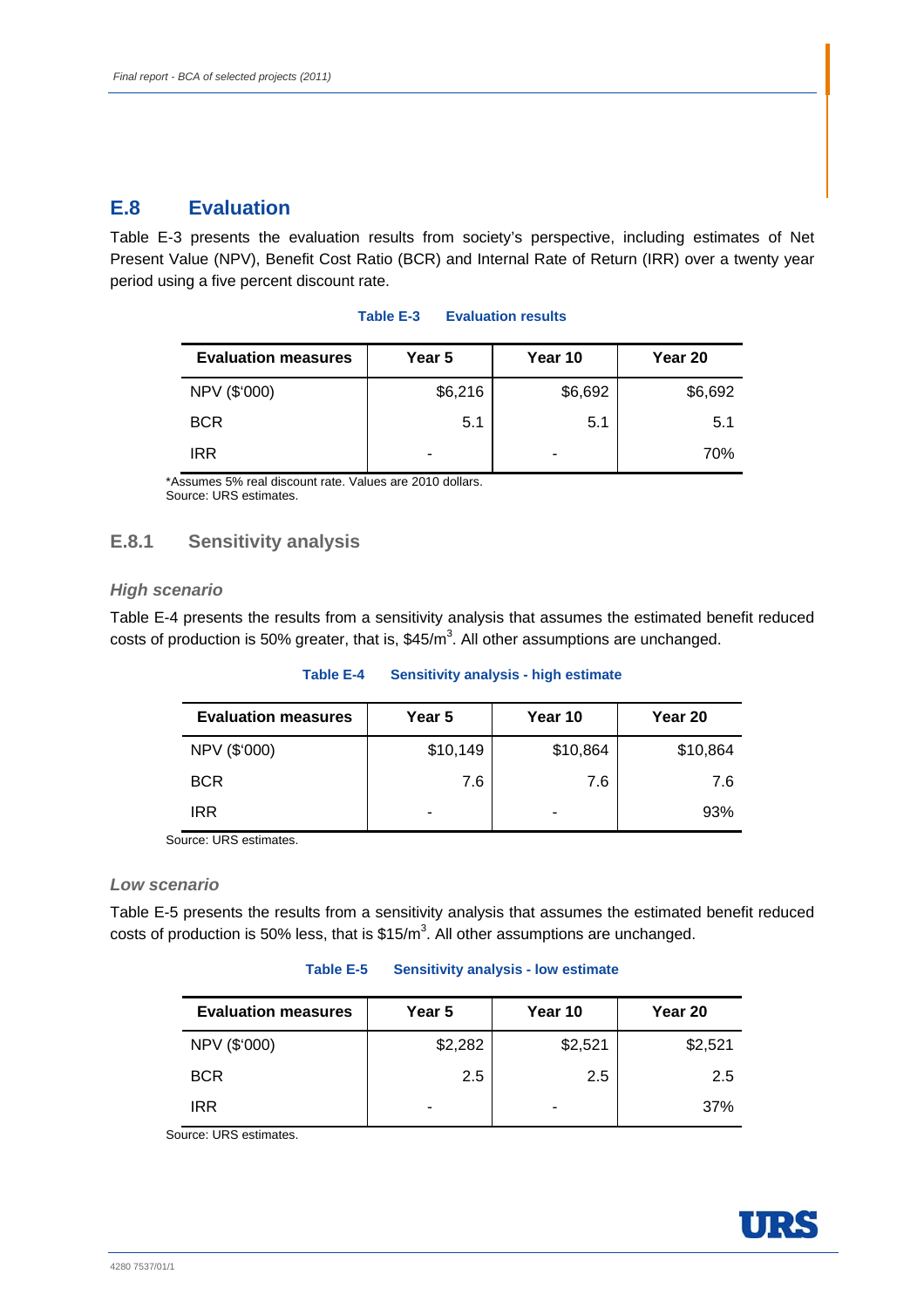# **Appendix F Maximising impact sound resistance of timber framed floor/ceiling systems (PN04.2005)**

# **F.1 Project need**

Industry research suggests that the general perception of Australian residential building occupiers is that timber inter-tenancy floor/ceiling systems do not perform as well as other building materials when compared on an acoustic basis. This is particularly the case when considering impact sound transmission from the floor above.

A new timber-based design was required to address the problem of poor impact sound insulation so that architects and developers can make more informed decisions when it comes to selecting floor materials for new medium-rise buildings (3-4 stories).

# **F.2 Project objective**

The project objective was to provide the construction industry with a design for timber-based, intertenancy floor/ceiling systems that would provide impact sound insulation performance that compares favourably with equivalent structures made from concrete. The design was intended to comply with the proposed acoustic regulations within the Building Code of Australia (BCA).

It was also anticipated that the timber-based design would be simple to construct and cost-effective relative to a concrete slab. In this way, it was anticipated that a design could be produced that could compete with concrete slab designs.

# **F.3 Project costs**

The total project cost was \$581,500 (Table F-1), which comprised investment of \$276,000 from FWPA and \$305,500 from third party collaborators. The project was undertaken over 2004-05.

## **Table F-1 Project costs**

| <b>Operating costs</b> | <b>Capital costs</b> | In-kind   | Total     |
|------------------------|----------------------|-----------|-----------|
| \$276,000              | -                    | \$305,500 | \$581,500 |

Source: Project proposal documentation

## *Implementation costs*

The implementation costs associated with adopting the designs that were developed as part of the project include extension activity to raise awareness of the new design. A representative of the industry also suggested that there would be costs associated with constructing the new designs, but the value of these costs could not be accurately determined for this review.

# **F.4 Project benefits**

The project has resulted in the development of a number of design recommendations that, when adopted, are expected to produce a timber floor with low-frequency performance equal to a concrete floor.



F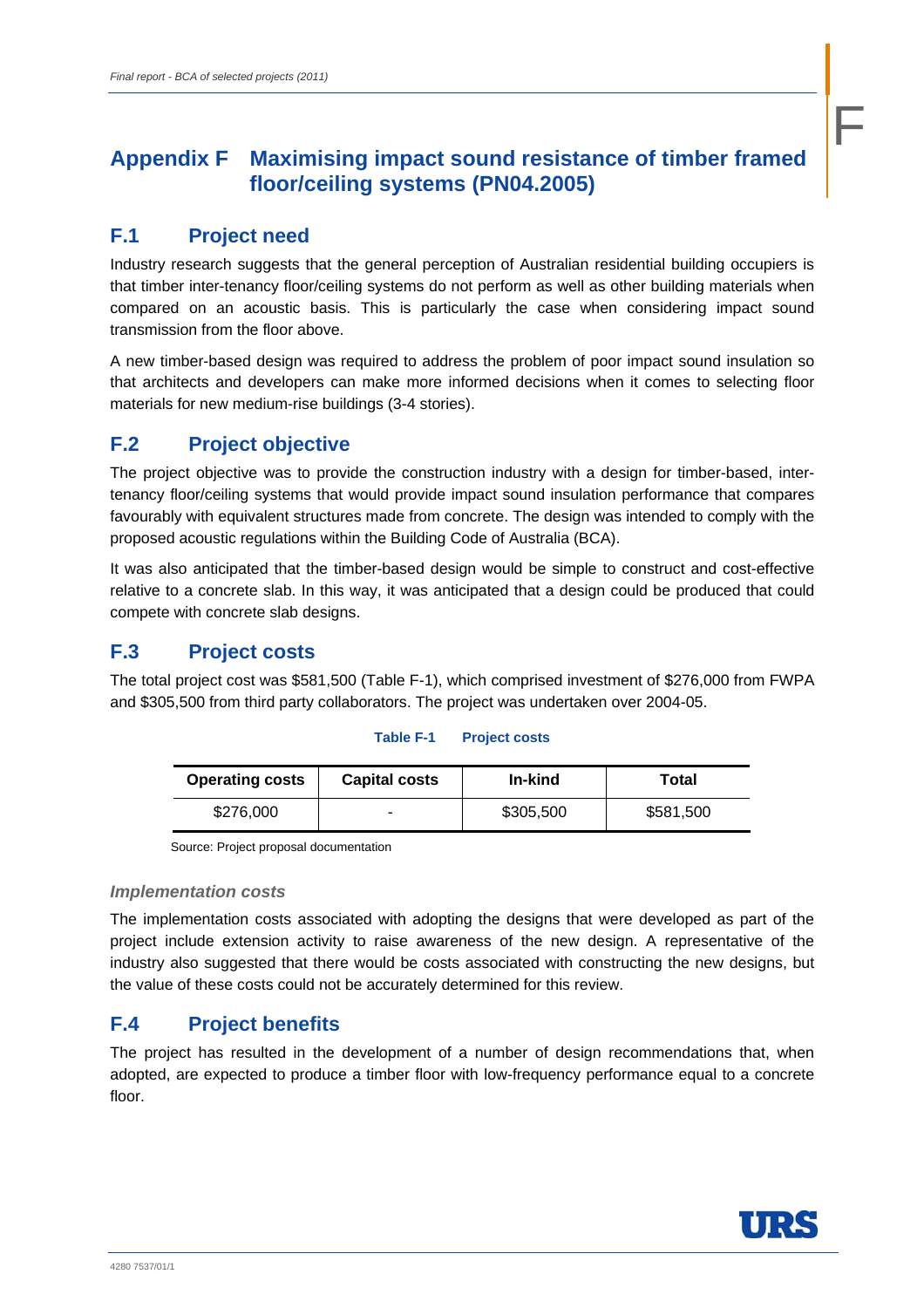## *Benefits from society's perspective*

The benefits to society from this project were expected to relate to improved knowledge.

The project results have included the development of a novel theoretical model for describing the lowfrequency impact insulation performance of a timber floor. At the time of the final report for the project, it was intended that the model would be described and published in international journals. In this way, it is anticipated that the project results will advance research into low-frequency impact insulation performance.

Industry representatives also indicated that the project findings have been utilised in further research, for example, in the re-writing of the industry *Wood Solutions Guides* 1, 2 and 3, which are guides for ensuring that timber-framed designs for townhouses and multi-residential dwellings comply with the Building Codes of Australia.

## *Benefits from industry's perspective*

The project was designed with a view to improving perceptions of timber-based flooring systems and, hence, to increase the market share of medium-rise construction market.

Although industry representatives identified the abovementioned benefits as attributable to the project, these representatives were not able to quantitatively estimate the value of these benefits because the level of adoption to date is considered to have been minimal.

## *Environmental and social*

The environmental impact increased use of timber-based systems has the potential to result in a reduction in the number of concrete floor/ceiling systems that are constructed. Concrete is a less environmentally sustainable material than timber and, hence, greater use of timber has the potential to result in an improved environmental outcome.

With adoption of the project findings, the social impact may result in improved satisfaction with timberbased floor/ceiling systems.

However, it was not possible to quantify either of these benefits in a monetary basis.

## **F.5 Base case**

Discussion with industry representatives suggest that the research would not have been undertaken and acoustically competitive timber-based floor/ceiling design systems are unlikely to have been developed.

## **F.6 Adoption relative to base case**

Industry representatives reported that adoption of the project findings has been limited and has not resulted in increased demand for timber-based floor/ceiling systems. One industry representative suggested that further extension would need to be undertaken, in addition that that already undertaken as part of the project.

On this basis, this review found that there has been minimal adoption of project findings to date.

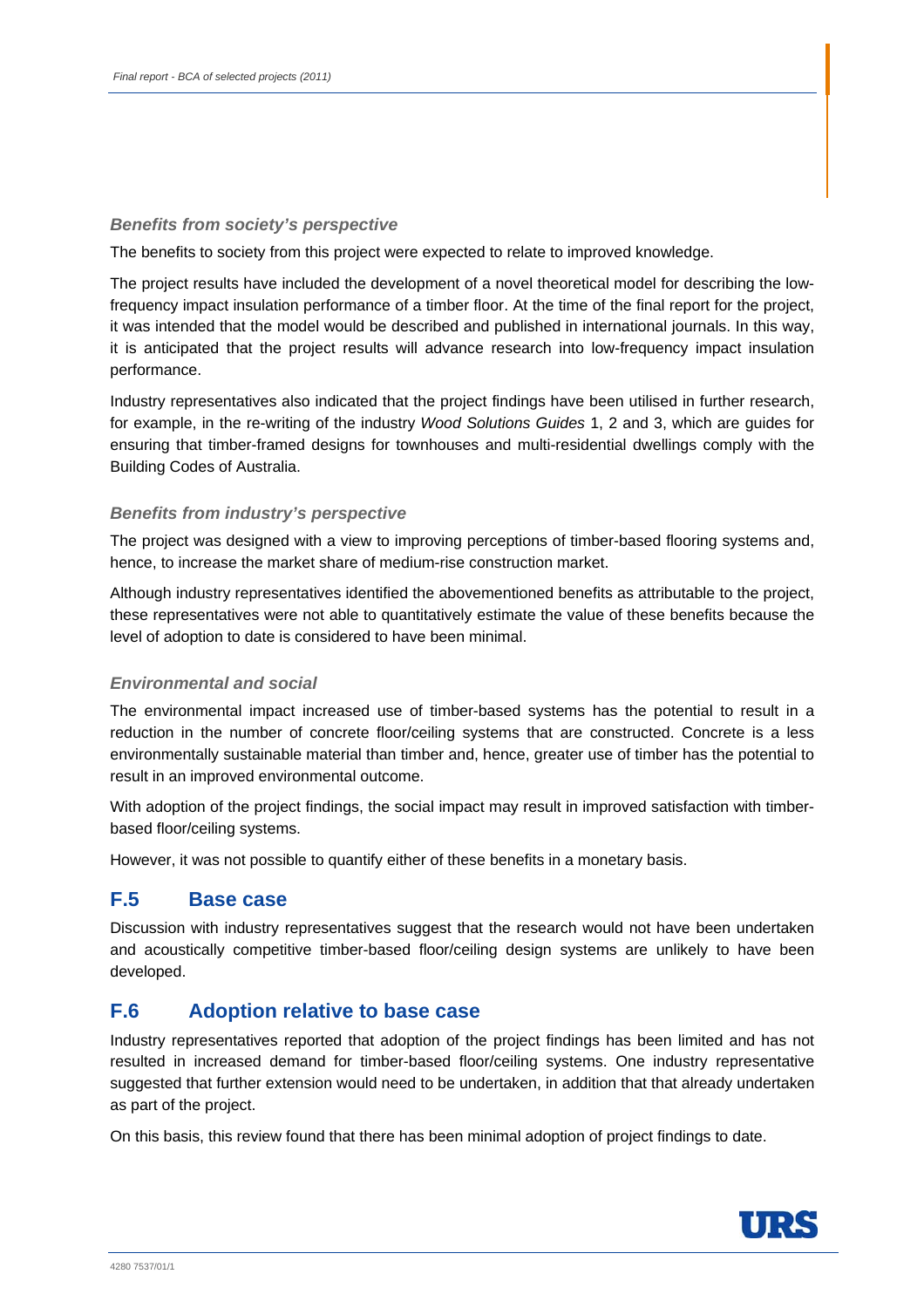## **Appendix F**

# **F.7 Summary**

URS considers there is potential for the project to result in an increase in demand for timber-based floor/ceiling systems. However, industry representatives could not, as yet, identify a significant change in demand and hence URS has not quantitatively estimated the value of the project benefits.

Given the research was undertaken five years ago, URS considers there is unlikely to be a significant change in demand without further extension activity.